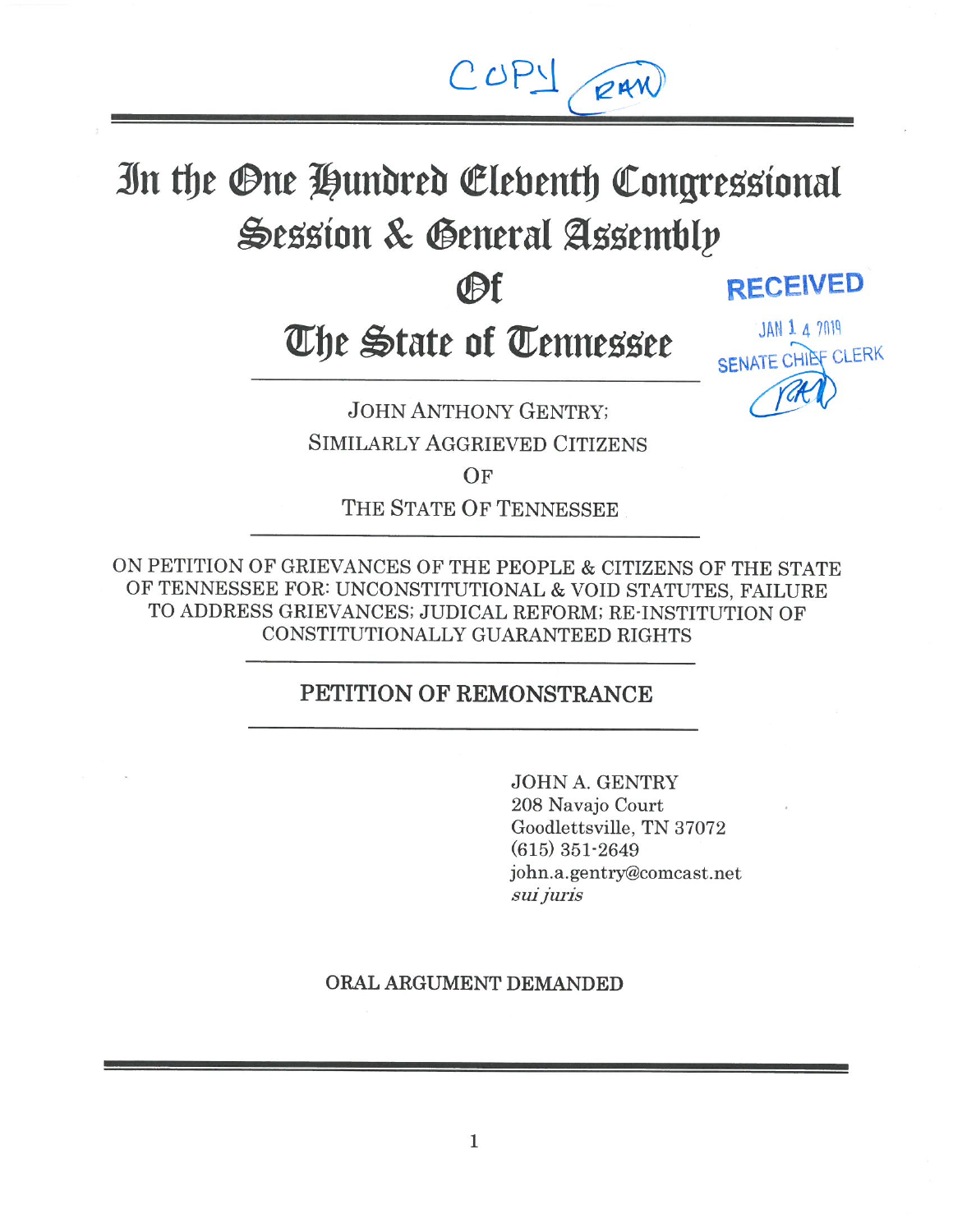## TABLE OF CONTENTS

|         | DISQUALIFICATION OF MEMBERS WITH INTEREST DEMANDED  8                                                                                            |
|---------|--------------------------------------------------------------------------------------------------------------------------------------------------|
|         |                                                                                                                                                  |
|         |                                                                                                                                                  |
|         | REASONS FOR GRANTING THE PETITION AND IMPLEMENTING REFORMS<br>26                                                                                 |
| I.      | Constitutionally Guaranteed Rights Are Unenforceable In Any Court,                                                                               |
| II.     | The Constitution of Tennessee Guarantees An Unalienable And                                                                                      |
| III.    | The Doctrine of Nonresistance is "Absurd" And The Intent Of The State's                                                                          |
|         | TENNESSEE CODE COMMISSION MUST BE DISOLVED AND CERTAIN                                                                                           |
| I.      | State Statute Providing Unconstitutional Immunity – TCA 29-20-205;<br>Governmental Tort Liability, Actus repugnans non potest in esse produci 40 |
| II.     | State Statute Corrupting Due Process - TCA 24-9-101 Deponents Exempt<br>from Subpoena to Trial But Subject to Subpoena to Deposition  41         |
| III.    | TCA 28-3-104 Personal Tort Actions: Actions against Certain Professionals<br>is Unconstitutional Under Both State and Federal Constitutions 41   |
| IV.     | TCA 23-2-102 Attorney Lien on Right of Action is Unconstitutional Under                                                                          |
| V.      | TCA 23-3-103 Unauthorized Practice of Law is Unconstitutional Under                                                                              |
|         | UNCONSTITUTIONAL COURT RULES MUST BE RENDERED VOID  47                                                                                           |
|         | THE TENNESSEE BOARD OF JUDICIAL CONDUCT IS UNCONSTITUTIONAL                                                                                      |
|         | THE TENNESSEE BOARD OF PROFESSIONAL RESPONSIBILITY IS                                                                                            |
| OFFICE. | PROPOSED ARTICLES OF IMPEACHMENT AND/OR REMOVAL FROM                                                                                             |
| Ι.      | Judge Joe H. Thompson, Circuit Court Judge, Sumner County  57                                                                                    |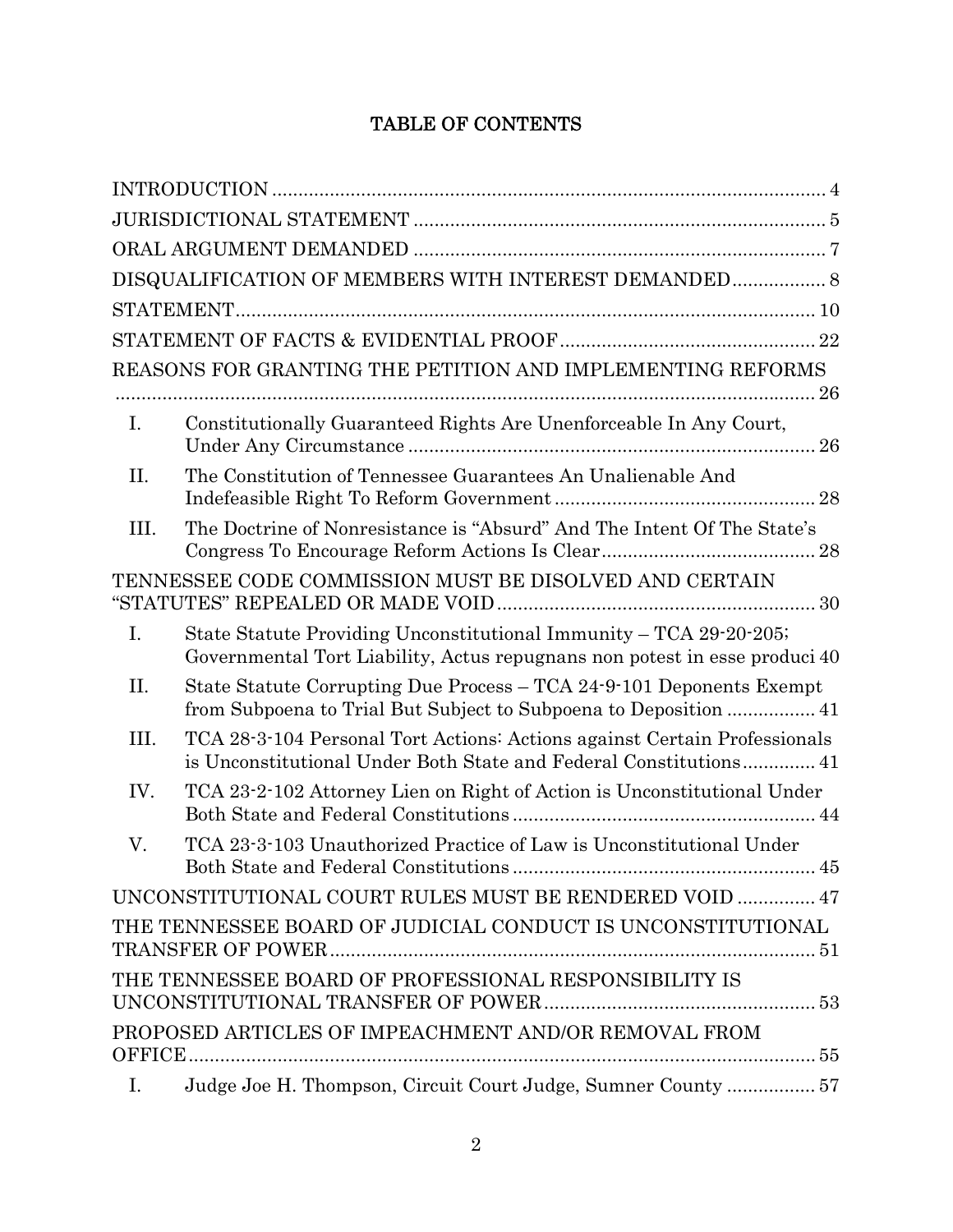| II.   |                                                                                |  |
|-------|--------------------------------------------------------------------------------|--|
| III.  |                                                                                |  |
| IV.   | Tennessee Court of Appeals at Nashville, Appellate Court Judges 61             |  |
| V.    |                                                                                |  |
| VI.   |                                                                                |  |
|       |                                                                                |  |
|       |                                                                                |  |
| I.    | Impeachment of Those Found Guilty of Crimes Committed While in Office.         |  |
| II.   |                                                                                |  |
| Ш.    | Live Stream and Recorded Court Proceedings Must Be Made Available To           |  |
| IV.   | All Courts Shall be open, and the Tennessee Court of Appeals Should Not        |  |
| V.    | Litigants Must Be Advised Of Their Right Of Due Process 67                     |  |
| VI.   | Unconstitutional Statutes Granting Emolument, Providing False                  |  |
| VII.  |                                                                                |  |
| VIII. | Licensure of Attorneys Must Be Restored To the Legislature & Tenn. Bd. of      |  |
| IX.   |                                                                                |  |
| Χ.    |                                                                                |  |
| XI.   |                                                                                |  |
|       |                                                                                |  |
|       | Appendix B: Amended Verified Complaint: Civil Rights Violation Judge Thompson  |  |
|       |                                                                                |  |
|       | Appendix D: State Court Complaint: Fraud, Abuse of Process, Civil Conspiracy.  |  |
|       | Appendix E: Federal Court Complaint: RICO, Civil Rights & Reform. State of TN, |  |
|       | Appendix F: Supreme Court of United States Motion To Disqualify All Supreme    |  |
|       | Appendix G: Supreme Court of the United States Petition for Writ of Certiorari |  |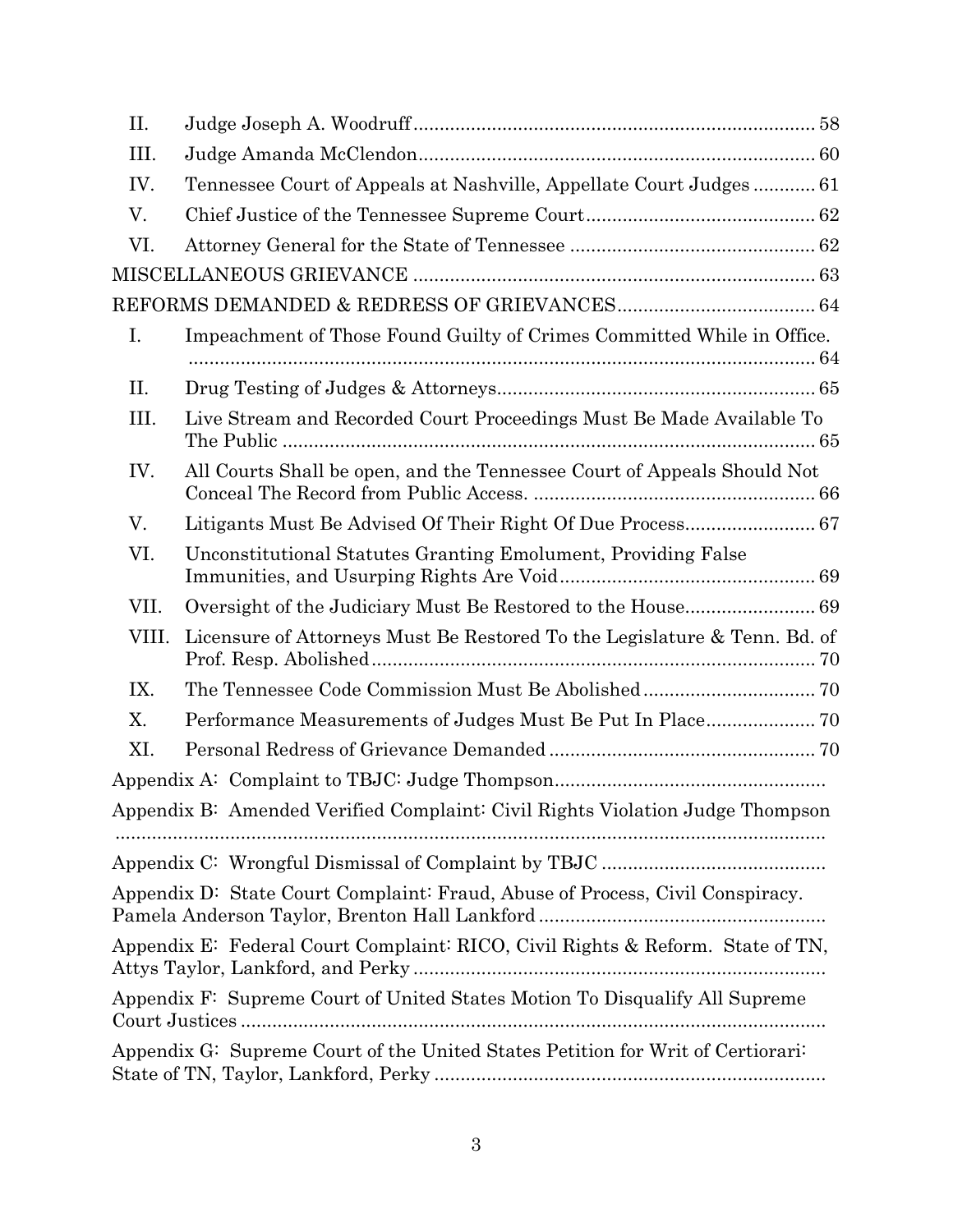| Appendix H: Supreme Court of the United States Petition for Writ of Certiorari                                                                                |
|---------------------------------------------------------------------------------------------------------------------------------------------------------------|
| Appendix I: Supreme Court of the United States Petition for Rehearing: Judge                                                                                  |
| Appendix J: Supreme Court of the United States Petition for Rehearing: State of                                                                               |
|                                                                                                                                                               |
| Appendix L: Transcript of Taylor, Lankford Fraud and Abuse of Process Case;<br>proving Judge McClendon conspired to deprive rights through abuse of power and |
|                                                                                                                                                               |
| Appendix N: California Chamber of Commerce: Meal Break Summary                                                                                                |
| Appendix O: Complaint & Supplemental Complaint to Tenn. Bd of Prof.                                                                                           |
| Appendix P: Memorandum Evidencing Conduct of Federal Magistrate Judge That                                                                                    |
| Appendix Q: Transcript of Court Proceedings Proving Extortion Under Color Law,<br>and Violations of 18 U.S.C. $\S$ 241 and 242.                               |
| Appendix R: Affidavit of Truth Attesting to Crimes Perpetrated Under Color of Law                                                                             |
|                                                                                                                                                               |

#### INTRODUCTION

It is acknowledged that few, if any members of the House and Senate, neither recognize that fundamental rights are routinely denied for corrupt purpose, nor comprehend the great harm and cost to individuals and to society. This unfortunate circumstance is not the fault of any person, but the result of passage of time causing us to forget the lessons of our past, and a largely complacent and uninformed society.

Fundamental rights of due process, equal protection, and right to petition redress of grievance caused by state officials have been usurped. The facts proving this assertion are incontrovertible. These rights are as precious to us as our right to bear arms, and our right of free speech. Indeed, arguably more so, as one cannot defend a right of free speech or right to bear arms without the constitutionally protected rights of due process, equal protection and right to petition government for redress of grievances.

This Petition of Remonstrance DEMANDS simple, low-cost or no-cost reforms be put in place to ensure that fundamental principles of our form of government, and fundamental rights be restored, and that oversight of our judiciary in collusion with attorneys who perpetrate crimes under color of law be provided.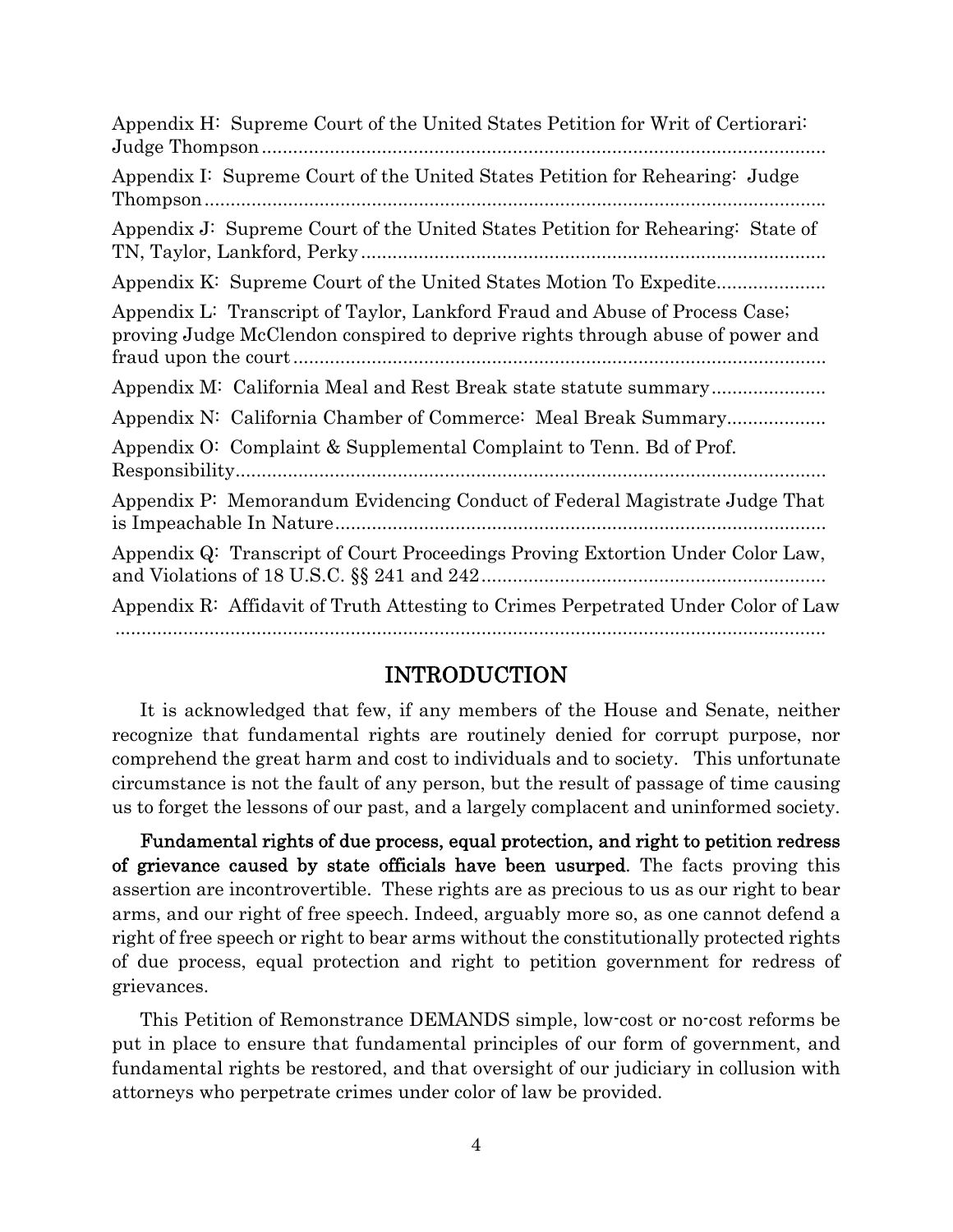#### JURISDICTIONAL STATEMENT

This document is a FORMAL WRITTEN PROTEST, and PUBLIC PETITION; a Petition of Remonstrance as titled. Jurisdiction of the General Assembly and One-Hundred and Eleventh Congressional Session is proper, and a CONSTITUTIONALLY GUARANTEED RIGHT, as provided for in THE CONSTITUTION OF THE STATE OF TENNESSEE, and THE CONSTITUTION OF THE UNITED STATES OF AMERICA. The procedure for address by remonstrance is provided for in House and Senate Rules and Mason's Manual of Legislative Procedure. Jurisdiction is proper in the General Assembly and One Hundred and Eleventh Congressional Session as follows:

Mason's Manual of Legislative Procedure, § 518, A Legislative Body Cannot Delegate Its Powers, § 518, ¶1 affirms:

> The power of any legislative body to enact legislation or take final action requiring the use of discretion cannot be delegated to a minority, to a committee, to officers or members, or to another body.

Constitution of the United States of America, Amendment I affirms:

Congress shall make no law respecting an establishment of religion, or prohibiting the free exercise thereof; or **abridging** the freedom of speech, or of the press; or the right of the people peaceably to assemble, and to petition the government for a redress of grievances.

Tennessee Constitution, Article I Declaration of Rights, § 1 affirms:

That all power is inherent in the people, and all free governments are founded on their authority, and instituted for their peace, safety, and happiness; for the advancement of those ends they have at all times, an unalienable and indefeasible right to alter, reform, or abolish the government in such manner as they may think proper.

Tennessee Constitution, Article I Declaration of Rights, § 2 affirms:

That government being instituted for the common benefit, the doctrine of nonresistance against arbitrary power and oppression is absurd, slavish, and destructive of the good and happiness of mankind.

Tennessee Constitution, Article I Declaration of Rights, § 23 affirms:

That the citizens have a right, in a peaceable manner, to assemble together for their common good, to instruct their representatives, and to apply to those invested with the powers of government for redress of grievances, or other proper purpose, by address of remonstrance.

Remonstrance is defined as follows: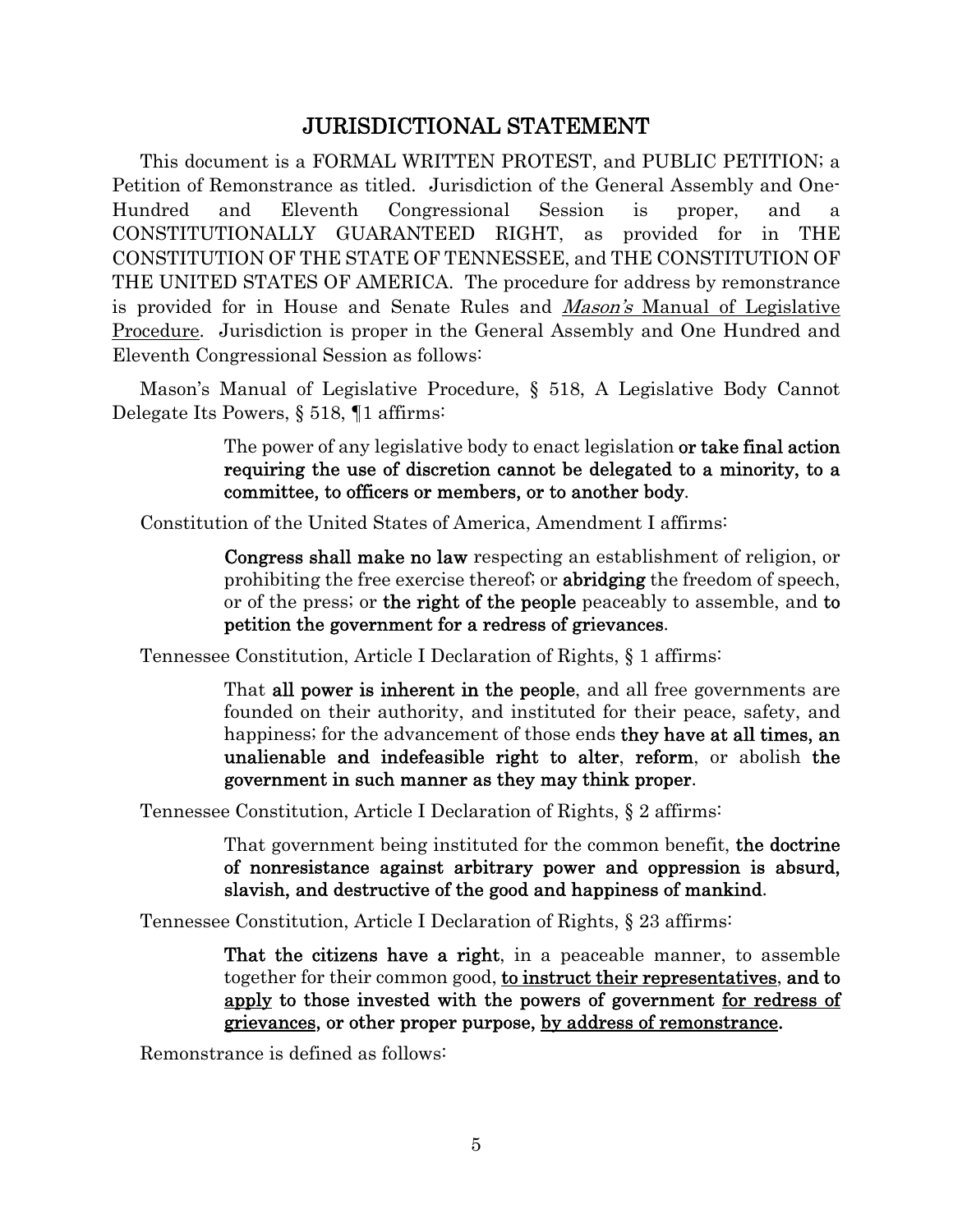A formal protest against the policy or conduct of the government or of certain officials drawn up and presented by aggrieved citizens. *Black's* Law Dictionary 5th Edition.

1. A presentation of reasons for opposition or grievance. 2. A formal document stating reasons for opposition or grievance, 3. A formal complaint or protest against governmental policy, actions, or officials. Black's Law Dictionary 10th Edition.<sup>1</sup>

Petition is defined as follows:

A written address, embodying an application or prayer from the person or persons preferring it, to the power, body, or person to whom it is presented, for the exercise of his or their authority in the redress of some wrong, or the grant of some favor, privilege, or license. A formal written request addressed to some governmental authority. The right of the people to petition for redress of grievances is guaranteed by the First Amendment, U.S. Constitution. Black's Law Dictionary 5th Edition.

A formal written request to a court or other official body. Black's Law Dictionary 10th Edition.<sup>2</sup>

The House's 110<sup>th</sup> Rules of Order, Rule No. 79 states that *Mason's* Manual of Legislative Procedure is to govern any question that may arise which is not provided for in the House's Rules of Order. Similarly, Senate Rules of Order, Rule No. 71 provides the same.

Mason's Manual of Legislative Procedure, § 143 states that questions come before the body in any of several different ways, including: Communications or Petitions, and Requests or Demands.

*Mason's* Manual of Legislative Procedure, § 148, ¶ 1, further establishes "The right of petition is usually guaranteed in the constitution and presents a means by which questions can be presented to a legislative body."  $\S$  148,  $\S$  2, establishes the construct of a petition, pursuant to which this petition complies.  $\S 148$ ,  $\P 3$ , states that: "When the object of a petition is for the COMMON INTEREST or good, or for the redress of some public grievance, it is a public petition." This Petition of Remonstrance is a PUBLIC PETITION given that it is presented for the COMMON

<sup>1</sup> It is worth noting the change in definition of "remonstrance" between the Fifth and Tenth Editions of Black's Law dictionary. Clearly, "drawn up and presented by aggrieved citizens" is language removed from the Tenth edition for corrupt purpose. This change in definition reflects the sentiment of Thomas Jefferson regarding the judiciary and legal profession: "...an irresponsible body, working like gravity by night and by day, gaining a little to-day & a little tomorrow, and advancing it's noiseless step like a thief, over the field of jurisdiction..." National Archives: Letter from Thomas Jefferson to

C. Hammond, August 18, 1821.

<sup>2</sup> See footnote one [1] above.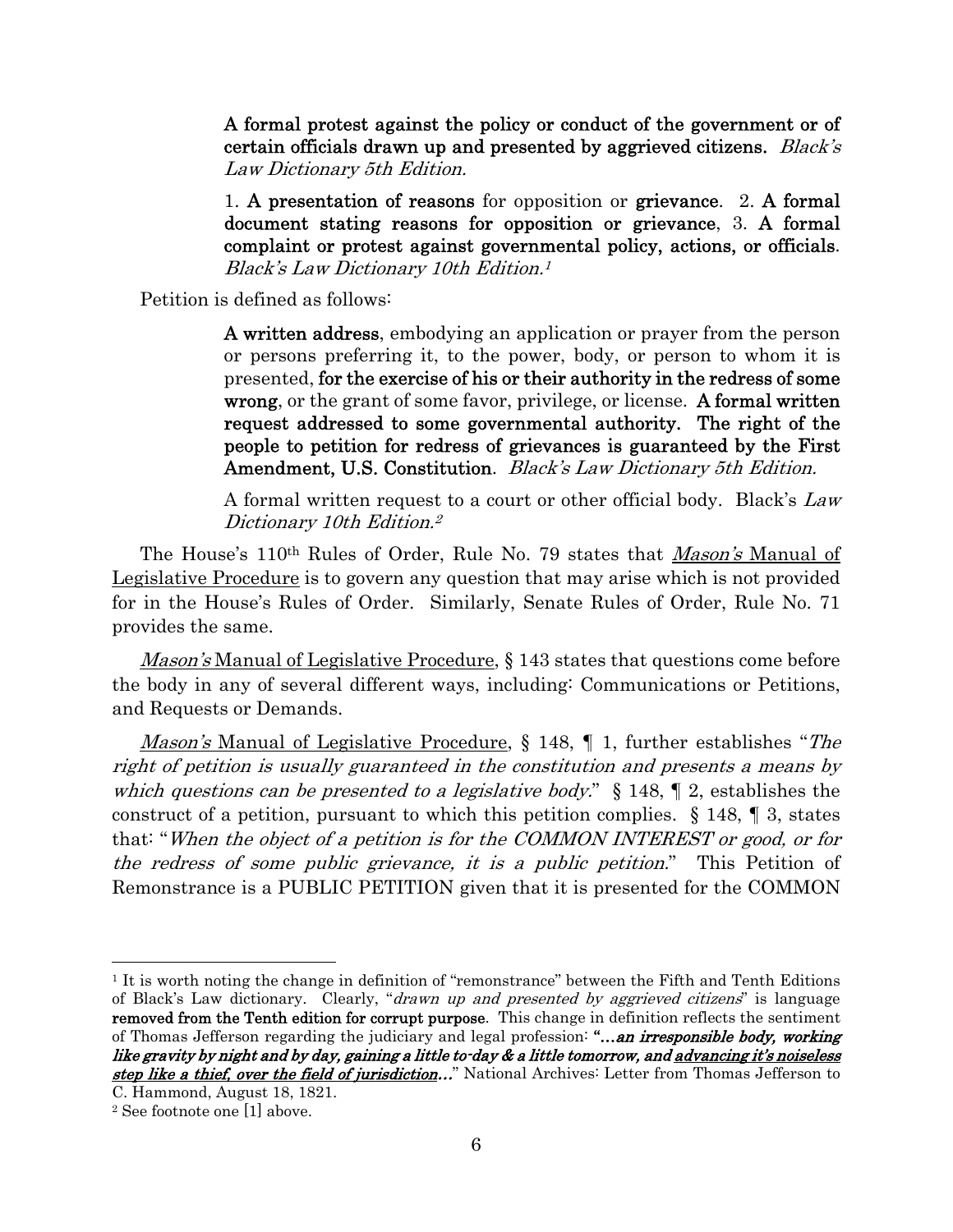INTEREST of the Citizens and PEOPLE of the State of Tennessee and to ensure their PEACE, SAFETY, AND HAPPINESS.

## ORAL ARGUMENT DEMANDED

*Mason's* Manual of Legislative Procedure, § 148, ¶ 4, affirms: "A petition is presented to the body by the petitioners themselves."

§ 148, ¶ 2, requires a petition be "addressed to the legislative body in which it is to be presented…" Due to the critical nature of this Petition of Remonstrance and imperative of this body to address matters herein stated, questioning the republican character of the government of the State of Tennessee, this Petition of Remonstrance is addressed to the One Hundred Eleventh Congressional Session & General Assembly Of The State of Tennessee and must be heard by the members qualified, of both the House and the Senate.

Again, Mason's Manual of Legislative Procedure, § 518, A Legislative Body Cannot Delegate Its Powers, ¶1 affirms:

> The power of any legislative body to enact legislation **or take final action** requiring the use of discretion cannot be delegated to a minority, to a committee, to officers or members, or to another body.

Since it is a fact that this Petition of Remonstrance is addressed to the General Assembly and joint houses, and because of the magnitude of the questions raised challenging the republican character of the state, DEMANDING REFORM, and the further procedural rule that a legislative body cannot delegate its powers, and the still further fact that redress of grievance by address of remonstrance is a constitutionally protected right, it is incontestable, that this Remonstrance must be heard in joint session.

As established above, Citizens have an unalienable and indefeasible right, at all times, to reform or alter their government so as to preserve the peace, safety, and happiness, and Citizens have a right to redress of grievances by address of remonstrance.

Further pursuant to Tennessee Constitution, Art I, § 17, "all courts shall be open; and every man shall have remedy by due course of law, and right and justice administered without sale, denial, or delay."

Since it is guaranteed in our constitution an unalienable and indefeasible right to reform, or alter government, and Citizens have a right of redress by address of remonstrance, and remedy by due course of law, these guarantees require fair due process which includes a right to be heard. Herein, Petitioner asserts this right and demands oral argument before the full General Assembly, less those disqualified due to their inherent conflict of interest.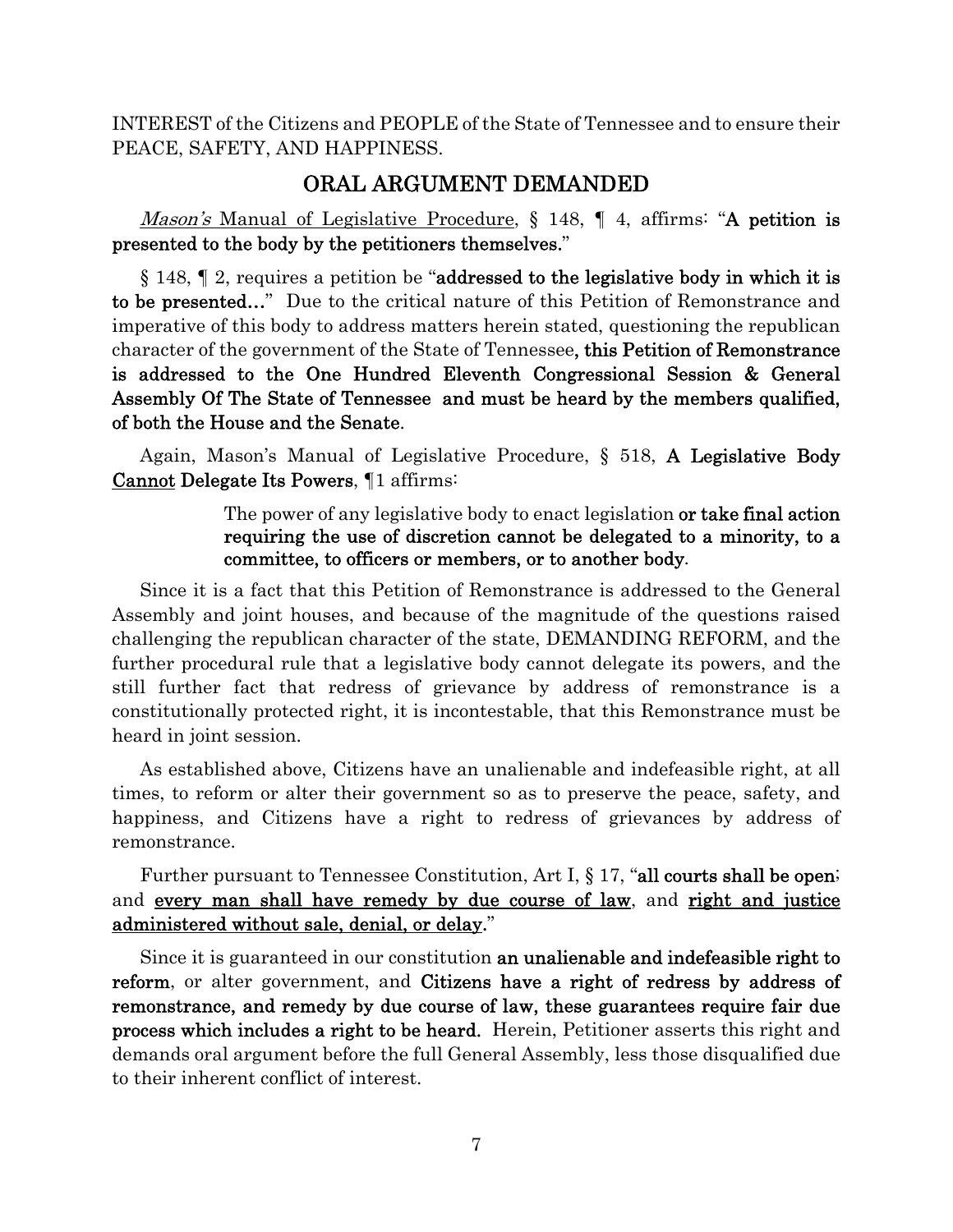In the U.S. Supreme Court case, Mathews v. Eldridge, 424 US 319 - Supreme Court 1976, our Supreme Court stated;

> The "right to be heard before being condemned to suffer grievous loss of any kind, even though it may not involve the stigma and hardships of a criminal conviction, is a principle basic to our society." Joint Anti-Fascist Comm. v. McGrath, 341 U. S. 123, 168 (1951) (Frankfurter, J., concurring).

In Armstrong v. Manzo, 380 US 545, 552 - Supreme Court 1965, the earlier Supreme Court stated;

#### A fundamental requirement of due process is "the opportunity to be heard." Grannis v. Ordean, 234 U.S. 385, 394. It is an opportunity which must be granted at a meaningful time and in a meaningful manner.

Fundamental elements of due process include a right to be heard and present oral argument. In the case, Goldberg v. Kelly, 397 US 254 - Supreme Court 1970, our Supreme Court of the United States stated the following;

#### In the present context these principles require … an effective opportunity to defend by confronting any adverse witnesses and by presenting his own arguments and evidence orally.

Therefore, and on premises considered, petitioner hereby asserts his constitutional right of due process and asserts right to be heard orally before the General Assembly to whom this Petition of Remonstrance is presented. Petitioner respectfully demands that Senate and House Rules be adhered to, including *Mason's* Manual of Legislative Procedure, § 148, ¶ 4, and § 518, ¶ 1.

Oral Argument is sought before the General Assembly only for the purpose of presenting why this Petition Of Remonstrance should be carefully considered. Due to the complexities of the matters presented, only cursory evidence will be presented herein and through oral argument. Further hearings must be conducted so as to consider complete evidence and proof of allegations and IMPERATIVE OF REFORM and REDRESS.

## DISQUALIFICATION OF MEMBERS WITH INTEREST DEMANDED

Pursuant to Mason's Manual of Legislative Procedure, § 522, ¶ 1, It is the general rule that no members can vote on a question in which they have a direct personal or pecuniary interest and § 502 affirms:

> Every member entitled to vote should be counted in determining whether a quorum is present, but members disqualified on account of interest from voting on any question cannot be counted for the purpose of making a quorum to act on that question.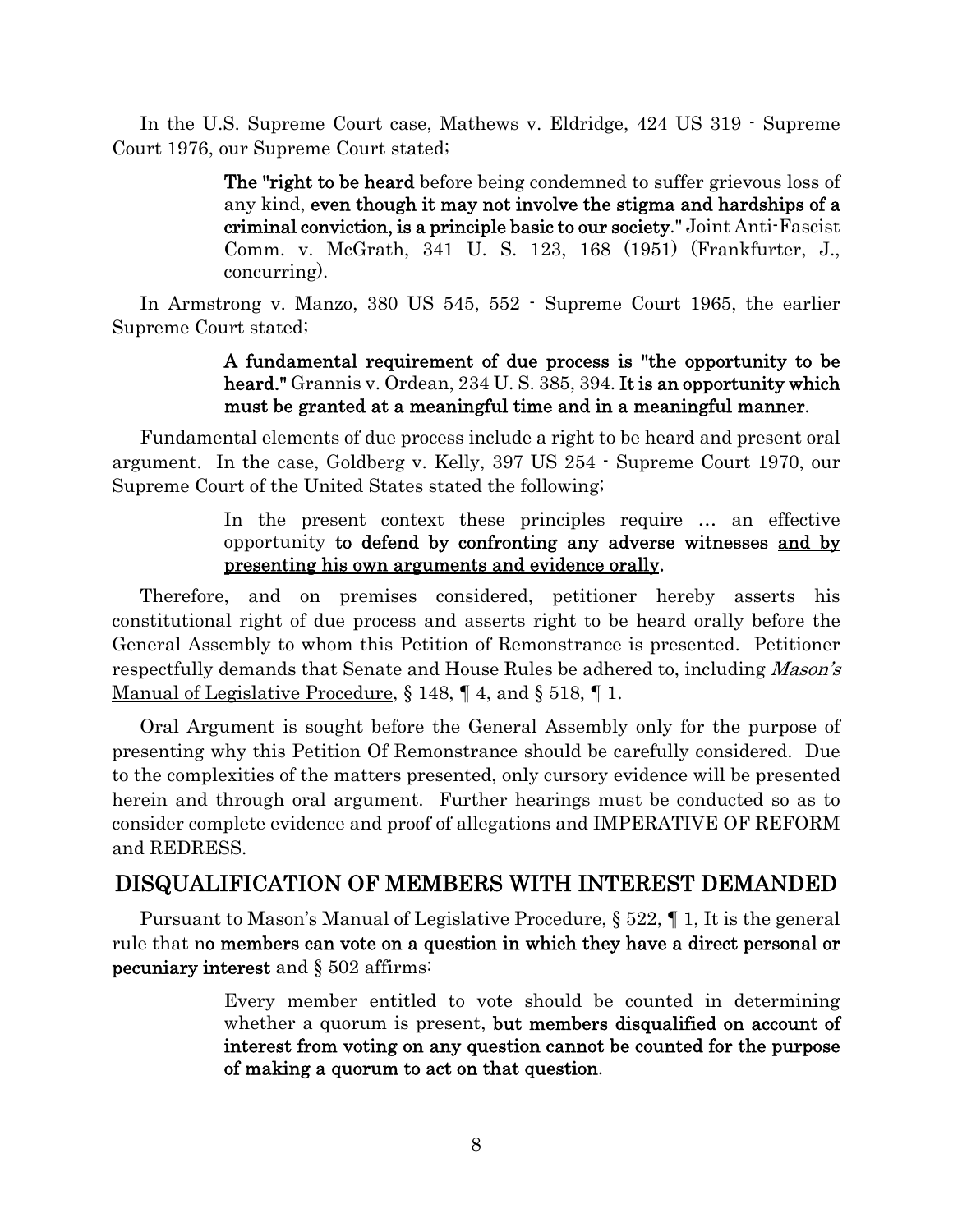Petitioner respectfully requests members of the House and Senate who are also members of the BAR or attorneys, or who have close familial ties who are members of the BAR or attorneys, disqualify themselves from consideration and voting on this matter.

This Petition of Remonstrance essentially; (1) challenges unconstitutional conduct of the judiciary and legal profession, (2) challenges statutes as unconstitutional that grant emolument, provide false immunity, or confound due process, and (3) demands protections be provided THE PEOPLE from unconstitutional conduct of the judiciary and legal profession.

It is common sense that attorneys and members of the BAR have a clear conflict of interest pertaining to this remonstration and should willingly disqualify.

As a perfect example, Petitioner recently met with Representative Garrett, who is an attorney. During the meeting, Petitioner informed Rep. Garrett of DEMAND for audio/visual to be installed in all courtrooms w/ live and recorded proceedings to be made available to the public. Despite being a first term representative, and having never served on the Finance, Ways and Means Committee, and without any idea of the potential cost, and likely without knowledge of finance options available to the state, and or, financial or budgetary resources available to the state, Rep. Garrett quickly responded, "It costs too much".

Without having basis for such a statement as, "It costs too much", strongly suggests a conflict of interest, and a predisposition to ensure that courts are allowed to continue to conduct proceedings without transparency.

Make no mistake, the usurpation of fundamental rights of due process and equal protection have been usurped due to the pecuniary interests of the legal profession. It is common sense that statutes enacted that grant emolument and unconstitutional immunity to the legal profession were enacted for the pecuniary interests of the legal profession and judiciary. This Petition of Remonstrance demands correction of these unfortunate circumstances, and attorneys and members of the BAR have a clear conflict of interest and should voluntarily disqualify.

Mason's Manual of Legislative Procedure § 522, ¶ 1 affirms:

It is the general rule that no members can vote on a question in which they have a direct personal or pecuniary interest. The right of members to represent their constituencies is of such major importance that members should be barred from voting on matters of direct personal interest only in clear cases and when the matter is particularly personal. This rule is obviously not self-enforcing and unless the vote is challenged, members may vote as they choose.

The phrase: "This rule is obviously not self-enforcing", is clear. "Not selfenforcing" means it falls to other members of the body to enforce the rule. For any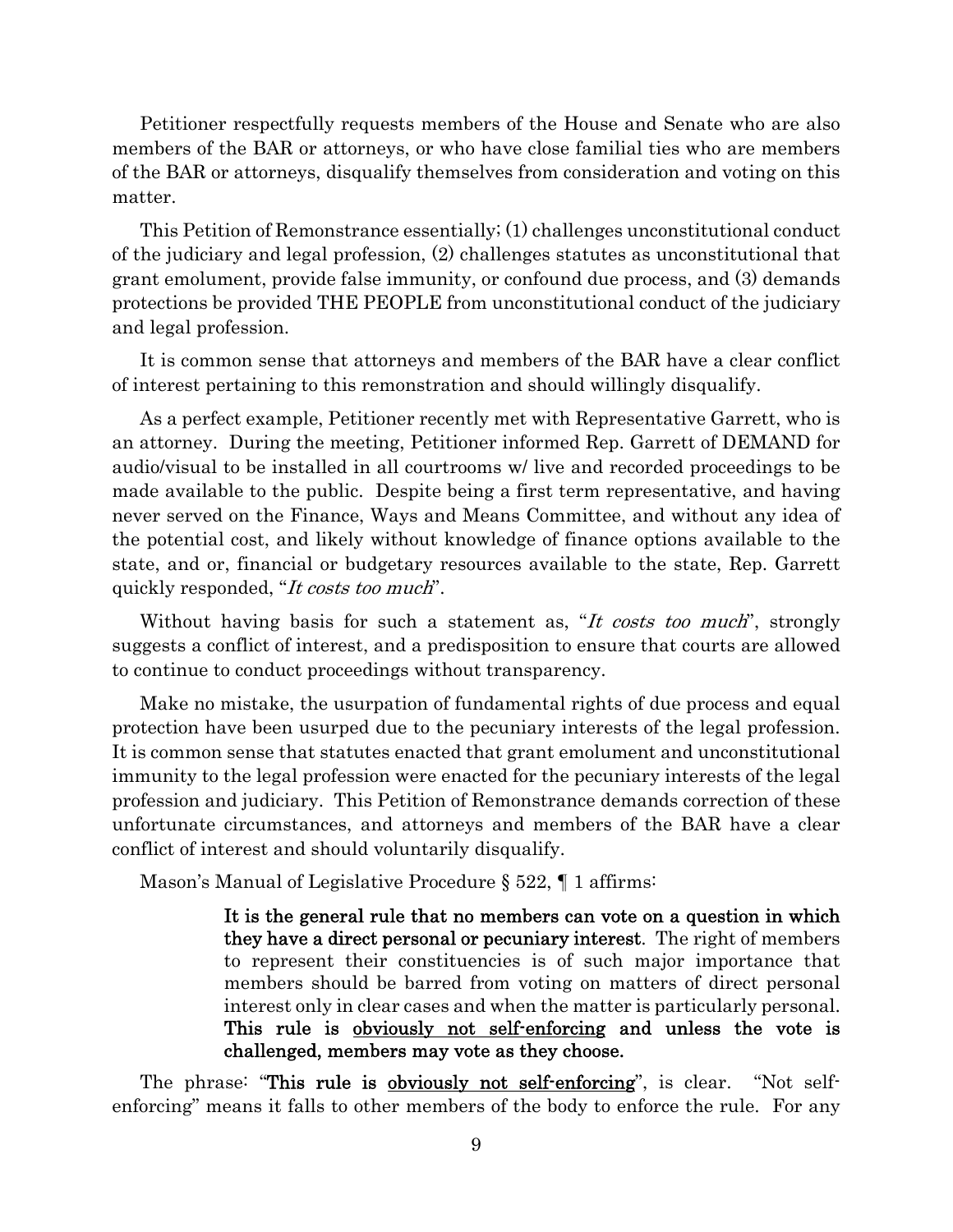members of the body who are attorneys and refuse to disqualify voluntarily, Petitioner implores the other members of the House and Senate, to challenge their vote pursuant to Mason's § 522.

 The further phrase in § 522 that: "The right of members to represent their constituencies is of such major importance…" begs the questions: "Who exactly is the constituency of the members of the House and Senate who are also attorneys? Is their constituency and loyalty to the BAR and judiciary or WE THE PEOPLE?" This Petition of Remonstrance is about reaffirming constitutionally protected rights and is in COMMON INTEREST of all Tennesseans who are not members of the legal profession or judiciary. A member of the House or Senate, who is also an attorney or member of the BAR, who refuses to disqualify, and votes against DEMANDS herein stated, evidences a member whose loyalty is to their profession, and not to THE PEOPLE.

#### STATEMENT

This Petition of Remonstrance is presented on behalf of the Citizens, PEOPLE, and government of the State of Tennessee, in demand for return to the republican principals upon which this state and our nation were founded. Testing whether THE PEOPLE retain rights constitutionally protected, of due process, equal protection, open courts, trial by jury, and for redress of grievances against government policy, and state officials. In the case, United States v. Cruikshank, 92 US 542, 23 – Sup. Ct, 1876 (at 553), the Supreme Court stated: "*the very idea of a government*, republican in form, implies a right of its citizens to petition for redress of grievances."

Here before the One Hundred and Eleventh Congressional Session and General Assembly for the State of Tennessee is an opportunity to be recorded in history as the legislative body that began a great healing of our State, and indeed our Republic. Petitioner implores the qualified members of the General Assembly to embrace this opportunity and stand in defense of our Constitution and Republic3.

Judges and state officials have been given tremendous power. Preventing abuse of that power is necessary to the imperative, to preserve the state's republican character, to ensure the physical, emotional, and financial health and well-being of the state's Citizenry and PEOPLE, and to ensure overall economic stability.

In the year 1822, Tennessee's  $3<sup>rd</sup>$  governor, William Carroll<sup>4</sup>, stated to the general assembly: "A well-regulated and independent judiciary is so essential to the character of the State… that it has a strong claim upon your attention at all times." In Tennessee today, there is no objective oversight of our judiciary, and Tennesseans are

<sup>3</sup> U.S. Const., Art. IV, § 4: The United States shall guarantee to every state in this union a republican form of government.

<sup>4</sup> Governor Carrol is credited with initiating numerous legal reforms.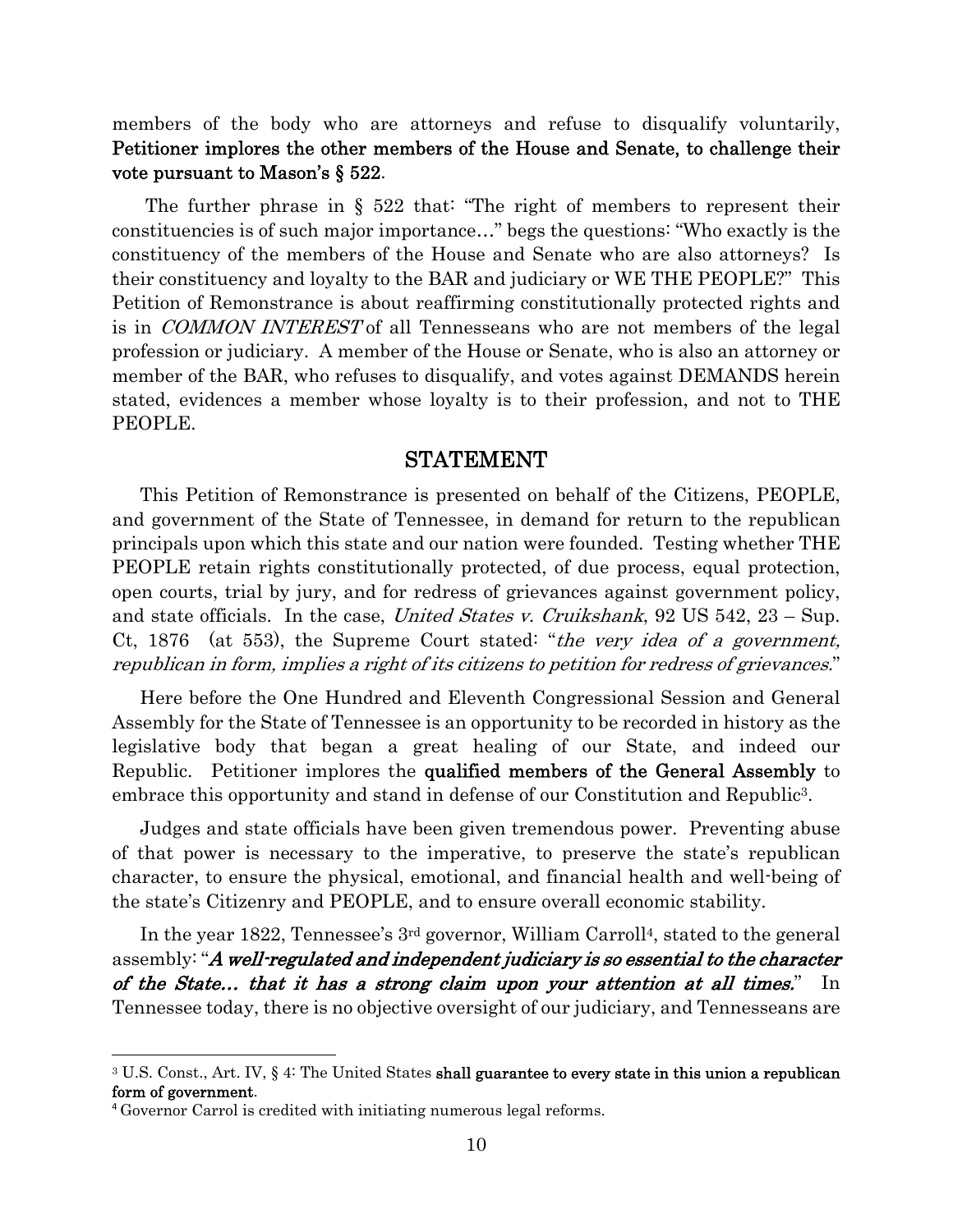routinely subjected to federal law and rights violations, and have no means to seek redress, and no means to enforce constitutionally protected rights.

The government of the State of Tennessee has so far departed from the principles upon which our country was founded, the State has forsaken its republican character<sup>5</sup> and subjects its people to despotism. The facts proving this assertion are undisputed, and one need only consider objectively to see this fact. In the case, Pacific States Telephone & Telegraph Co. v. Oregon, 223 US 118, 32 – Sup. Ct., 1912, our highest court stated:

## … to afford no method of testing the rightful character of the state government, would be to render people of a particular State hopeless in case of a wrongful government. (at 146)

In routine practice, throughout the courts of Tennessee, judges in collusion with attorneys and other agents and agencies of the state, conspire to deprive rights and perpetrate crimes under color of law with impunity. Color of law is defined as follows:

> The appearance or semblance, without the substance, of legal right. Misuse of power, possessed by virtue of state law and made possible only because the wrongdoer is clothed with the authority of state, is action taken under "color of law". Black's Law Dictionary 5th Edition.

These crimes routinely perpetrated upon THE PEOPLE under COLOR OF LAW, include, but are not limited to:

- 18 U.S.C § 241 Conspiracy against rights; If two or more persons conspire to injure, oppress, threaten, or intimidate any person in any in the free exercise or enjoyment of any right or privilege secured to him by the Constitution or laws of the United States, or because of his having so exercised the same; They shall be fined under this title or imprisoned not more than ten years, or both;
- 18 U.S. Code § 242 · Deprivation of rights under color of law Whoever, under color of any law, …, willfully subjects any person in any State, … to the deprivation of any rights, privileges, or immunities secured or protected by the Constitution or laws of the United States, …shall be fined under this title or imprisoned not more than one year
- Tenn. Code Ann. § 39-14-112 Extortion; (a) A person commits extortion who **uses coercion** upon another person with the intent to: (1) Obtain property, services, any advantage or immunity;

<sup>5</sup> Congress must necessarily decide what government is established in the State before it can determine whether it is republican or not. …, the authority of the government under which they are appointed, as well as its republican character, is recognized by the proper constitutional authority. Luther v. Borden, 48 US 1, 12 L. Ed. 581, - Supreme Court, 1849.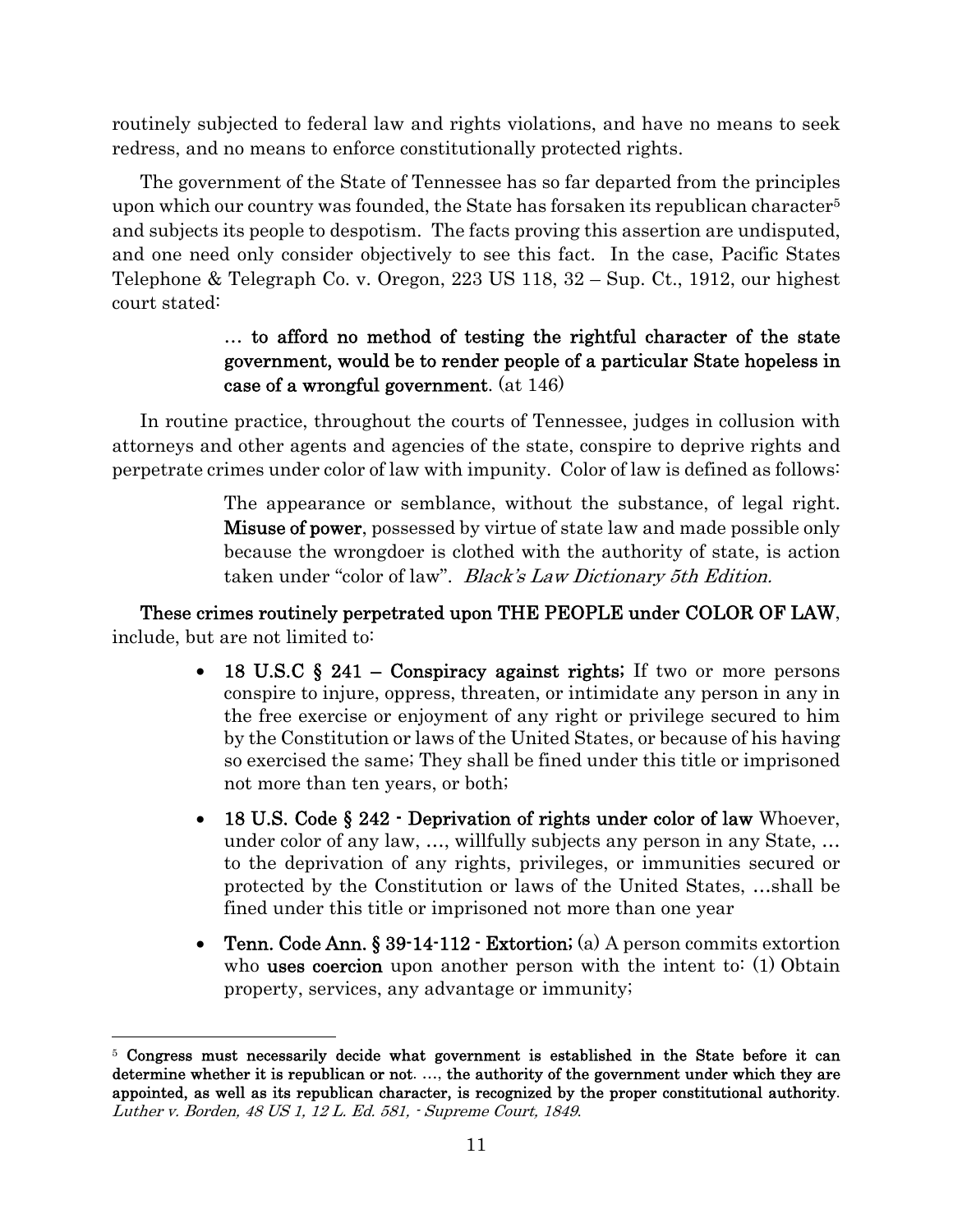Respected members of the judiciary have warned of the great peril we find ourselves facing today. Speaking at a conference sponsored by the BAR at Columbia Univ., as reported on May 28, 1977, by The New York Times, Supreme Court Chief Justice Warren E. Burger warned: "but the harsh truth is that if we do not devise substitutes for the courtroom processes, and do not do it rather quickly, we may well be on our way to a society overrun by hordes of lawyers, hungry as locusts, and brigades of judges in numbers never before contemplated."

In his book, "THE FRATERNITY, Lawyers and Judges in Collusion," Paragon House, 2004, endorsed by Senator John McCain and other legislators and dignitaries, The Honorable Judge John Fitzgerald Molloy tells us that the legal profession must change lest chaos consume our courts.

> But, caution! If we are to move away from the potentially fatal favoritism that the Fraternity has achieved for itself, it will require delicate tailoring because the present system is still working – and, in some respects, well. But, change course we must, for we are on the "edge of chaos," as an objective observer of this system has concluded.6

> Changing course does not necessarily mean throwing away a precious baby with the bathwater. There is great good in parts of our system  $$ proven by our standard of living and freedom from tyranny, oppression, and discrimination.7 But the legal system that achieved this is simply not the same legal system that we have today, as it has been massaged to the benefit of the few – the Fraternity.

> Changes as fundamental as now needed should be achieved in increments8, keeping always to the twin objectives of providing a judicial system that will effectively reveal the truth and that will discourage forces that are anti-social, i.e., discourage burglary, rape, murder, etc. And it is in this category of the "anti – social" that the dominance of our society by the Fraternity should be placed.

> This means that every opportunity should be taken to sever the Fraternity into its two constituent parts – lawyers and judges – so as to deprecate the awesome strength that it obtains by having the bench and the bar as one fraternal organization. This separation should take place

<sup>6</sup> Quoting from Mary Ann Glendon's A Nation Under Lawyers, (New York: Farrar, Straus & Giroux, 1995), p. 285

<sup>7</sup> Judge Molloy wrote his book as a confessional, and was published in 2004. Facts to be presented to the General Assembly, will show that the legal profession and judiciary are now today, acting in tyranny and oppression.

<sup>&</sup>lt;sup>8</sup> As Judge Molloy suggests: Changes as fundamental as now needed should be achieved in increments. The reforms demanded as of right, and herein are just that – fundamental and incremental, with some already guaranteed in our constitution but usurped.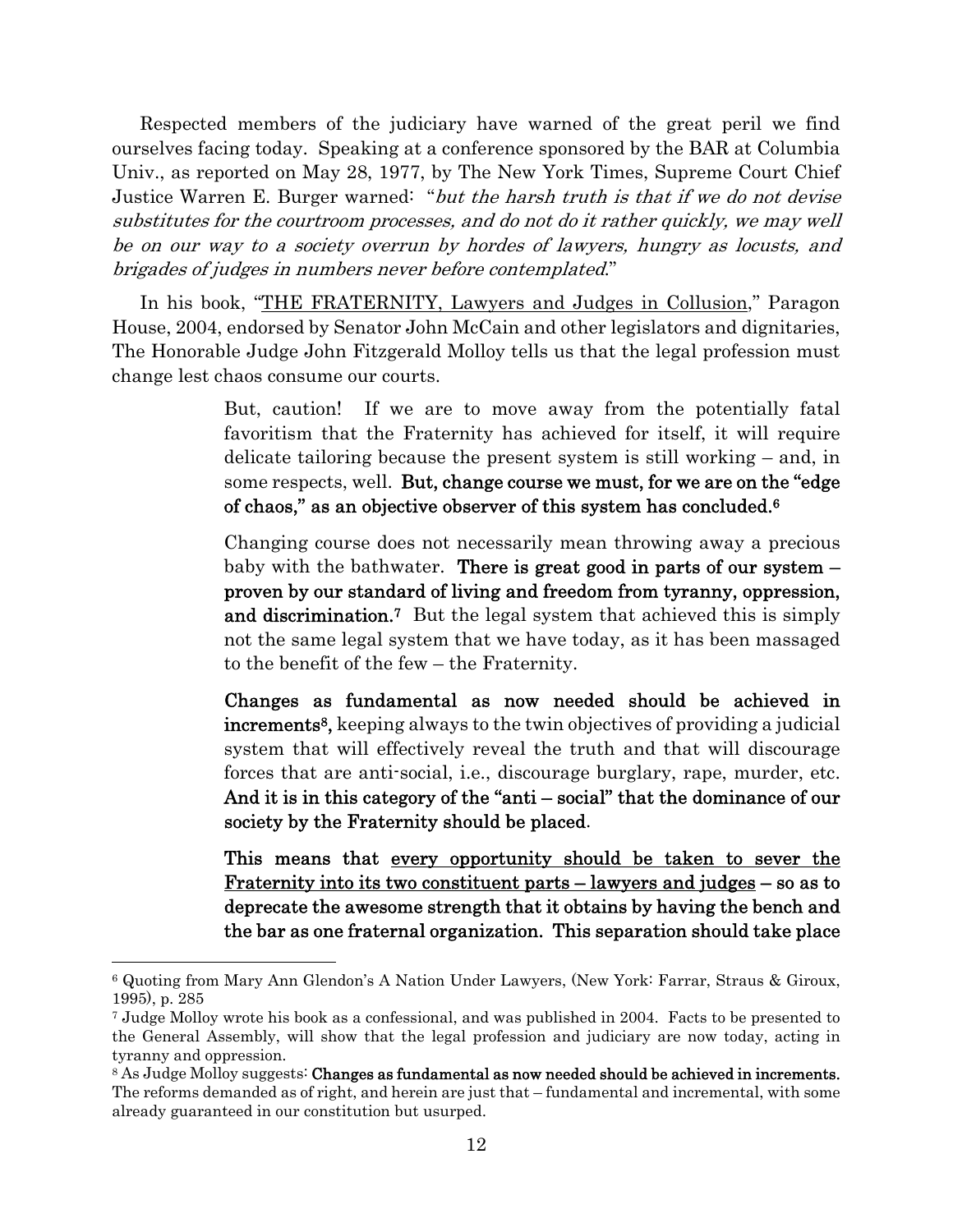#### in as many ways as possible and whenever possible. The Fraternity "Lawyers and Judges in Collusion", p. 227-228

Consider a judge who is a "jury of one", easily corrupted<sup>9</sup>, who often sees the same attorneys in case after case, day in and day out, and often fraternizing together outside the courtroom. Consider how that circumstance alone facilitates attorneys and judges in collusion, the opportunity to "strategize" in each case for corrupt purpose, and especially with the attorneys knowing the exact financial resources of both parties – to the penny.

Add to that "recipe", the legal profession's solid organization, high intelligence, and convenience of unconstitutional statutes that provide them false immunities, special privileges, and statutes and court rules that confound due process and deprive protected rights; and it becomes a simple matter for attorneys and judges in collusion to "orchestrate" proceedings, through various "dog-whistle" and cue phrases, to extract all financial resources from the parties. These unfortunate circumstances result in "mock trials" which our founders declared an act of tyranny in our Declaration of Independence.

Our courts are no longer on the "edge of chaos" as quoted by Judge Molloy, but rather in a state of chaos! Perjury is suborned of their clients by attorneys so as to perpetuate vexatious litigation and generate unnecessary billable hours. Obvious perjurious testimony is routinely used as basis of decision, and when perjury is proven; perjury statutes are not enforced, neither in the trial courts, nor in our appellate courts. Our courts now serve the primary purpose of generating as much revenue as possible for the legal profession, without regard for fairness or justice, causing great emotional, and financial harm to the parties of the case, their children, and to the economy overall.

Whether by design, or happenstance accumulation of one unconstitutional circumstance on top of another, our present society effectively finds itself subject to a new "aristocracy" comprised of members of the BAR, operating in the "practice of law", or from the bench, and/or from attorneys in legislative seats. This new "aristocracy", in character and form, (1) lobbies the legislature, (2) enacts unconstitutional statutes for their own benefit as members of the legislative bodies, (3) establishes their own unconstitutional rules of procedure, to complicate process and to confound due process, (4) creates their own oversight agencies that do not provide objective oversight and while operating in the dark, (5) establishes ethical rules providing only an illusion of ethical standards, all the while holding themselves above the rules, ethical standards, and statutes the put in place – holding themselves above the law. The BAR and the bench, in collusion, use the convenience of the statutes they enact, and control of the courts and oversight functions, to violate rights

<sup>9</sup> See Federalist Paper 83, written by Alexander Hamilton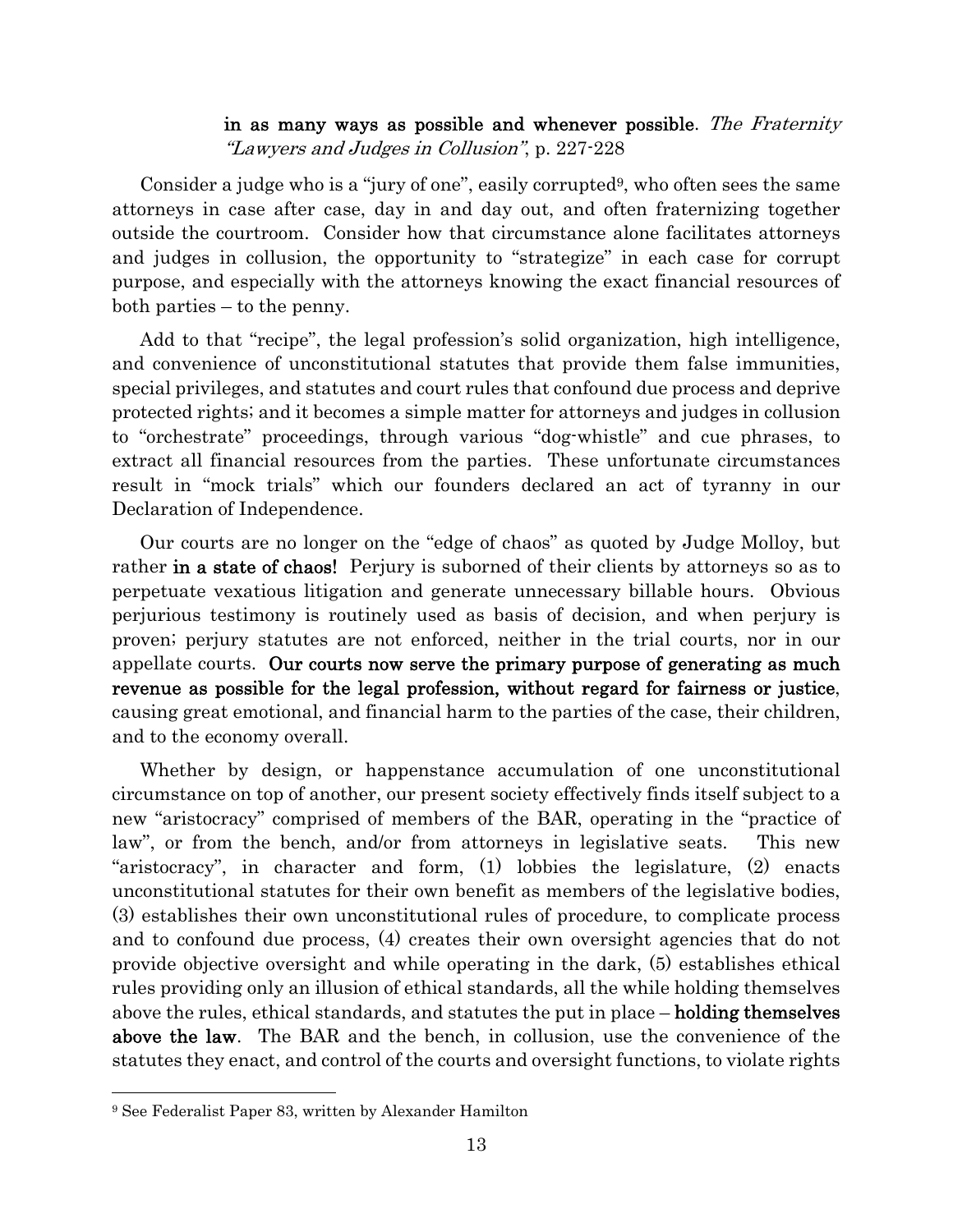and perpetrate crimes with impunity. The facts proving these assertions are undeniable, and one need only look with open eyes to know this is true.

Oversight agencies, federal and state court judges, all look the other way and conceal the evidence of misconduct and operate in the dark. Law enforcement and legislators always direct those complaining of judicial misconduct to the agencies that protect them through willful gross negligence, thus aiding and abetting rights violations and crimes perpetrated under color of law. The BAR and the Judiciary lobby congress in violation of separation of powers doctrine and infringe upon a right reserved to the people. The statutes lobbied by the BAR and judiciary are then enacted though non-quorum consensus of BAR members that should disqualify due to conflict of interest but never do. To compound injury, attorneys and judges are the ones who draft and edit the final language of our statutes, to suit corrupted purpose.

Consider the wisdom of our founders who included in our constitution, Art. II, § 26 stating: "No judge of any court of law or equity, …, shall have a seat in the General Assembly. Yet despite that wisdom, we presently have judges in de facto legislative seats in the Tennessee Board of Judicial Conduct and Tennessee Code Commission, performing the legislative function of providing oversight of the judiciary and drafting legislation, a power granted solely to the House and joint houses. Compound the unconstitutional judicial oversight of the judiciary – by the judiciary, with the fact that the BAR and judiciary have sole oversight of attorneys licensed by the state, and who maintain seats in both legislative houses, then there exists control of two branches of government by a fraternity of lawyers and judges in collusion.

Further consider the wisdom of our founders who included in our Declaration of Rights, Art. I § 1, an unalienable and indefeasible right to reform, alter or abolish our government, Art. I § 6 an inviolate right of trial by jury, Art. I § 19, an invaluable right to speak, write, and print on any subject including the official conduct of men in public capacity, Art. I  $\S$  23, right to redress of grievance by address of remonstrance, and Art. 5, Impeachments.

These protected rights and provisions set forth in our constitution are why Thomas Jefferson declared the Tennessee Constitution the "*least imperfect and most* republican". These declared rights and provisions were set forth in our constitution, according to the wisdom of the founders, because they learned from lessons of the past and knew these eventualities would come to pass. These rights and provisions are prima facie evidence of the need to protect against tyranny and oppression of THE **PEOPLE** by the judiciary. Our founders were so concerned to preserve declared rights of THE PEOPLE, they further declared in Tenn. Const., Art. XI, § 16:

> The declaration of rights hereto prefixed is declared to be a part of the Constitution of the state, and shall never be violated on any pretense whatever. And to guard against transgression of the high powers we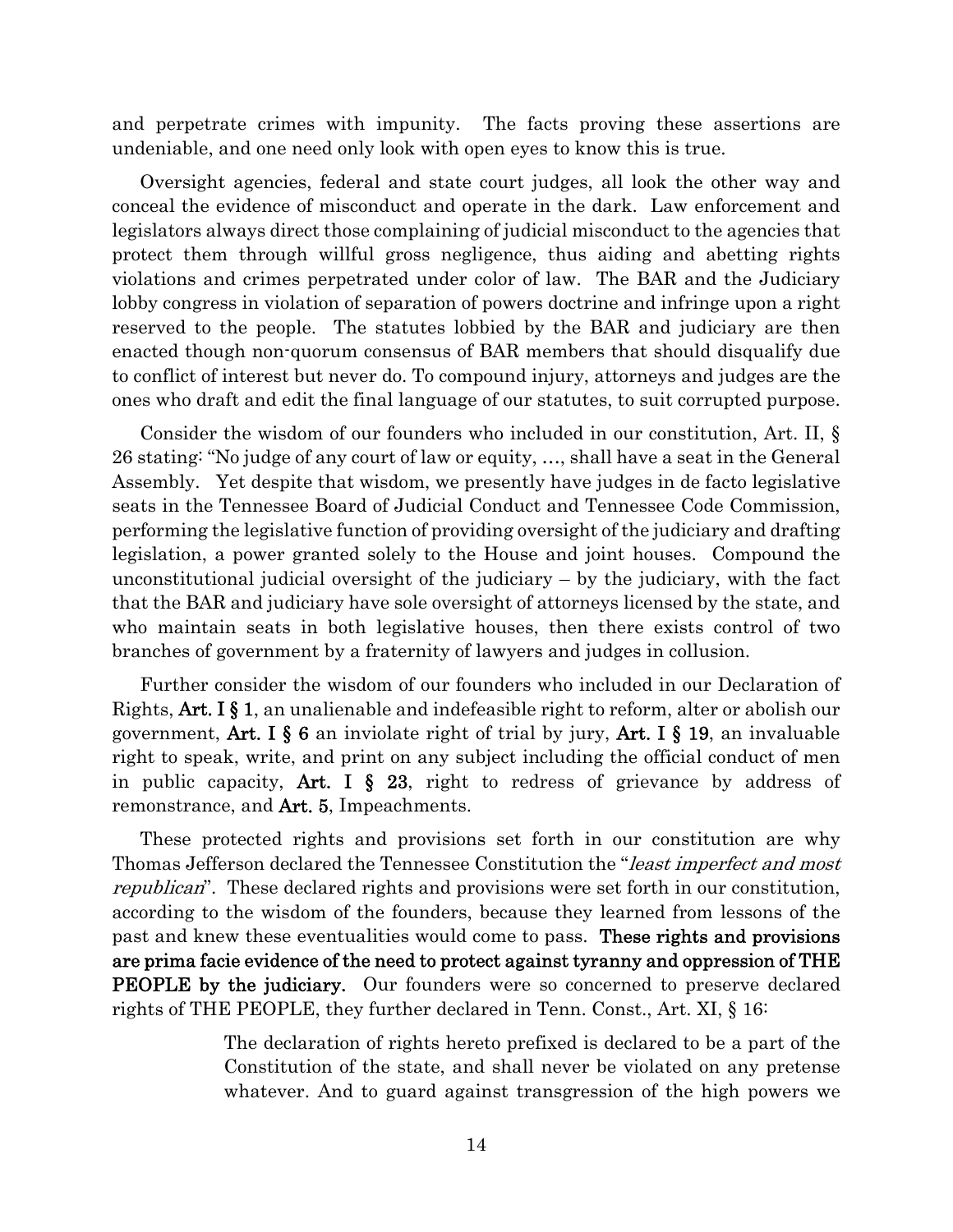#### have delegated, we declare that everything in the bill of rights contained, is excepted out of the general powers of the government, and shall forever remain inviolate.

Let us not pretend that rampant corruption does not exist in our courts. Let us not pretend that judges and attorneys are all saints and never deserving of impeachment or discipline, despite the fact that there has not been an impeachment of a judge since 1958 and little if any disciplinary action. In Federalist Paper 83, written by Alexander Hamilton: "The excellence of the trial by jury in civil cases appears to depend on circumstances foreign to the preservation of liberty. The strongest argument in its favor is, that it is a security against corruption." Yet, THE PEOPLE are routinely and unconstitutionally denied trial by jury for the purpose of subjecting them to the despotism and oppression of corrupted court proceedings.

Tenn. Const. Art. I, § 17 states that all courts shall be open but somehow the "administrative courts" of the Tenn. Bd. Judicial Conduct and Board of Professional Responsibility, and courts of record such as the Ct of Appeals, all operate in the dark, without public or legislative oversight, and complaints and appellant briefs are kept "confidential" or concealed from the public, thus concealing the misconduct of attorneys and judges.

> Without publicity, all other checks are insufficient: in comparison of publicity, all other checks are of small account. Recordation, appeal, whatever other institutions might present themselves in the character of checks, would be found to operate rather as cloaks than checks; as cloaks in reality, as checks only in appearance. J. Bentham, Rationale of Judicial Evidence 524 (1827). (at 569)

In the case, Richmond Newspapers, Inc. v. Virginia, 448 US 555 - Supreme Court 1980, Chief Justice Burger, provided a comprehensive summary of the history and value of open courts that included the following:

> The crucial prophylactic aspects of the administration of justice cannot function in the dark; no community catharsis can occur if justice is "done in a corner [or] in any covert manner." Supra, at 567. It is not enough to say that results alone will satiate the natural community desire for "satisfaction." A result considered untoward may undermine public confidence, and where the trial has been concealed from public view an unexpected outcome can cause a reaction that the system at best has failed and at worst has been corrupted. (at 571 - 572).

Not only is there no objective oversight of the legal profession and judiciary through "self-policing", there are no performance measurements whatsoever. In corporate America, businesses meticulously measure performance of employees and contractors down to minute detail. Performance measurements take many forms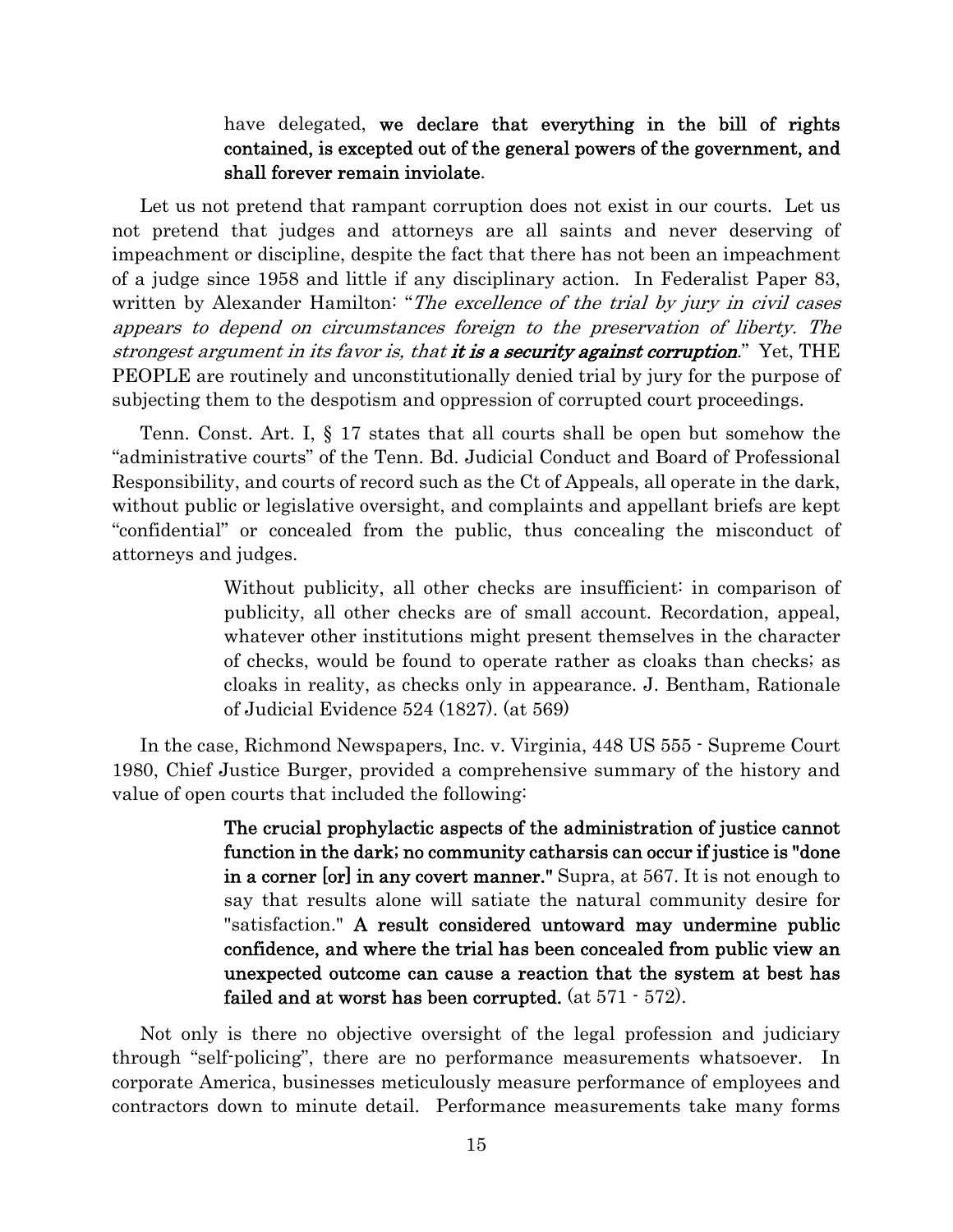including customer satisfaction surveys, manager evaluations, independent thirdparty surveys. Some leading-edge companies even utilize third-party blind surveys of employees on the performance of upper management.

Where is the scorecard on judges? Where is the measuring of performance of judges? There is none. So even if the general public did engage in elections of judicial officials, there is no information available to the public to scrutinize, or with which to gauge if they are voting for a knowledgeable and fair judge, let alone one corrupted such as Casey Moreland, recently sentenced in federal court, and who remained on the bench despite multiple complaints against him. How is the legislature able to manage compensation and reward good judges, or how is the legislature to make determination whether or not a bad actor judge should be removed or impeached? The legislature cannot, because the legal profession and judiciary operate in the dark, without transparency, and without any oversight whatsoever. The current situation is a culmination of circumstance that invites and propagates corruption.

Not only is there a lack of self-policing, and lack of performance measurement, but judges and attorneys are corruptly held above the law. It is an undeniable fact that attorneys will neither bring suit on behalf of a non-legal professional, against another member of BAR, nor against a member of the judiciary, particularly when the suit arises out of family or child custody court cases. It is also an undeniable fact, as the proof will show, that both state and federal judges, including state and federal appellate court judges proactively and criminally protect the criminal and unconstitutional conduct of judges and attorneys for crimes and rights violations perpetrated under color of law. This is yet another declared act of tyranny as aggrieved in our Declaration of Independence!

Many of the grievances stated in our Declaration of Independence are the same injustices to which Tennessee litigants are routinely subjected. These "long train of abuses and usurpations" provide sound justification for demanding reform, just as the grievances stated in our Declaration of Independence justified our independence from Great Britain. To name a few …:

> He has dissolved Representative Houses repeatedly, for opposing with manly firmness his invasions on the rights of the people;

> For protecting them, by a mock Trial, from punishment for any Murders (crimes) which they should commit on the Inhabitants of these States;

For depriving us in many cases, of the benefits of Trial by Jury;

For taking away our Charters, abolishing our most valuable Laws, and altering fundamentally the Forms of our Governments;

For suspending our own Legislatures, and declaring themselves invested with power to legislate for us in all cases whatsoever.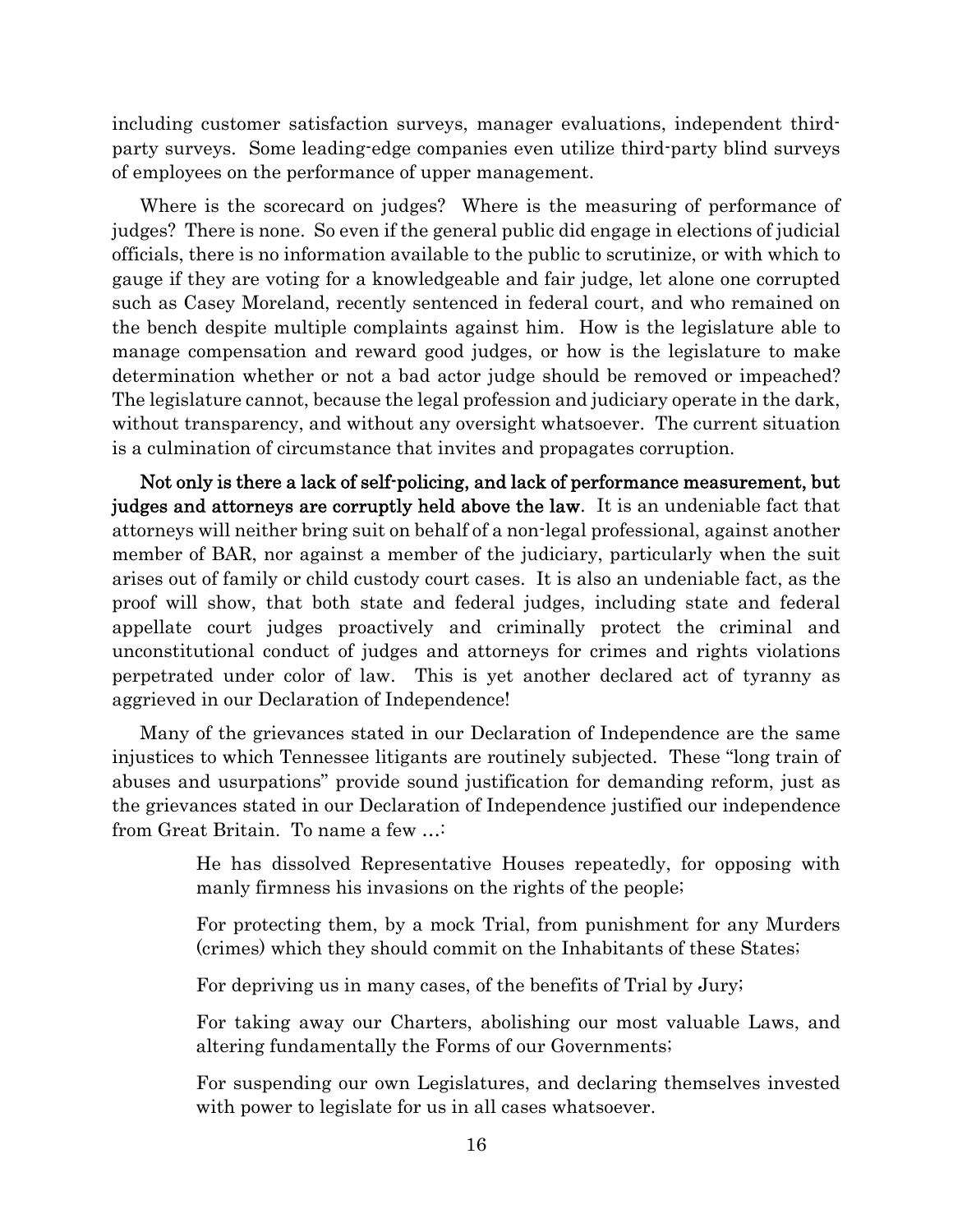In an Executive Order, our President recognized the harm caused by corruption as follows:

> Human rights abuse and corruption undermine the values that form an essential foundation of stable, secure, and functioning societies; have devastating impacts on individuals; weaken democratic institutions; degrade the rule of law; perpetuate violent conflicts; facilitate the activities of dangerous persons; and undermine economic markets. Executive Order Blocking the Property of Persons Involved in Serious Human Rights Abuse or Corruption, December 21, 2017

These harms enumerated by our President, are the exact same harms resulting of state court corruption, and why reform is necessary. Since these same harms enumerated by our President are the same harms caused by corrupted state court proceedings, hereto is imperative for this General Assembly to take action.

Consider the phrase: "*have devastating impacts on individuals.*" Recently many of the people of this nation were captivated by the confirmation hearings of our most recently appointed Supreme Court Justice, Kavanaugh. As was widely publicized, Justice Kavanaugh was forced to address unsupported allegations made against him.

Again, let us not pretend, in courtrooms across the state, litigant after litigant is the victim of unsupported and false allegations used as basis for decision, while the falsely accused is deprived due process to prove allegations false. These decisions are venal and intentional for the corrupted purpose of vexatious litigation; knowing the wrongfully accused will use the entirety of their emotional and financial resources seeking justice (thus perpetuating vexatious litigation). And again, even when perjury and unsupported allegations are proven false, our trial and appellate courts refuse to enforce perjury statutes in clear denial of equal protection of the laws.

As one can well imagine, this vexatious and corrupt litigation caused by the BAR and judiciary in collusion, leads to substance abuse, suicide, and both parties financially and emotionally bankrupt. In family court cases particularly, spouses and the legal system are weaponized with one parent wrongfully alienated, causing extreme emotional and mental damage to both the alienated parent and to the children. Coupled with the fact that society shuns victims, many become isolated from their support network of friends and family.

How many more suicides must there be? How many more to become addicted to substance abuse before action is taken? How many more to be left emotionally devastated and financially insolvent? How many more children kept from loving parents? How long will we pretend this problem does not exist and how long will we continue to fail to recognize simple corrective measures that can be put in place?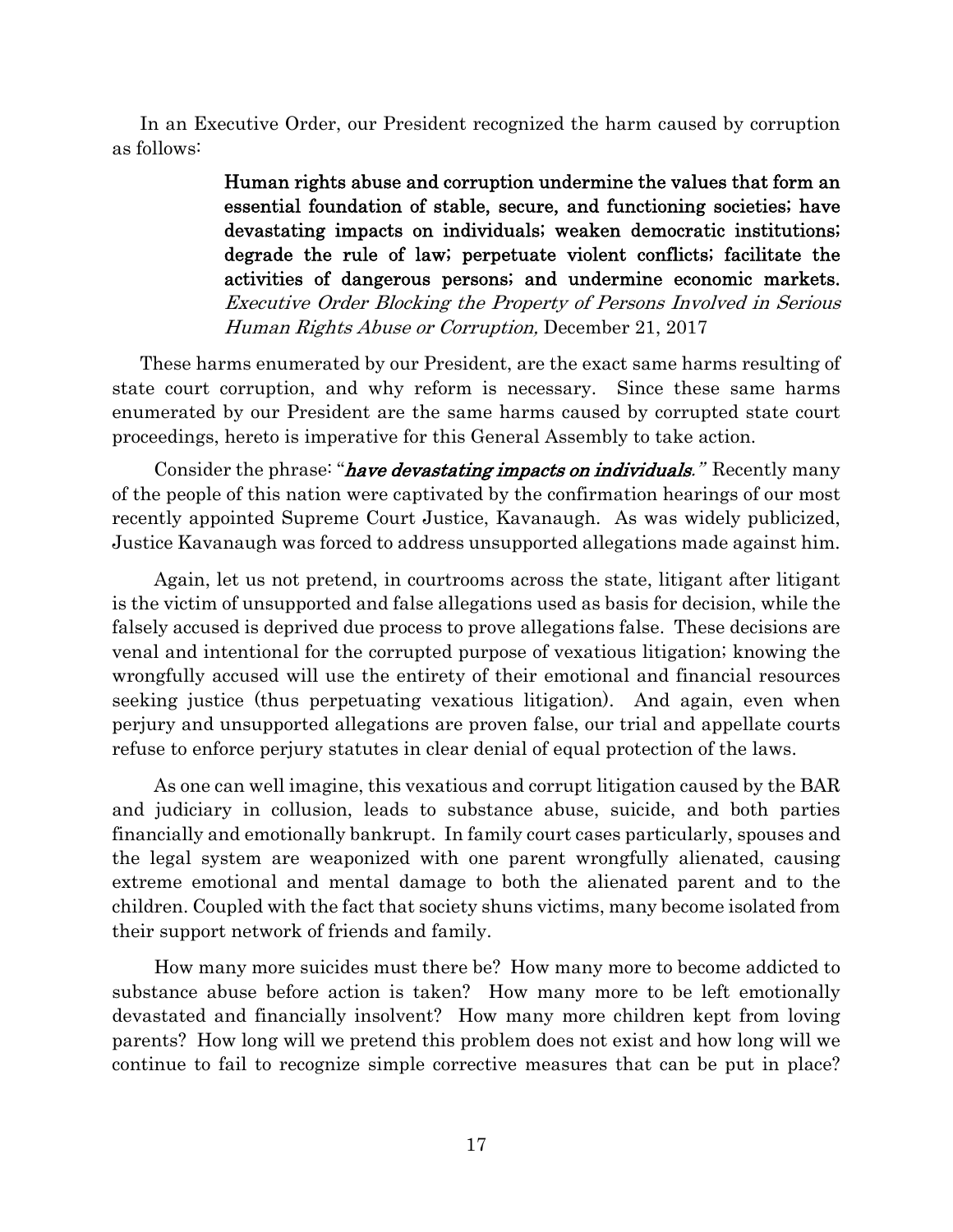Or…, will we wait until it is too late, and the damage cannot be undone…, the corruption too entrenched?

Consider the phrase: "and undermine economic markets." The result of persons emotionally and financially devastated by court corruption has long term adverse economic consequences. Former productive members of society and the workforce become so emotionally devastated, it becomes impossible for them to remain as productive as they once were, and many lose their jobs. This emotional devastation tears at the very fabric of our nation, not only at an individual level, but economically as well.

It is not uncommon for legal expenses in a lone family court or divorce case to exceed hundreds of thousands of dollars, with some divorce cases costing families more than one-half million dollars (+\$500,000), as a result of monopolistic rates and vexatious litigation. Very often, these cases drag on for years for no other purpose than to slowly bleed families of their wealth through contrived conflict. This fact alone evidences a corrupt and broken legal system. It should never, under any circumstance, cost hundreds of thousands of dollars to divide up the assets of two people getting divorced.

Moreover, with life savings depleted, and families buried in debt, they can no longer provide for their children as before, including a complete incapacity to take advantage of college savings plans or pay for the education of their children. This has even longer and far-reaching adverse consequences to individuals and to society. Coupled with the resulting dysfunctional behavior and PTSD caused by abuse of the legal system, the fabric of our nation tears irreparably.

It was conveyed to Petitioner by Attorney Sarah Richter Perky, BPR No. 024676, that divorce cases involving family businesses most always lead to the closure of family businesses. The proof will show that this very often proves true, and that this failure of family court system, results in lost jobs and loss of revenue to the state. Clearly, if the result of corrupted and or vexatious court proceedings leads to the closures of businesses, this greatly harms our economy and state budget. The lost sales tax revenue alone from a small family business, that remits on average \$1,000 per month to the state is harmful to the state. Compound that with the lost franchise and excise tax, and employer SUTA taxes, etc., amplified by the number of businesses destroyed, and compounded over time, and the lost revenue to the state is significantly material costing the state millions in lost revenue.

Further consider the lost sales tax revenue from individual spending. According to the 2018-2019 Budget, fifty-four percent (54%) of the revenue of the state budget is collected though state sales tax. Excluding housing expenditures, effectively all individual spending is spent on goods and services subject to state sales tax. When individuals and families are subjected to corrupted state court proceedings, their life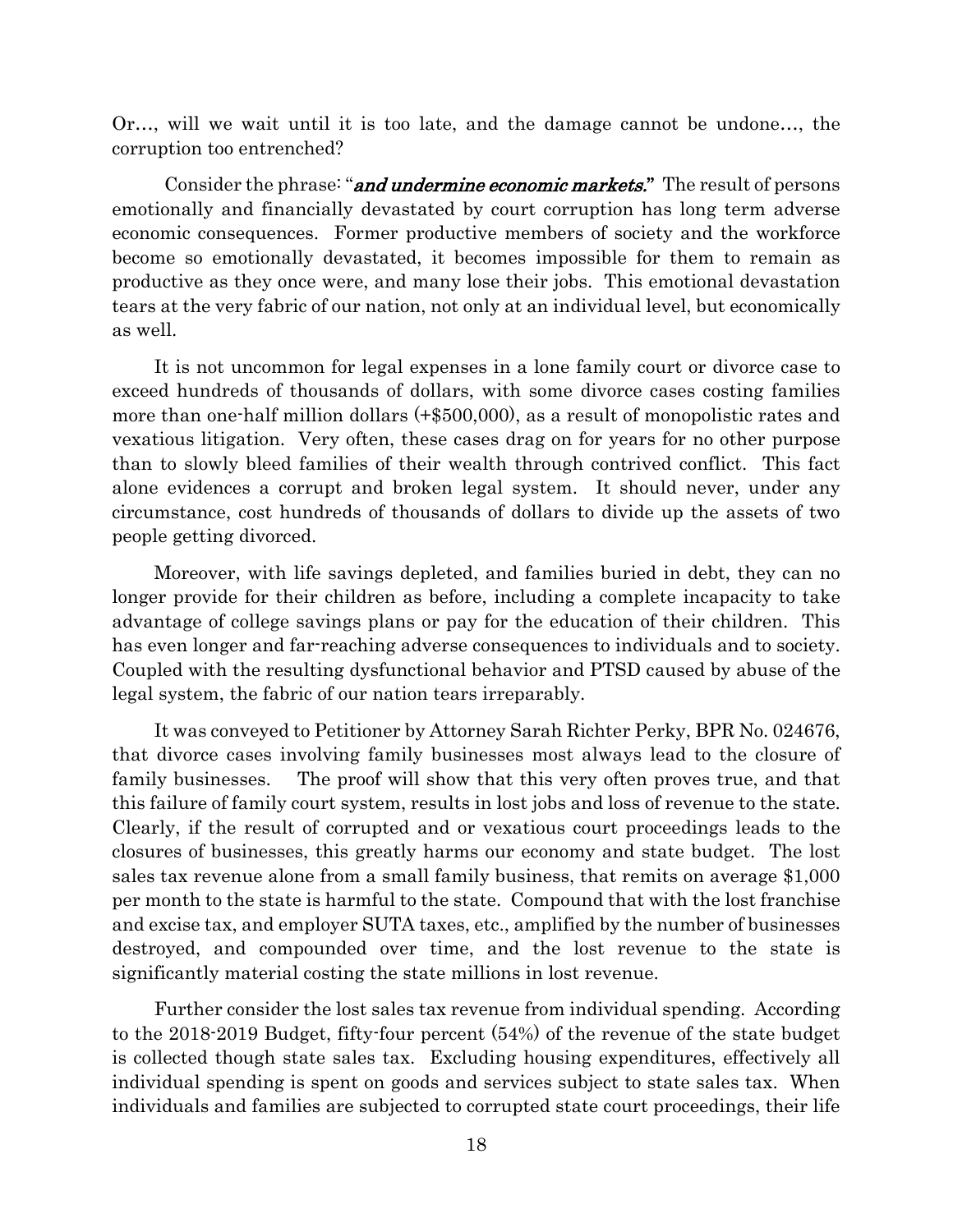savings are first depleted, and then they amass debt through personal loans and credit cards to pay unnecessary legal expenses. Many eventually become insolvent and are forced into bankruptcy. Where before, much of their disposable income was spent on goods and services subject to state sales tax, after being subjected to corrupted court proceedings, they no longer have disposable income to spend on goods and services, and all of their income then goes to debt payments instead, adversely affecting sales tax revenue. Very obviously, this is not a long-term sustainable business model.

If the General Assembly wants to see first-hand, the full ramifications of unchecked corruption and a legal profession in control of two branches of government, look to the State of California. Presently there is a large migration of skilled and professional labor from the State of California because the standard of living in California, and conduct of the state government there is no longer tenable to many California Citizens with many of them coming to Tennessee.

Case in point, see Appendix M, which summarizes California state statutes requiring a meal break if an employee works more than five hours in a day. Also see Appendix N, Chamber of Commerce summary of California state statutes pertaining to meal and rest breaks. As noted in Appendix N, "*Meal and rest break compliance* continues to be the source of a great deal of litigation for California employers."

It is common sense reasoning that the meal break statute in California was not enacted due to an outcry of the workforce being denied meal breaks by their employers. No! Enactment of that statute was the result of the legal profession lobbying the state congress to create a "new product line" and tort for the legal profession to effectively extort money from businesses under color of law. The result of that statute is costing business, both domestic and out-of-state businesses, millions of dollars in unnecessary legal expenses. This adversely affects the ability of those businesses to invest in growth and to invest in their workforce. This too materially impacts the state budget by reducing taxable business income, further reducing tax revenue to the state.

Again, it is common sense that it is not a sustainable business model to continue to transfer wealth from individuals and businesses to members of the legal profession, pursuant to unconstitutional statutes, and through rights deprivations and mock trials conducted by attorneys and judges in collusion, in litigation that serves no true purpose of law, but only unnecessary and artificial conflict contrived to generate revenue for the legal profession.

Consider the root of the word attorney which is to attorn. Black's Law Dictionary defines the word attorn as: To turn over; to transfer to another money or goods; to assign to some particular use or service. Our present legal profession creates no value (transforming raw materials into something of value), sells no product desired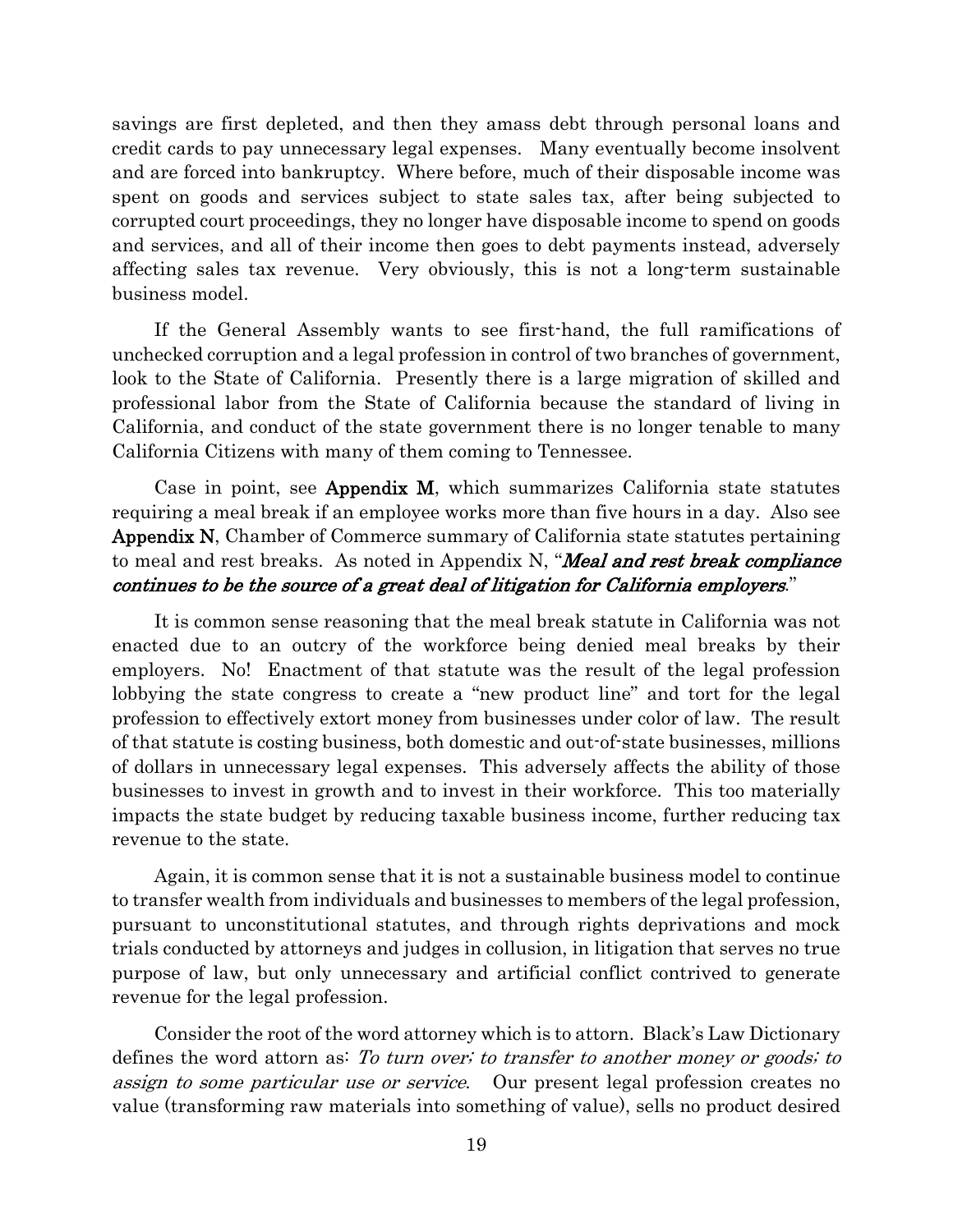by society. The profession as it stands today, and for the most part, merely transfers property, often unconstitutionally and through rights deprivations.

It is common sense that to transfer wealth from; (1) businesses that create value, (2) individuals that innovate business (targeted high earners), (3) Citizens that spend disposable income and generate sales tax revenue, and then transfer that wealth to legal professionals who do not create, innovate, or drive the economy, is a nonsustainable business model that contracts GDP for the state and nation.

As stated by Judge Molloy above, there are essential functions of our judiciary and legal profession; "keeping always to the twin objectives of providing a judicial system that will effectively reveal the truth and that will discourage forces that are anti-social." However, the legal profession all too often encourages forces that are anti-social (extortion under color of law, rights deprivation, unconstitutional statutes and rules), thus "questioning whether a nation conceived in liberty, and dedicated to the proposition that all men are created equal, so conceived and so dedicated, can long endure.<sup>10"</sup>

It is not contended that all court proceedings are corrupted and certainly there is value in our legal system, and as also stated by Judge Molloy, we should not throw out the baby with the bathwater. However, the facts evidenced in appendixes and further evidence to be presented, leave no doubt that incremental changes must be made, and must be made expeditiously.

Imagine a nation where justice is once again ensured in our courts, and where cases are resolved in a few months instead of years. Imagine, the prosperity restored that caused our nation greatness. Imagine this nation as conceived, once again an inspiration to the world. The initial steps necessary to achieve this are not difficult, cost little or nothing, with some already constitutionally required. The reforms and redresses sought herein are more than reasonable and should be embraced. Frankly stated, if the General Assembly does not also desire these same reforms and redresses, evidences a General Assembly that, like the judiciary, desires to protect unconstitutional and criminal conduct and subjection of THE PEOPLE to despotism and tyranny.

Tennessee Constitution, Article I, § 1 states that power is inherent in THE PEOPLE. THE PEOPLE are represented by members of the legislature and primarily by the HOUSE. Has the power of THE PEOPLE been usurped, and the power of their legislatures rendered impotent by the power of the BAR and judiciary? Is this how far we have fallen, that republican principals, and the right to redress of grievances has been forsaken? Say this is not true. Prove this is not true through

<sup>10</sup> Paraphrase ¶ 1of the Gettysburg Address.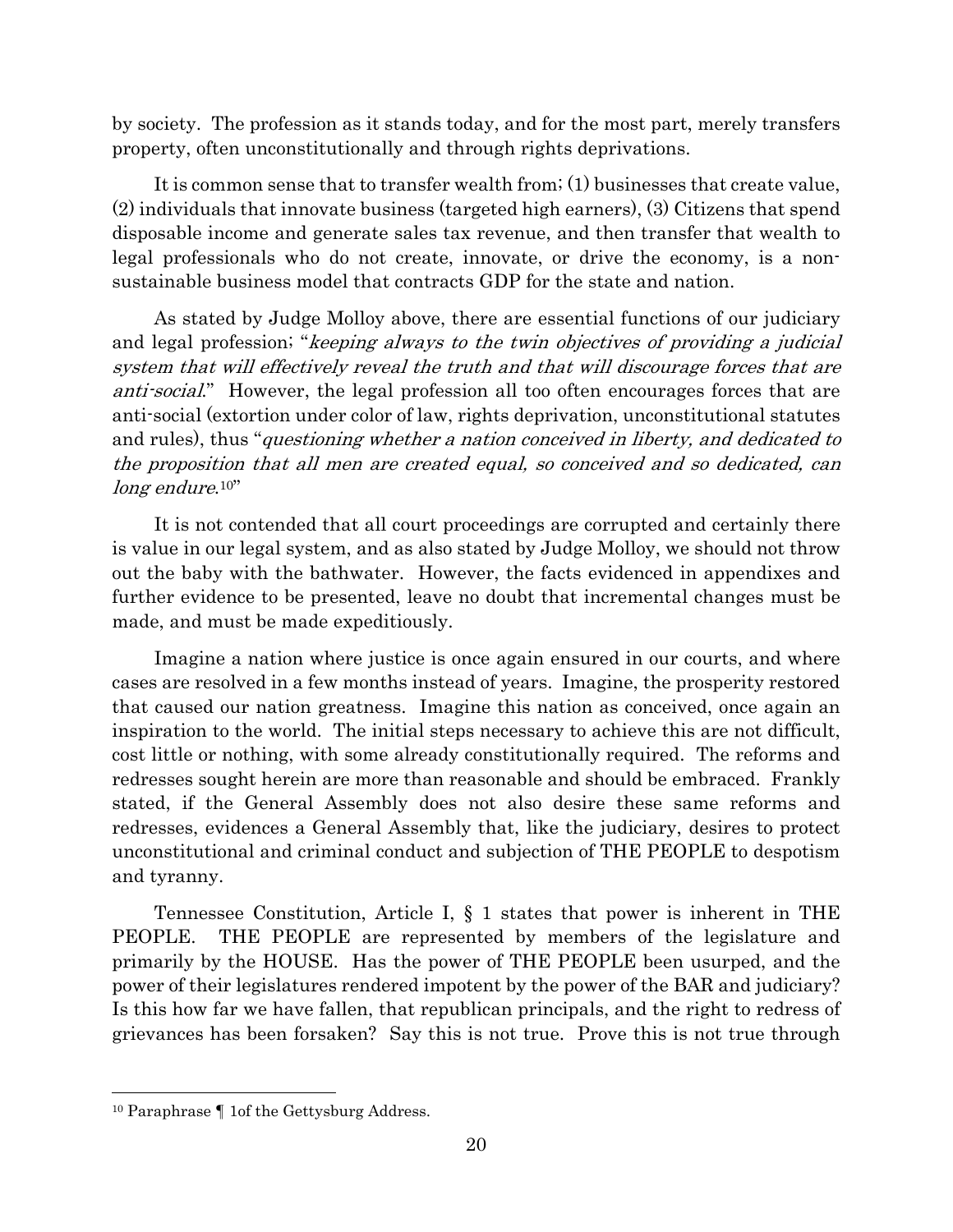your actions, and through proper hearing and consideration of this Petition of Remonstrance.

Take proper action and void unconstitutional statutes. Put into effect, reforms and redresses herein DEMANDED. Remove or impeach bad actor judges.

Impeach one bad judge, and the legislature representative of THE PEOPLE will have the attention of the judiciary. Impeach all those herein evidenced of their crimes, and this General Assembly will not only have the attention of the judiciary, but such constitutionally mandated action will shake the foundation of corruption so profoundly, members of the judiciary and legal profession will most certainly give pause before further perpetrating crimes and rights violations against WE THE PEOPLE.

Take back our republican form of government! Adhere to your oaths! Stand in defense of your constitution as you swore to do! Do so and other state legislatures will follow your courageous example. Do so and a great healing of our nation will begin to commence.

Pursuant to Tenn. Const. Art X, § 2:

Each member of the Senate and House of Representatives, shall before they proceed to business take an oath or affirmation to support the Constitution of this state, and of the United States and also the following oath: I\_\_\_\_\_\_ do solemnly swear (or affirm) that as a member of this General Assembly, I will, in all appointments, vote without favor, affection, partiality, or prejudice; and that  $I$  will not propose or assent to any bill, vote or resolution, which shall appear to me injurious to the people, or consent to any act or thing, whatever, that shall have a tendency to lessen or abridge their rights and privileges, as declared by the Constitution of this state.

In Latin, the legal maxim – NON EST ARCTIUS VINCULUM INTER HOMINES QUAM JUSJURANDUM translates approximately to: There is no closer (or firmer) link among men than an oath. The reforms and redress herein sought, restore constitutionally protected rights, and provide for the safety, happiness and well-being of the Citizens and PEOPLE of the State of Tennessee.

If the General Assembly does not agree that court proceedings should be available to the public via livestream and recorded video, then the General Assembly desires courts that operate in the dark, so as to facilitate crimes and rights violations which is in violation of oath of office. "It costs too much" is a false argument based on the fact the state has budgeted one-million dollars (\$1,000,000) for grants to the counties to enhance courtroom security.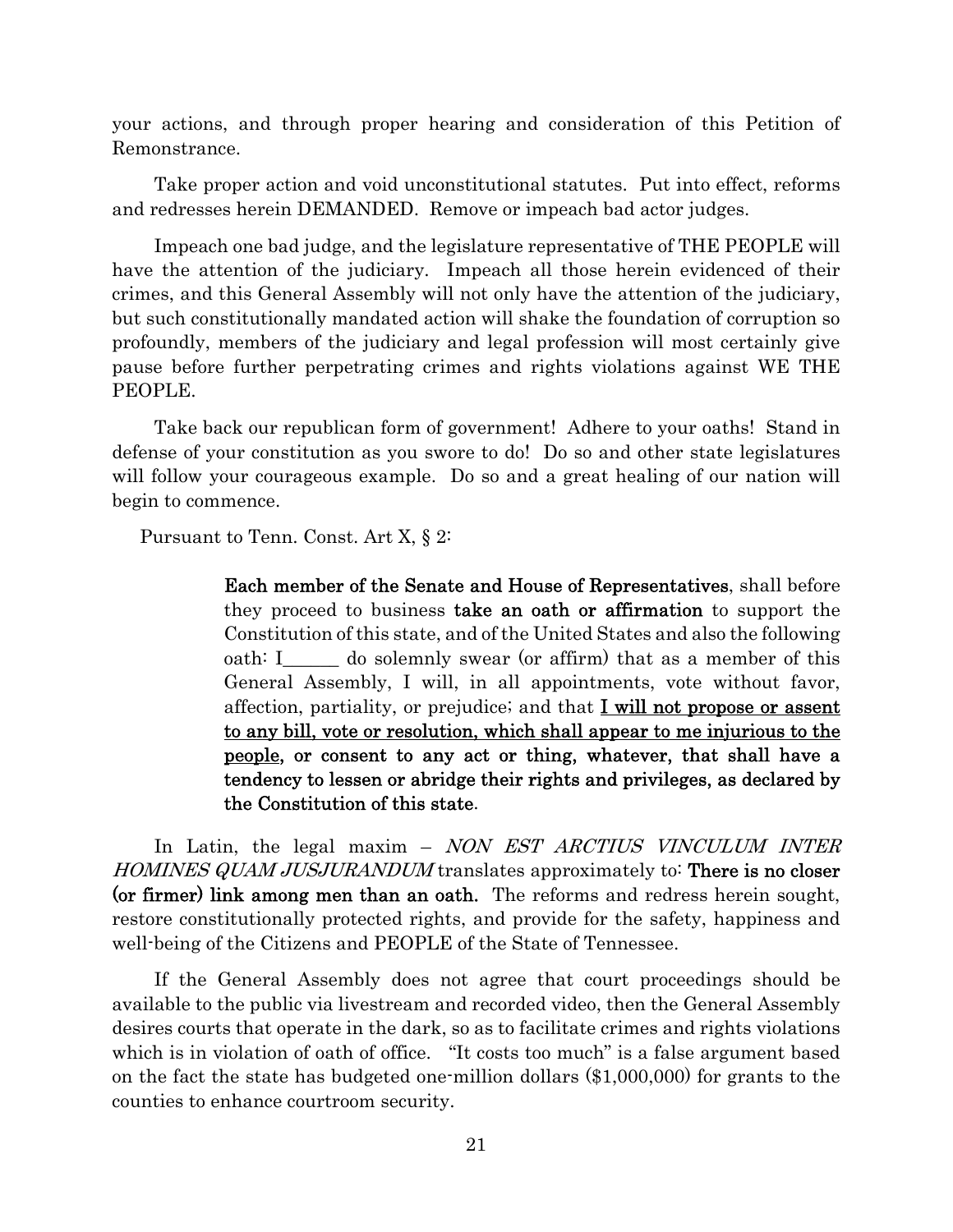If the General Assembly does not agree that all litigants must be advised of their right of due process and what due process is comprised of, then the General Assembly desires that litigants remain ignorant of their rights, so as to facilitate crimes and rights violations which is in violation of oath of office.

If the General Assembly does not agree that statutes that provide false immunities, grant emolument, and/or that usurp constitutionally protected rights should be voided, then the General Assembly desires to protect rights violations, and provide false immunities, and grant emoluments which is in violation of oath of office.

If the General Assembly does not agree to retain sole power of impeachment, then the General Assembly desires unconstitutional transfer of power to the judiciary, for oversight of the judiciary, which is in violation of oath of office.

If the General Assembly does not agree to impeach judges evidenced of crimes perpetrated against THE PEOPLE, then the General Assembly desires to subject THE PEOPLE to try their cases before judges evidenced of knowingly and willfully depriving protected rights, and who commit crimes under color of law for corrupted purpose.

 These reforms and redresses are not to be feared, but should embraced as lost republican principles. The awesome power achieved by having the bench and the bar as one fraternal organization is but a house of cards, easily tumbled, by simply following the instructions and safe guards provided to us by our founders in our constitution. Your oaths require this of you: and in your hearts, you know this reformation must be achieved, lest our republic ultimately fail.

To prove this, let fair and impartial legislators consider facts and arguments of constitutional law as follows;

## STATEMENT OF FACTS & EVIDENTIAL PROOF

The following documents prove that: (1) judges and attorneys conspired to and perpetrated crimes, and violated protected rights under color of law, (2) there is no objective oversight of attorneys and judges, (3) judges and attorneys are held above the law in both state and federal courts. These documents (exhibits to Appendixes to be provided in subsequent hearings), effectively prove allegations and necessity of reform beyond reasonable doubt.

These Appendixes are detailed as follows:

Appendix A: Complaint to TBJC: Judge Thompson

Appendix B: Amended Verified Complaint: Civil Rights Violation Judge Thompson

Appendix C: Wrongful Dismissal of Complaint by TBJC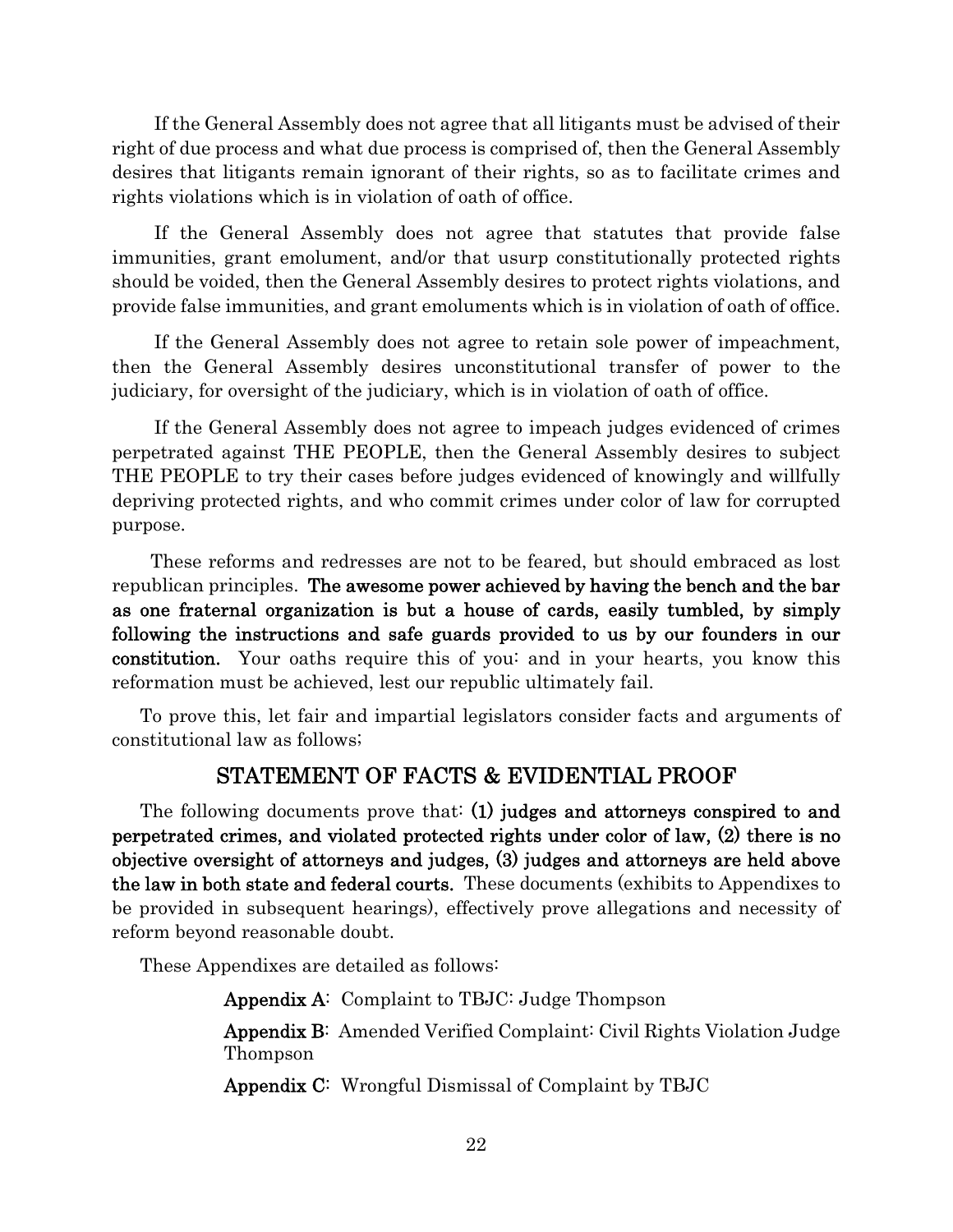Appendix D: State Court Complaint: Fraud, Abuse of Process, Civil Conspiracy. Atty Defendants: Pamela Anderson Taylor, Brenton Hall Lankford

Appendix E: Federal Court Complaint: RICO, Civil Rights & Reform. State of TN, Atty Defendants: Taylor, Lankford, and Perky

Appendix F: Supreme Court of United States Motion To Disqualify All Supreme Court Justices

Appendix G: Supreme Court of the United States Petition for Writ of Certiorari: State of TN, Atty Defendants: Taylor, Lankford, Perky

Appendix H: Supreme Court of the United States Petition for Writ of Certiorari: Judge Thompson

Appendix I: Supreme Court of the United States Petition for Rehearing: Judge Thompson

Appendix J: Supreme Court of the United States Petition for Rehearing: State of TN, Atty Defendants: Taylor, Lankford, Perky

Appendix K: Supreme Court of the United States Motion To Expedite

Appendix L: Transcript of Taylor, Lankford Fraud and Abuse of Process Case; proving Judge McClendon conspired to deprive rights through abuse of power and fraud upon the court

Appendix O: Complaint & Supplemental Complaint to Tenn. Bd of Prof. Responsibility

Appendix P: Memorandum Evidencing Conduct of Federal Magistrate Judge That is Impeachable In Nature

Appendix Q: Transcript of Court Proceedings Proving Extortion Under Color Law, and Violations of 18 U.S.C. §§ 241 and 242

Appendix R: Affidavit of Truth Attesting to Crimes Perpetrated Under Color of Law

Appendix A, B, C clearly evidence rights violations defined as criminal conduct in 18 U.S.C. §241 and §242 by Judge Thompson, ignored by the T.B.J.C. and wrongfully dismissed by the U.S. District Court, thus aiding and abetting those violations and crimes.

Appendix D was a fraud and abuse of process complaint against attorneys Pamela Anderson Taylor and Brenton Hall Lankford wrongfully dismissed by Judge Amanda McClendon through her abuse of power, conspiracy to deprive rights, and her intentional fraud upon the court and false application of law. Any law student knows res judicata is no defense in a case with different parties, different causes of action, and where no final judgement had been rendered. Any law student knows litigation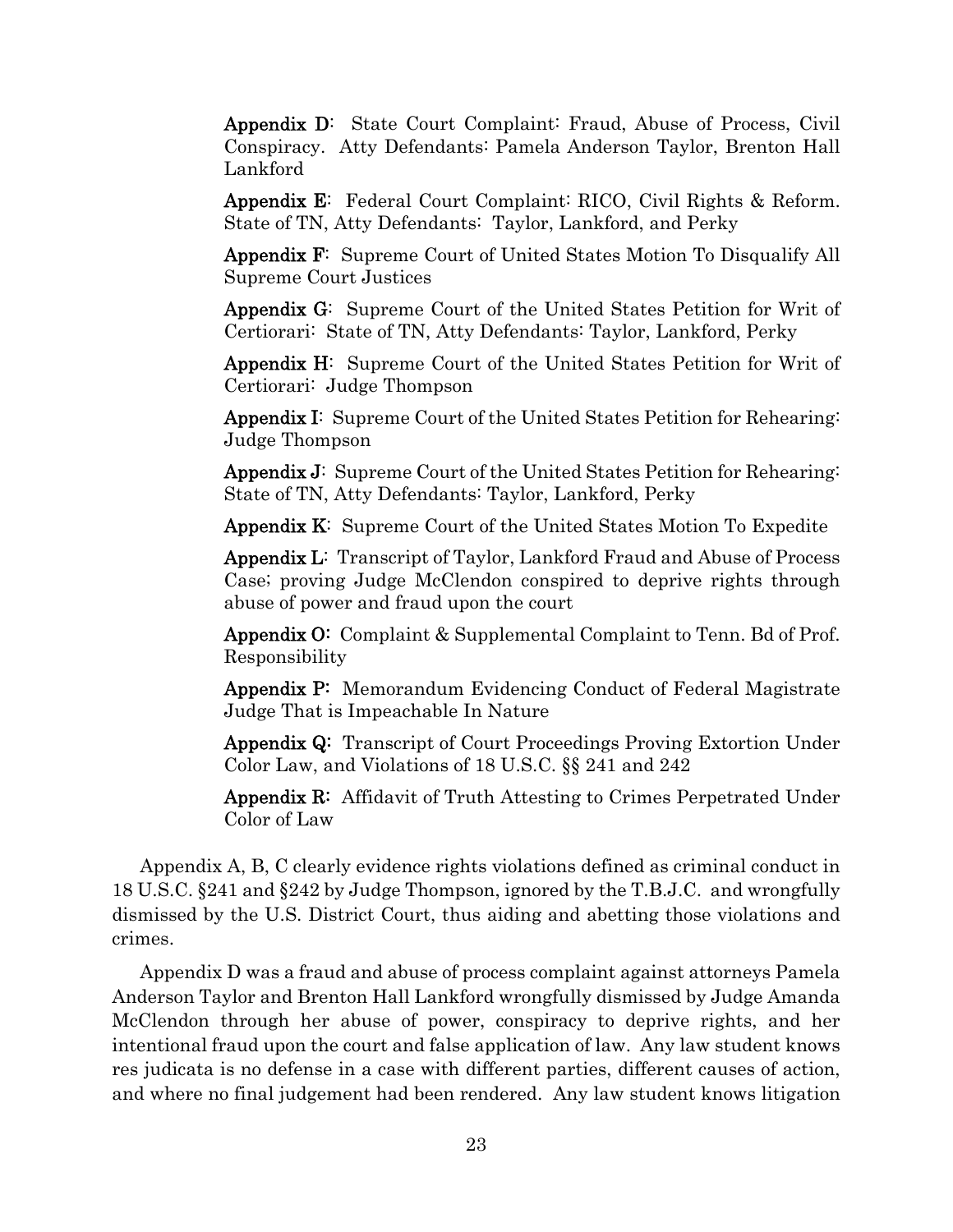privilege is no defense for fraud and abuse of process. Clearly attorneys were held above the law for crimes and tortious conduct, by Judge Amanda McClendon with her knowing appellate courts would affirm her wrongful dismissal in further conspiracy. Appendix L is a transcript of proceedings in that case, proving Judge McClendon conspired to deprive rights.

Appendix E is a federal lawsuit filed under federal RICO and Civil Rights statutes and as a reform cause of action. Included in that lawsuit were Exhibits A through W proving allegations beyond reasonable doubt. Appendix E proves Judge Thompson conspired with attorneys to deny protected rights and to perpetrate crimes. Appendix E and further evidence to be provided proves Atty Sarah Richter Perky conspired against her own client. Appendix E and Third Cause of Action stated therein, evidences the breakdown of state's oversight agencies and appellate court. When it was evidenced in the record that the federal magistrate judge was conspiring with the attorney defendants of the case and engaging in conduct impeachable in nature, referral to the magistrate was withdrawn and the case was dismissed by Dist. Ct. Judge Trauger without permitting intended response. See Appendix P evidencing conduct of federal magistrate judge impeachable in nature.

Appendix F is a motion filed in the Supreme Court of the United States and provides compelling argument of the breakdown of our legal system, and how the judiciary is provided false immunity, and how the judiciary fails to self-police resulting in rights violations and crimes perpetrated by the judiciary with impunity. Petitioner implores the General Assembly to read this Appendix thoroughly.

Appendix G is a Petition for Writ of Certiorari filed in the Supreme Court of the United States, regarding the Complaint attached as Appendix E. This writ proves wrongful dismissal of the case, and that attorneys and judges are held above the law even in our highest court. The case is docketed in Sup. Ct of U.S. here: https://www.supremecourt.gov/search.aspx?filename=/docket/docketfiles/html/public /18-170.html

Appendix H is a Petition for Writ of Certiorari filed in the Supreme Court of the United States, regarding the Complaint attached as Appendix A. This writ proves wrongful dismissal of the case, and that judges are held above the law even in our highest court. The case is docketed in Sup. Ct of U.S. here: https://www.supremecourt.gov/search.aspx?filename=/docket/docketfiles/html/public /17-1479.html

Appendixes I and J are Petitions for Rehearing docketed in the Supreme Court of the United States. These documents further prove that attorneys and judges are held above the law, and the unwillingness of the judiciary to hold judges and attorneys accountable to federal civil and criminal statutes. These documents further evidence that even the justices of our highest court hold themselves above the law. Take note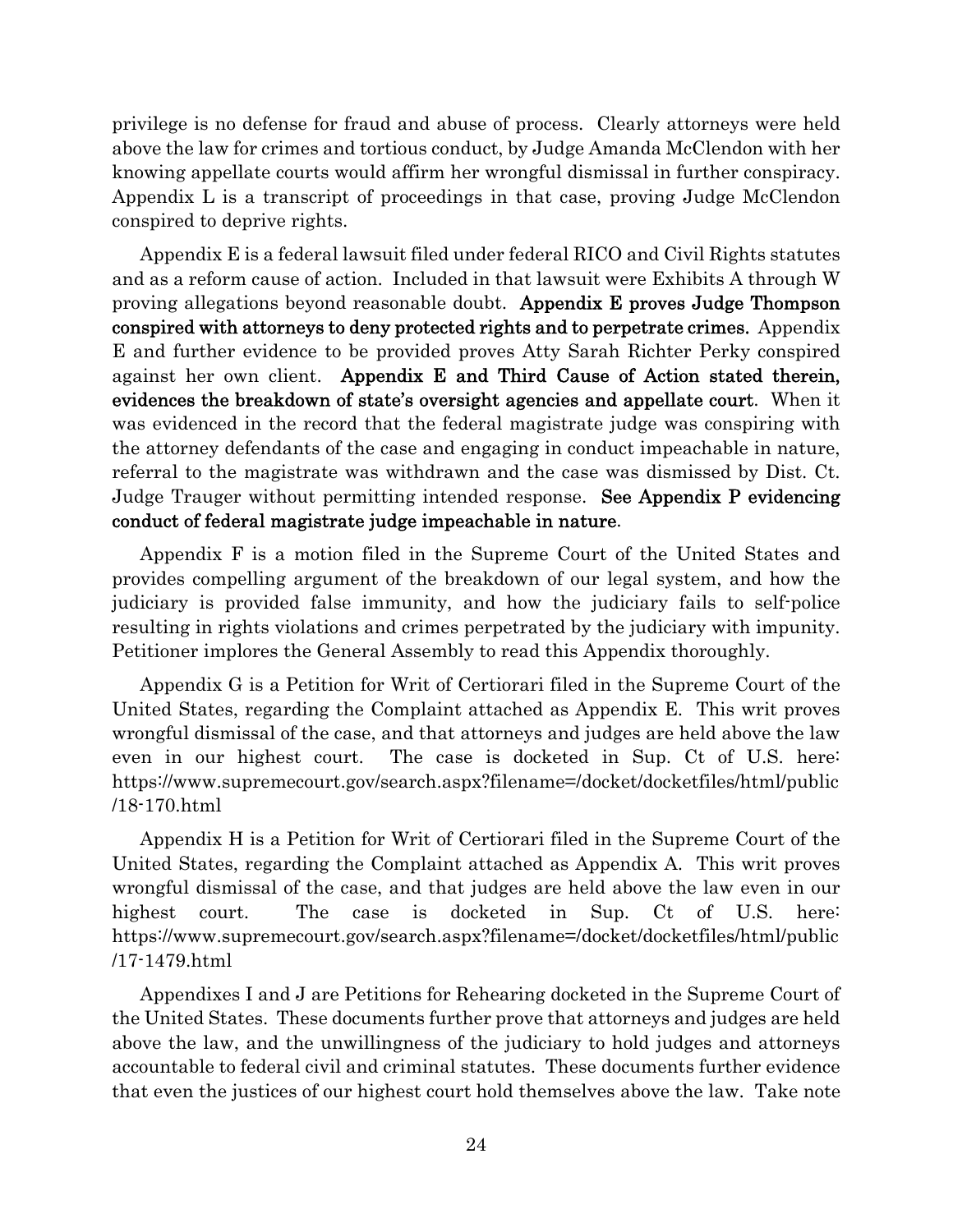of the last page of Appendix J which is "Additional material from this filing is available in the Clerk's Office" That "additional material" is actually a copy of the federal lawsuit (Appendix E herein), concealed from public view by the Clerk's Office of the Supreme Court of the United States, so concealed to preserve FALSE PUBLIC TRUST, and to hide the misconduct of the judiciary and legal profession in collusion.

Appendix K is a motion filed in the Supreme Court of the United States. That motion evidences the fact that the Clerk's Office of the Supreme Court of the United States, corruptly concealed fourteen (14) of seventeen (17) appendixes from public view. See Appendix K, pages  $9-15$ . Those fourteen (14) appendixes were concealed from public view so as to hide the criminal and unconstitutional conduct of federal District Court and Circuit Court judges and magistrates.

Appendix L is a transcript of proceedings in a hearing of a case bringing suit against bad actor attorneys Pamela Anderson Taylor and Brenton Hall Lankford, for fraud, abuse of process, etc. That transcript proves beyond any doubt whatsoever, that the Judge Amanda McClendon conspired to deprive due process, held attorneys above the law, and committed fraud on the court through intentional false application of law.

Appendix O are a complaint and supplemental complaint filed with the Tennessee Board of Professional Responsibility, proving that agency does not provide objective oversight of attorneys.

Appendix P is a Memorandum filed in U.S. District Court, Middle District Tennessee evidencing conduct of a federal magistrate judge impeachable in nature, conduct that was engaged in to protect unconstitutional and criminal actions perpetrated by bad actor attorneys, in an effort to hold them above the law.

Appendix Q is a transcript of court proceedings proving Judge Woodruff conspired with Attorneys Russ Heldman and Robert Todd Jackson to extort more than onehundred thousand dollars (+\$100,000) under color law, and violations of 18 U.S.C. §§ 241 and 242 by Judge Woodruff.

Appendix R is an uncontested affidavit of truth attesting to crimes perpetrated under color of law, as evidenced in Appendix Q. It is a criminal offense write a false affidavit. Since the affidavit is uncontested and because the affiant was not arrested for executing a false affidavit, it is clear the affidavit is factually true. Morris v National Cash Register, 44 S.W. 2d 433 (Tex. Civ. App. 1931), the holding clearly states that 'uncontested allegations in affidavit must be accepted as true'. Also, Group v. Finletter, 108 F. Supp. 327  $\cdot$  Dist. Court, Dist. of Columbia 1952, "Defendant" has filed no counter-affidavit, and therefore for the purposes of the motion before the Court, the allegations in the affidavit of plaintiff must be considered as true, Federal Rules of Civil Procedure, Rule 9(d)". Federal Rules of Civ. Procedure Rule 9(d):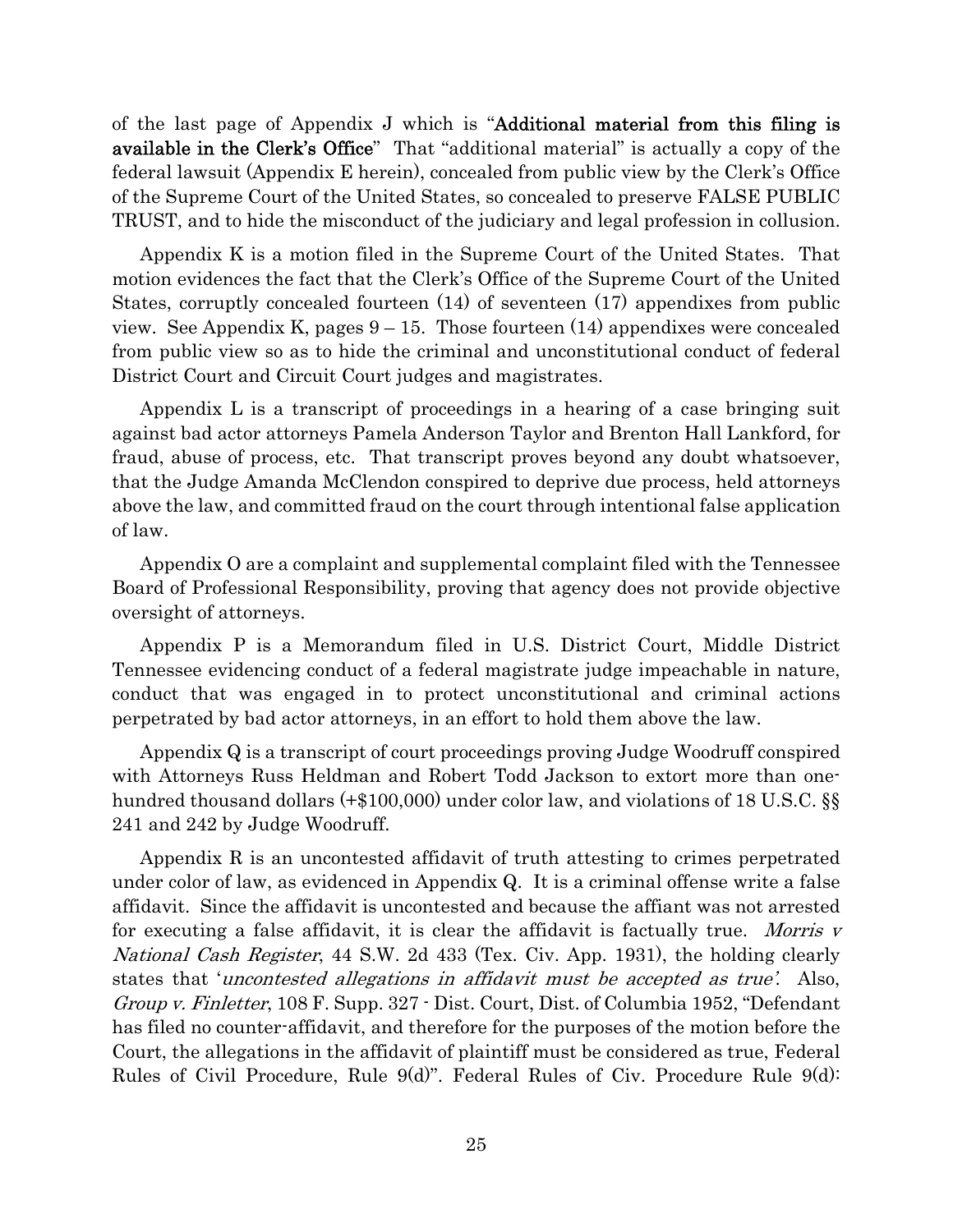OFFICIAL DOCUMENT OR ACT. In pleading an official document or official act, it suffices to allege that the document was legally issued or the act legally done.

## REASONS FOR GRANTING THE PETITION AND IMPLEMENTING REFORMS

#### I. Constitutionally Guaranteed Rights Are Unenforceable In Any Court, Under Any Circumstance

The undeniable fact that constitutionally guaranteed rights are no longer enforceable for Tennesseans, alone provides sound basis for General Assembly to redress grievances and implement reforms. No matter the crime or rights violation, Tennesseans cannot enforce their rights against state court judges, even when only seeking equitable relief. (1) If a citizen complains of rights violations or crimes perpetrated against them by a state court judge to The Tenn. Bd. of Judicial Conduct (TBJC), the complaint is dismissed. The TBJC does not dispute the fact that the TBJC dismisses 100% of complaints filed by non-legal professionals. (2) If suit is brought against the state court judge in state or federal court, the state asserts that "sovereign immunity" protects them in their official capacity and so too are these cases dismissed, even when only equitable relief is sought. (3) In both federal and state courts, if suit is brought against a state court judge in his personal capacity, the state asserts "judicial immunity" protects them in their personal capacity, and again, the courts always dismiss these cases too, even when only equitable relief is sought. (4) If suit is brought against the state for rights violations perpetrated by a judge, the defense of "sovereign immunity" is used as a false cloak to deny enforcement of constitutionally guaranteed rights. (5) If a Tennessean attempts to bring suit against a "governmental entity" for rights or federal law violations, the state has enacted unconstitutional statute providing false and unconstitutional immunity from suit (see below) as well the sovereign immunity defense.

Similarly, redress is also unavailable for rights violations and tortious conduct perpetrated by attorneys, as proven in Appendix D, E, G, J, L, and O.

These undisputed facts leave no doubt that Tennesseans are provided no means to redress grievances against the state, its officials or attorneys for rights violations and criminal conduct. This further fact also provides sound basis for this General Assembly to redress grievances and implement reforms.

According to the Chief Clerk of the House of Representatives, Ms. Tammy Letzler, the last time a Remonstrance was submitted to Tennessee's General Assembly was in the year 1850. It should have never become necessary for this Petitioner to Remonstrate before this General Assembly. Your petitioner has humbly sought the protection of his government and redress through every possible channel, including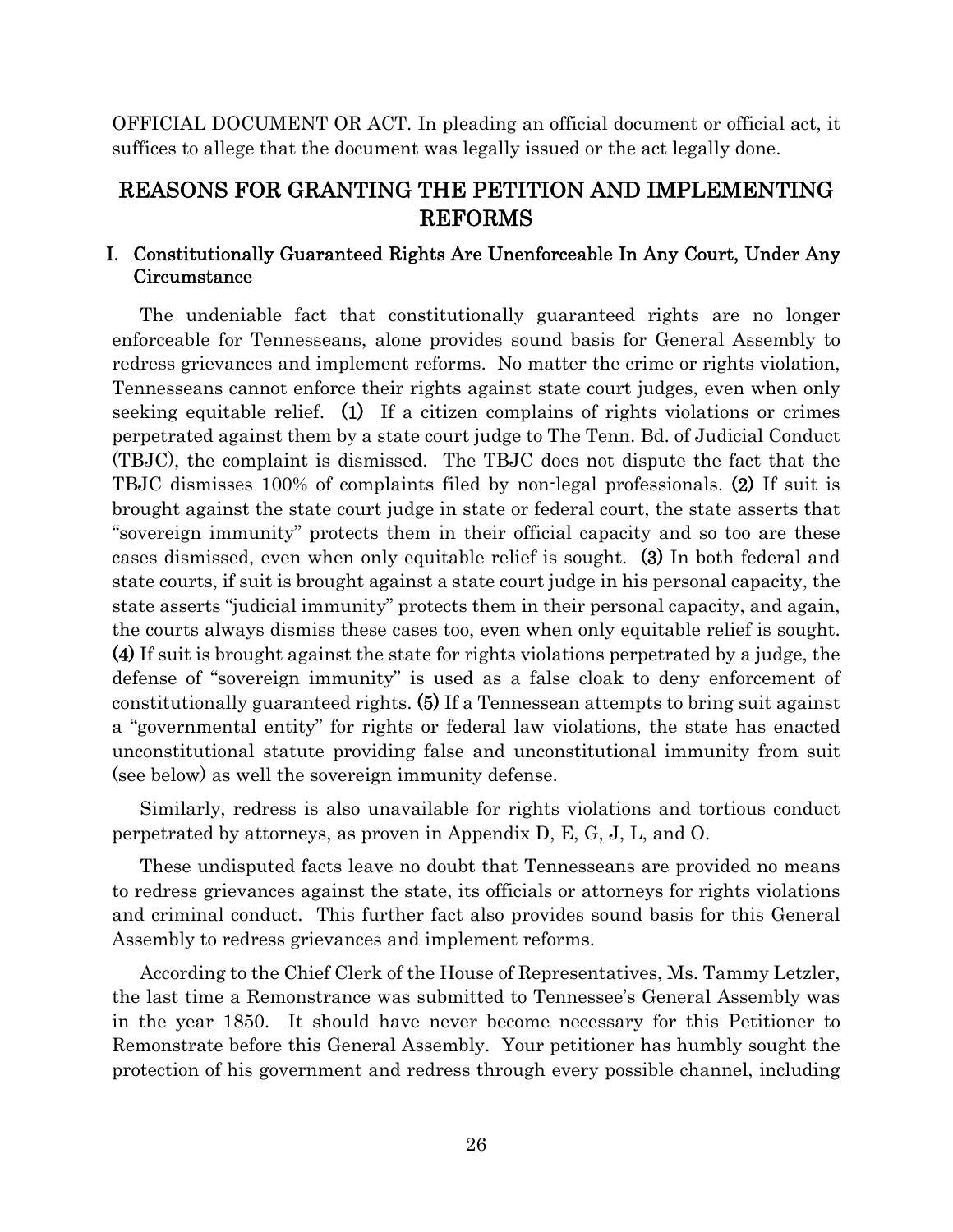law enforcement agencies, oversight agencies, state and federal courts, and even our highest court – all in vain.

This matter brought before this General Assembly, is quite simply, history repeating itself. Have we not learned from the lessons of the past? Does one not comprehend the similarities between this matter and the causes of our founders that led to our Declaration of Independence? Consider the words of Patrick Henry in his "Give me liberty or give me death speech."

> Shall we try argument? Sir, we have been trying that for the last ten years. Have we anything new to offer upon the subject? Nothing. We have held the subject up in every light of which it is capable; but it has been all in vain. Shall we resort to entreaty and humble supplication? What terms shall we find which have not been already exhausted? Let us not, I beseech you, sir, deceive ourselves. Sir, we have done everything that could be done, to avert the storm which is now coming on. We have petitioned; we have remonstrated; we have supplicated; we have prostrated ourselves before the throne, and have implored its interposition to arrest the tyrannical hands of the ministry and Parliament. Our petitions have been slighted; our remonstrances have produced additional violence and insult; our supplications have been disregarded; and we have been spurned, with contempt, from the foot of the throne. In vain, after these things, may we indulge the fond hope of peace and reconciliation. There is no longer any room for hope. If we wish to be free, if we mean to preserve inviolate those inestimable privileges for which we have been so long contending, if we mean not basely to abandon the noble struggle in which we have been so long engaged, and which we have pledged ourselves never to abandon until the glorious object of our contest shall be obtained, we must fight! I repeat it, sir, we must fight! An appeal to arms and to the God of Hosts is all that is left us!

Already today, we see vigilante justice occurring because THE PEOPLE have no means for redress of grievances against state officials, particularly those involved in family court and child custody cases<sup>11</sup>. In recent news, little covered by the media; a shootout on the steps of a courthouse outside Chicago; eight social workers and attorneys killed in a shooting rampage in Arizona; and the all too common story of a spousal suicide-murder that includes children. How many more of these stories before proper action is taken to address the underlying problem of rampant court corruption and vexatious litigation? Correlation can even be found in the school

<sup>&</sup>lt;sup>11</sup> It is important to note that petitioner does not have children, and is not a victim parental alienation. As a result of his advocacy, communicating with thousands of persons across the nation, the pain of parental alienation, and criminal abduction of children under color of law, studies evidence tremendous emotional and mental damage to both parents and children.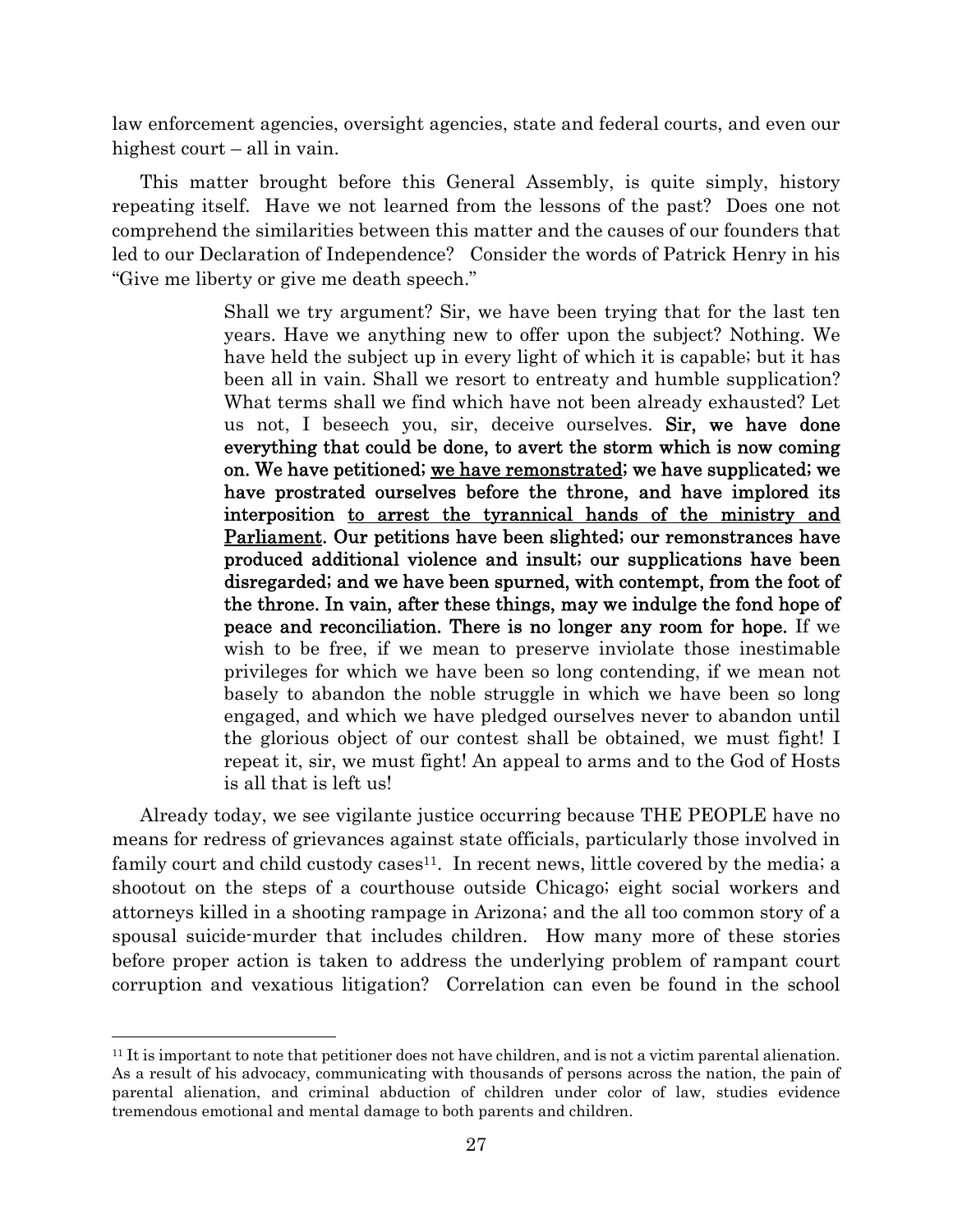shootings of which the entire nation is appalled, where the shooters are the product of parental alienation and vexatious litigation.

This is exactly the concern our president stated in executive order, referenced above: "Human rights abuse and corruption perpetuate violent conflicts; facilitate the activities of dangerous persons." Rather than addressing the underlying problem causing the need for courthouse security, which is injustice served by corrupted court proceedings, the state has budgeted one million dollars (\$1,000,000) for the single purpose of studying enhancement of court security, which is in analogy, to prescribe an aspirin for a headache caused by brain tumor. In his book, THE FRATERNITY, Lawyers and Judges in collusion, Judge Molloy noted that prior to corruption of our legal processes, court security had been unnecessary (Chapter 5, page 81). If further failure of the government persists in failing to redress grievances, then eventually THE PEOPLE will find themselves in the circumstance of our founders with no choice but to abolish the government and start over.

As also stated in Patrick Henry's speech: "I have but one lamp by which my feet are guided; and that is the lamp of experience. I know of no way of judging of the future but by the past." No person can predict the future, but our present circumstance of tyrannical courts can have but only one outcome, which is reform either from within the government or through THE PEOPLE, with the former being preferred to the latter. Knowing the lessons of the past, and through study of history, our present circumstance suggests we are only one or two generations away from large scale and organized demand for reform. Why wait for such a tipping point, when it remains within the power of the legislature to begin implementing corrective measures. Many lives can be saved, and our economy strengthened, if proactive action is taken now.

#### II. The Constitution of Tennessee Guarantees An Unalienable And Indefeasible Right To Reform Government

The Const. of the State of Tenn., art. I,  $\S 1$  (See Appendix Q) states;

#### "That all power is inherent in the people, … they have at all times, an unalienable and indefeasible right to alter, reform, or abolish the government in such manner as they may think proper."

In the case, Marbury v. Madison, 5 US 137, 2 L. Ed. 60, 2 – Sup. Ct. 1803, quoting Blackstone: "it is a general and indisputable rule, that where there is a legal right, there is also a legal remedy by suit, or action at  $law,...$  "(at 163). Further in the Marbury opinion, the Supreme Court states the people have an original right to establish for their future government, such principles as shall conduce their own happiness. *(id* at 176, 179)

#### III. The Doctrine of Nonresistance is "Absurd" And The Intent Of The State's Congress To Encourage Reform Actions Is Clear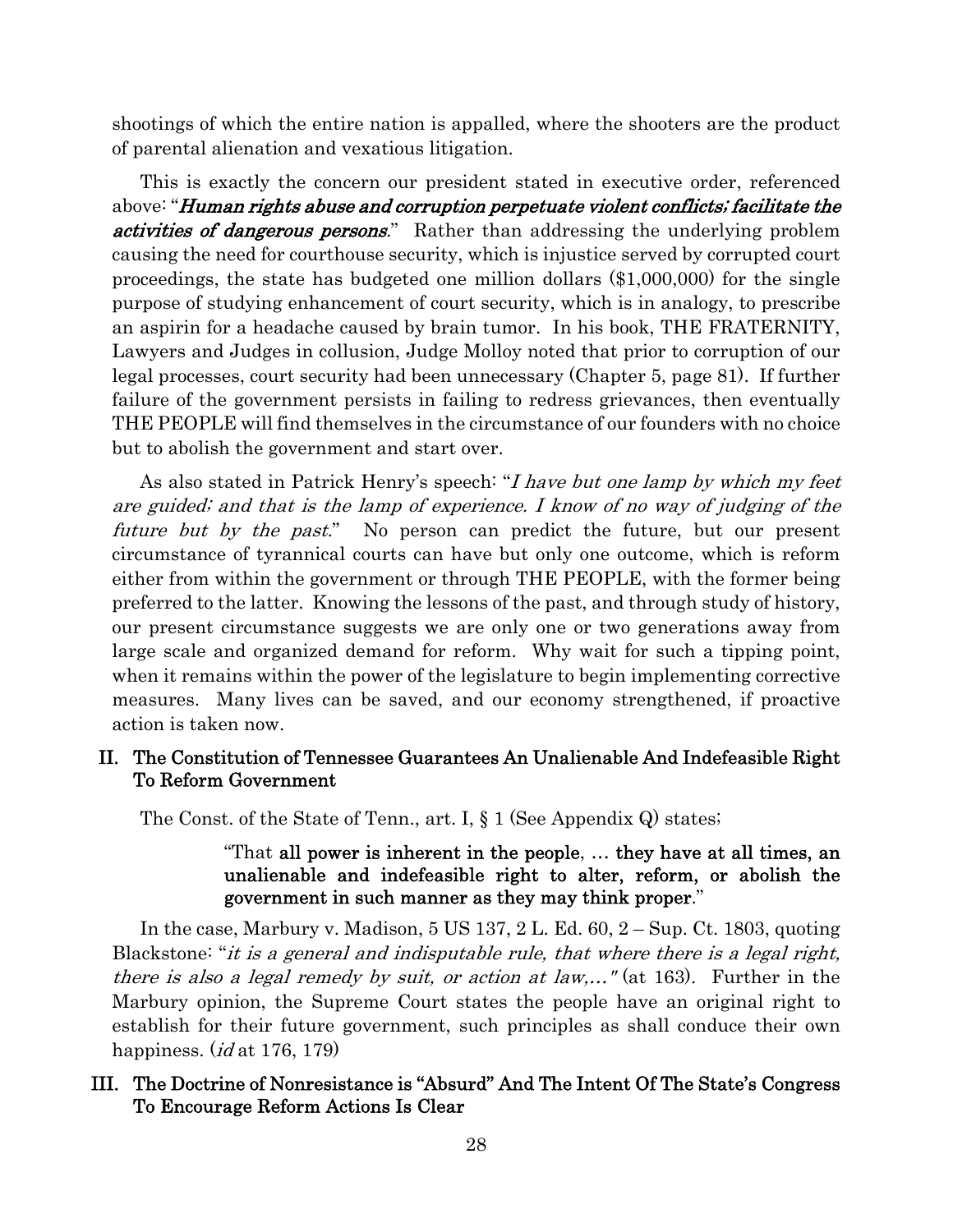Considering Sections 1 and 2 of Article I of the state's constitution, the intent of the state's constitutional convention in 1870 was obvious in establishing power inherent in THE PEOPLE and duty to ensure a republican form of government. Joshua W. Caldwell, author of STUDIES IN THE CONSTITUTIONAL HISTORY OF TENNESSEE, who had the "good fortune" to be acquainted with members of 1870 convention, conveyed this fact in his book. "No Tennessean… fails to quote Mr. Jefferson's (Thomas) declaration that the Constitution was "the least imperfect and most republican of the state constitutions."

Tennessee Constitution, Article I, § 2 affirms:

That government being instituted for the common benefit, the doctrine of nonresistance against arbitrary power and oppression is absurd, slavish, and destructive of the good and happiness of mankind.

Our Declaration of Independence states much the same:

But when a long train of abuses and usurpations, pursuing invariably the same Object evinces a design to reduce them under absolute Despotism, it is their right, it is their duty, to throw off such Government, and to provide new Guards for their future security.

"It is their duty," "the doctrine of nonresistance… is absurd, slavish, and destructive of the good and happiness of mankind." Upon reading this remonstrance, these words should have new and profound meaning to this General Assembly.

Your petitioner, as a former Force Reconnaissance Marine, who served his country honorably for more than eight years, well understands duty to protect, preserve, and defend the constitution…, as an American Citizen to ensure our birthright, and as a veteran under sworn oath.

Frankly stated; every time a corrupted judge colludes with an attorney to intentionally and wrongfully deny fair due process, they spit upon the graves of our fallen who gave their last full measure to defend our constitution.

That is the purpose of this Petition of Remonstrance... "*that from these honored* dead we take increased devotion to that cause for which they gave the last full measure of devotion—that we here highly resolve that these dead shall not have died in vain—that this nation, under God, shall have a new birth of freedom—and that government of the people, by the people, for the people, shall not perish from the earth." — Abraham Lincoln

Your Petitioner did not choose this path, and has no desire for this civic engagement with his government…, but such is his duty as an American Citizen and according to his oath. To do otherwise would be "absurd, slavish, and destructive of the good and happiness of mankind."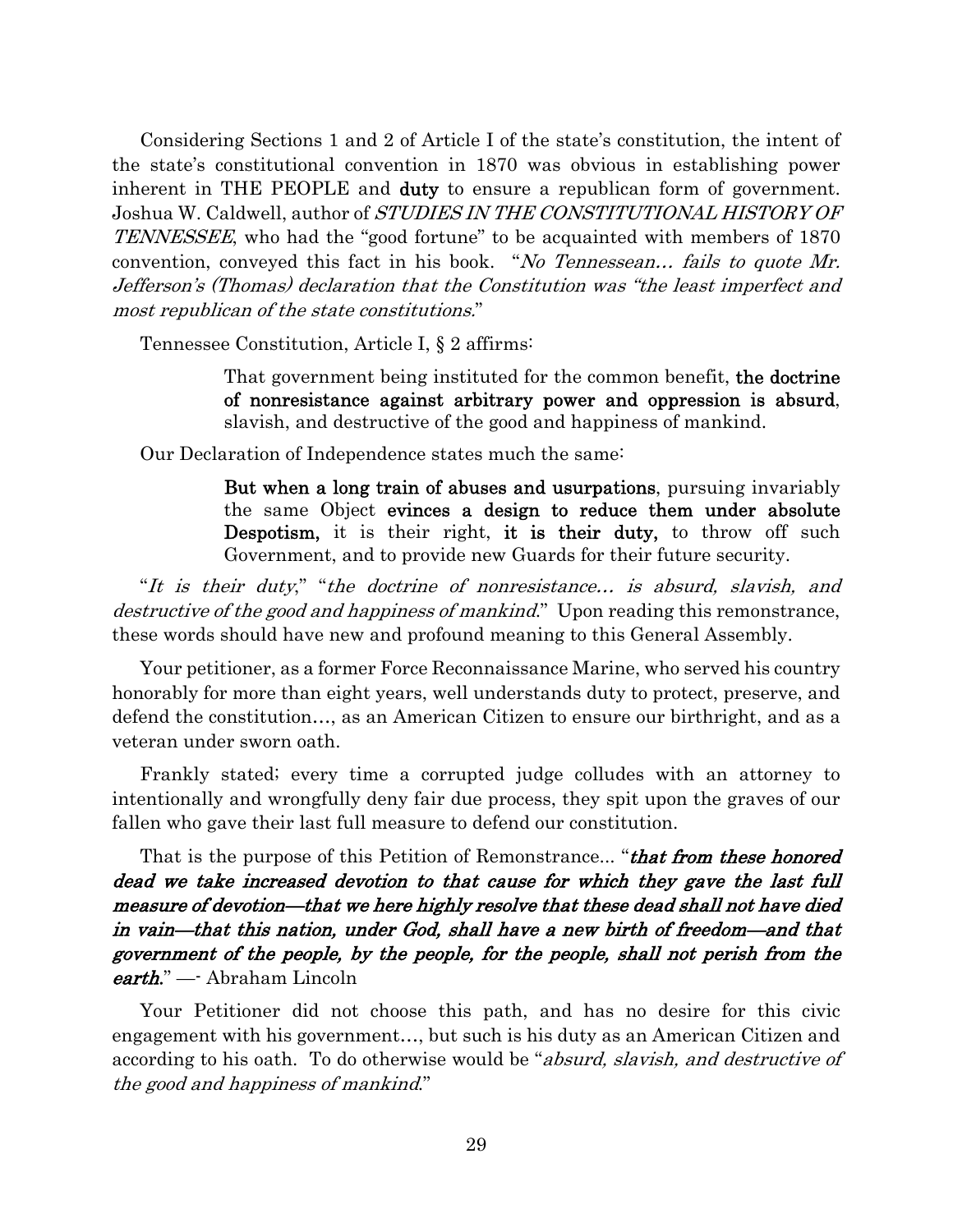## TENNESSEE CODE COMMISSION MUST BE DISOLVED AND CERTAIN "STATUTES" REPEALED OR MADE VOID

All statutes challenged as unconstitutional and complained of herein: (1) provide false immunities to attorneys and members of the BAR, judges, state officials, or "governmental entities" (2) were "enacted" to confound due process for corrupted purpose, or (3) were "enacted" for the benefit of BAR members, certain professionals, and judges as unconstitutional emolument. It is no surprise THE PEOPLE are subjected to these constitutionally repugnant "statutes" since members of the BAR are writing legislation without oversight and without act of congress in violation of the separation of powers doctrine.

 In October 2001, Justice Antonin Scalia, speaking before the Senate Judiciary Committee on the topic of the role of judges under the U.S. Constitution stated:

> "What is the reason you think that America is such a free country, what is it in our constitution that makes us what we are? And I guarantee you that the response will get is… the answer would be freedom of speech, freedom of the press… those marvelous provisions of the bill of rights. But I tell them, if you think that a bill of rights is what sets us apart, you're crazy! Every Banana Republic in the world has a bill of rights. …just words on paper, what our framers would have called a parchment guarantee. … The real key to the distinctiveness of America is the structure of our government … the independence of our judiciary… very few countries have two separate bodies in the legislature, equally powerful. … It is the separation of powers that is the main protection…"

https://www.youtube.com/watch?v=Ggz\_gd--UO0&t

Indeed, this petitioner agrees with Justice Scalia, due to the fact of the present circumstance of a single branch of government of the legislature and judiciary effectively controlled by the judiciary and legal profession, has made the bill of rights, a worthless parchment guarantee, wholly unenforceable. This must stop. Separation of powers doctrine, and our Declaration of Rights must be restored and made enforceable.

Tenn. Code Ann. § 1-1-101

(a) There is created a Tennessee code commission of five (5) members composed of the chief justice of the supreme court, the attorney general and reporter, a director of the office of legal services for the general assembly, and two (2) other members appointed by the chief justice.

Tenn. Const. Art. II, § 26 affirms:

No judge of any court of law or equity, secretary of state, attorney general, register, clerk of any Court of Record, or person holding any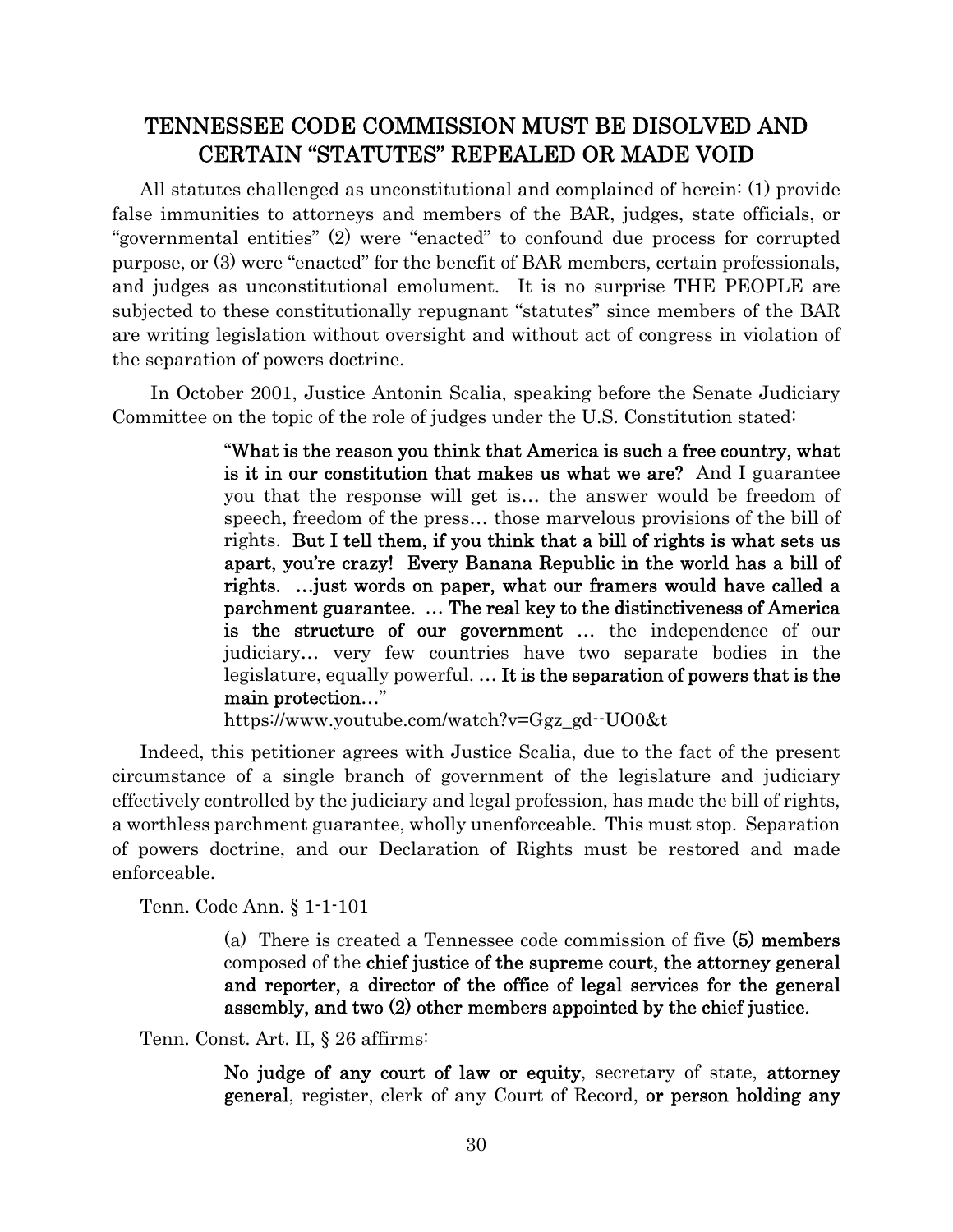office under the authority of the United States, shall have a seat in the General Assembly;

Tenn. Const., Art II, § 26 clearly affirms that NO JUDGE, ATTORNEY GENERAL, or PERSON HOLDING ANY OFFICE, shall have a seat in the General Assembly, and yet here we have a "laundry list" of persons specifically excluded from seats in the General Assembly sitting in de facto legislative seats. This fact is so repugnant to our form of government and separation of powers doctrine, it frustrates rational thought. The Tennessee Code Commission must be dissolved, and T.C.A., Title 1 repealed or rendered void. Indeed, since THE PEOPLE are subjected to members of the judiciary having unconstitutional "authority" to "edit" congressional acts, the entire Tenn. Code Ann. must be reviewed thoroughly to discern which parts are congressional acts and which are not, and to further discern whether "edits" circumvented the intent of congress.

Pursuant to Tenn. Code Ann. § 1-1-105

(a) The Tennessee code commission is hereby authorized and directed to formulate and supervise the execution of plans for the compilation, arrangement, classification, annotation, editing, indexing, printing, binding, publication, sale, distribution and the performance of all other acts necessary for the publication of an official compilation of the statutes, codes and session laws of the state of Tennessee of a public and general nature, now existing and to be enacted in the future, including an electronically searchable database of such code, which official compilation shall be known as "Tennessee Code Annotated."

As referenced above in Tenn. Code Ann. § 1-1-101 and § 1-1-105, a chief justice (attorney), attorney general (attorney), director of the office of legal services (also likely an attorney), and members appointed by the chief justice (also likely attorneys) comprise the Tennessee Code Commission who are "authorized" to annotate, "edit", and compile statutes, "codes" and session laws.

Black's Law Dictionary, Fifth Edition defines terms as follows:

"Statutes" as acts of legislature declaring, commanding, or prohibiting something.

"Statutes at Large" are an official compilation of the acts and resolutions of each session of congress. "

"Session laws" are statutes enacted by a particular session of congress and a "Session" is sitting of the legislature.

"Code" is defined as a systematic collection, compendium or revision of laws, rules or regulations.

Herein lies the problem in that members of the judiciary and BAR "compiling" Tennessee Code Annotated. T.C.A. 1-1-105 clearly reads the commission is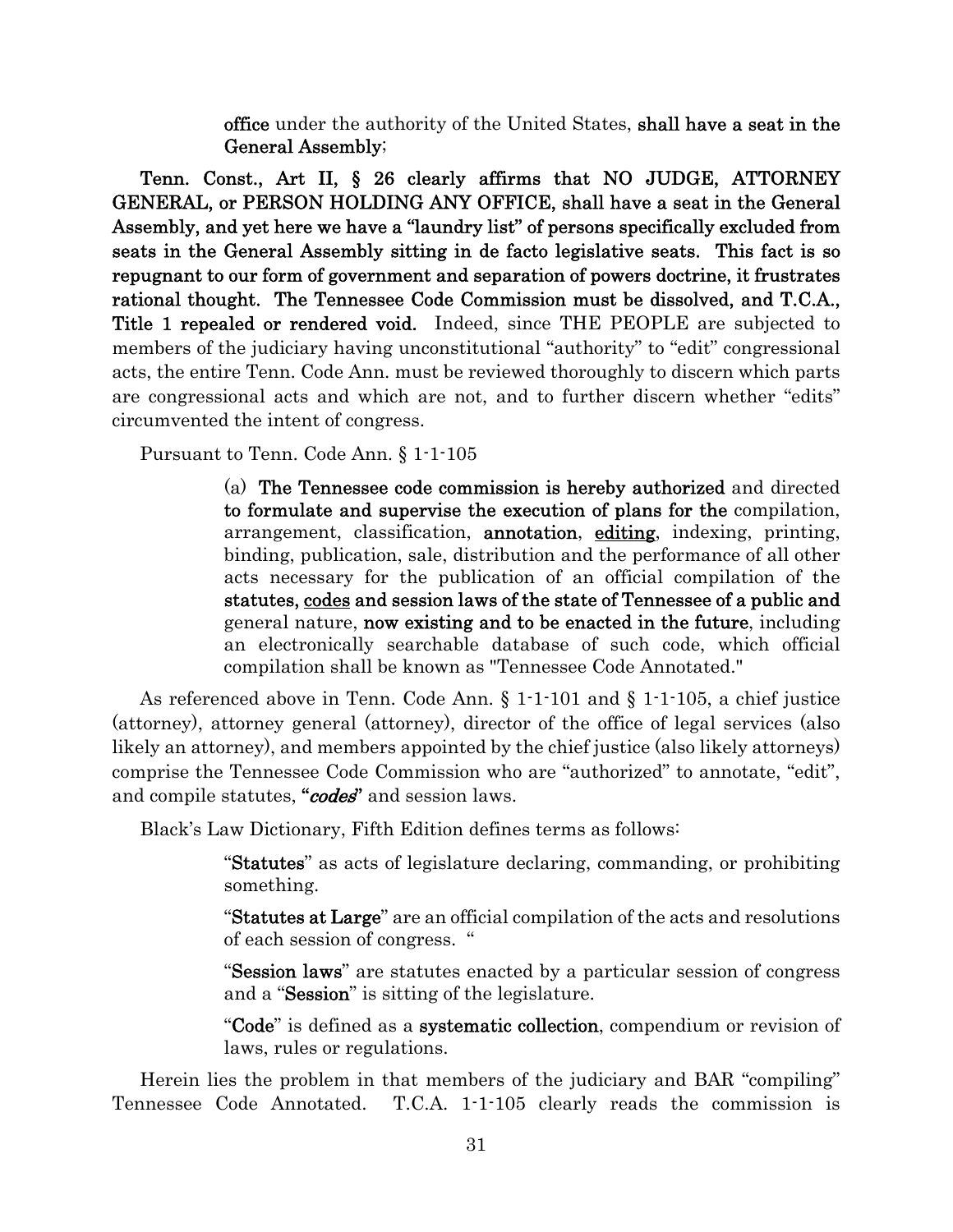authorized to compile statutes, "**codes**" and session laws for the state. This falsely asserts the commission has the authority to compile, edit, and annotate "**codes**". This begs the question: "What are the 'codes' to be compiled and who creates the 'codes' and under what lawful authority?" Black's clearly defines "Code" (singular) as systematic collection, compendium or revision of laws, rules or regulations. Accordingly, "Code" is a compilation of lawful acts of congress, while "codes" are not something to be compiled along with the lawful acts of congress.

Essentially, T.C.A. 1-1-105 unconstitutionally creates a commission who have unlawful authority to compile "codes", perhaps made up by themselves, and who are "authorized" to "edit" and "annotate" acts of congress. Clearly, the legislative authority of the state is vested in the General Assembly consisting of the Senate and House of Representatives, pursuant to Tenn. Const. Art. II, §3. Who reviews the "editing and annotating" of the attorneys and judges who comprise the Tenn. Code Comm., and does the Tenn. Code Ann. reflect the intent of Congress?

The first step that must be taken in determining whether the "statutes" challenged and contained in Tenn. Code Ann. are constitutional, is to first determine if they were in fact acts of congress, and whether the language reflects the intent of congress, or whether some are merely "codes" purported as lawful statutes under color of law.

Moreover, it must also be determined whether or not the legislature can lawfully delegate authority to a commission comprised of attorneys and judges, who have authority to "edit and annotate" and compile "codes" along with the lawful acts of congress. Petitioner contends such authority cannot be lawfully delegated as provided for in Tenn. Const. Art II, § 3 and Mason's Manual of Legislative Procedure,  $§ 518, \P1.$ 

Respectfully stated, the legislature has apparently "authorized" five (5) persons, who are all likely attorneys or judges, the power to "edit and annotate" lawful acts of congress and compile "codes" created by who knows, along with acts of congress and apparently so without any oversight whatsoever.

Considering T.C.A. 1-1-111, this is an awesome but unconstitutional delegation of power:

> (a) Upon appropriate certification of approval by the commission filed with the secretary of state as provided in  $\S 1-1-110$ , the compilation in each volume and supplement so certified shall be in force.

Therefore, pursuant to T.C.A. 1-1-111(a) above, judges and attorneys as unelected members of the commission certify their own "edits" to acts of congress and they "shall be in force". In subparagraph (b) noted below, the commission's "certificate of approval" is prima facie evidence of the statutory law of this state used in all courts, agencies, etc., etc.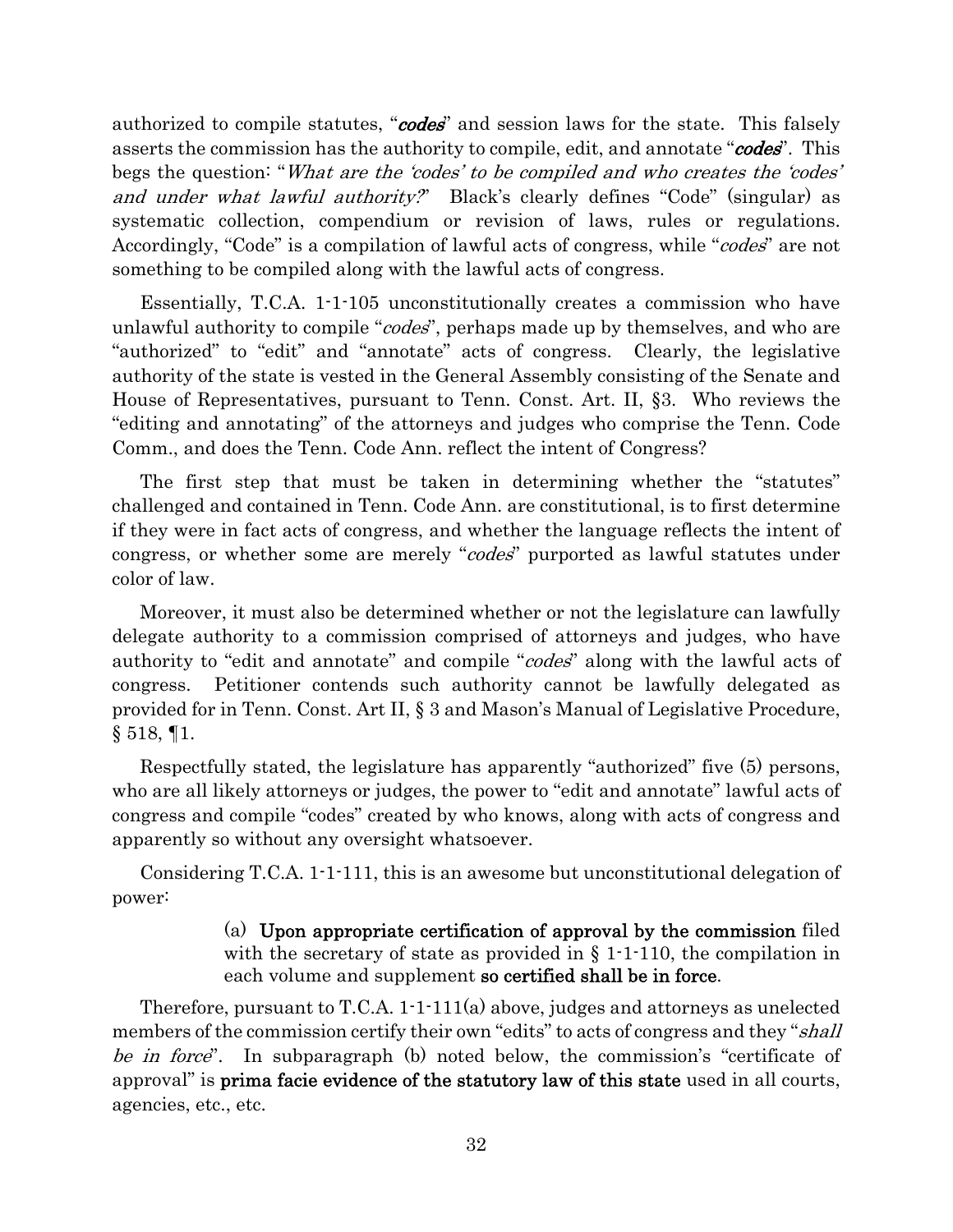Esteemed Senators and Representatives, please take pause and carefully consider the language: "shall constitute prima facie evidence of the statutory law of this state and be received, recognized, referred to and used in all courts, agencies, departments, offices of and proceedings in the state as the official compilation of the statutory law." As we learned above, "Statutes" are acts of legislature declaring, commanding, or prohibiting something. As we learned above, the commission has unlawful authority to compile, edit, and annotate "codes" made up by whom we don't know. And we know that "codes" are not session laws or statutes at large. This language permits the commission to purport their "edits" and incorporated "codes", under color of law12 as lawful acts of congress. As stated in T.C.A. 1-1-111(b):

> (b) The text of the statutes, codes and code supplements (but not the annotations, footnotes and other editorial matter) appearing in the printed copies of the compilation, containing a copy of the commission's certificate of approval, shall constitute prima facie evidence of the statutory law of this state and be received, recognized, referred to and used in all courts, agencies, departments, offices of and proceedings in the state as the official compilation of the statutory law, and may be cited as Tennessee Code Annotated or by the abbreviation "T.C.A."

The commission comprised primarily (if not completely) of attorneys and judges, is further granted the power to lobby the congress in T.C.A. §1-1-114 without registration as lobbyists as required in T.C.A. Title 3, Chapter 6:

> The commission may prepare and submit to succeeding sessions of the general assembly its recommendations for the revision in substance and form or the repeal or amendment of certain statutes or any portion thereof, and submit bills for the accomplishment of such proposed revision, repeal or amendment. T.C.A. §1-1-114

This is yet another violation of the separation of powers doctrine in granting power to the Chief Justice of the Supreme Court of Tennessee (and members of the BAR), to lobby congress "for the revision in substance and form or the repeal or amendment of certain statutes or any portion thereof, and submit bills for the accomplishment of such proposed revision, repeal or amendment.

One can well imagine the outrage if Chief Justice Roberts of the Supreme Court of the United States made recommendations to U.S. Congress "for the revision in substance and form or the repeal or amendment of certain statutes or any portion thereof, and submit bills for the accomplishment of such proposed revision, repeal or

<sup>&</sup>lt;sup>12</sup> The appearance or semblance, without the substance, of legal right. **Misuse of power**, possessed by virtue of state law and made possible only because the wrongdoer is clothed with the authority of state, is action taken under "color of law". Black's Law Dictionary 5th Edition.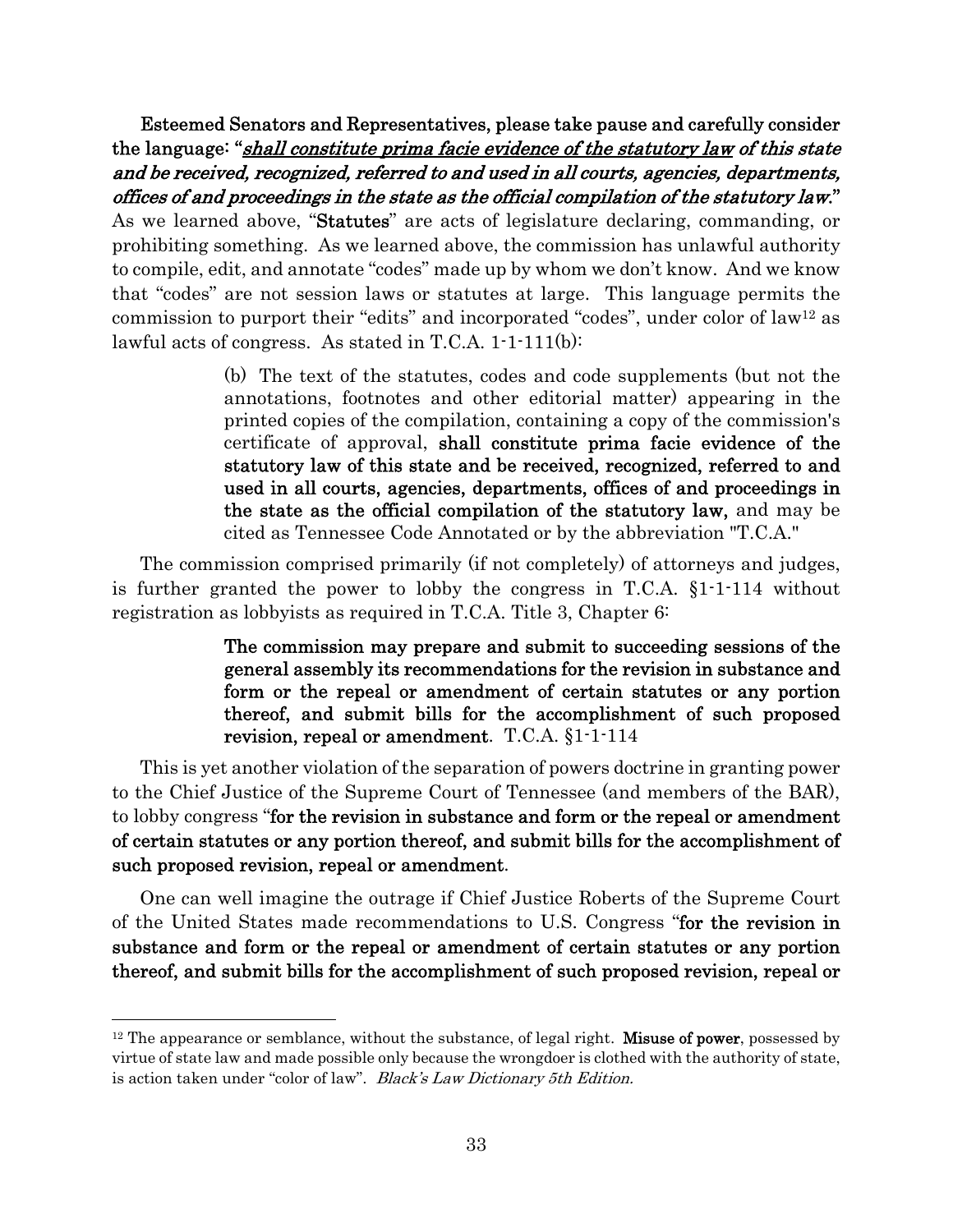amendment." One can also well imagine the outrage if Chief Justice Roberts of the Supreme Court of the United States were "editing" and compiling the lawful acts of the U.S. Congress. Again, these facts are so repugnant to our form of government and separation of powers doctrine, it frustrates rational thought.

Petitioner has also recently learned that the Executive Branch lobbies the General Assembly. Petitioner encourages discussion as to whether or not such lobbying violates the separation of powers doctrine.

These facts further evidence declared acts of tyranny as stated in our Declaration of Independence.

> For suspending our own Legislatures, and declaring themselves invested with power to legislate for us in all cases whatsoever.

> He has called together legislative bodies at places unusual, uncomfortable, and distant from the depository of their Public Records, for the sole purpose of fatiguing them into compliance with his measures.

"Legislative bodies at places unusual" is exactly what the Tennessee code commission is and does. The members of Tennessee Code Commission are Reverse Practicing the Declaration of Independence.

Further now consider the language of Tenn. Const. Art VI, § 1 which affirms:

The judicial power of this state shall be vested in one Supreme Court and in such Circuit, Chancery and other Inferior Courts as the Legislature shall from time to time, ordain and establish; in the judges thereof, and in justices of the peace. The Legislature may also vest such jurisdiction in Corporation Courts as may be deemed necessary. Courts to be holden by justices of the peace may also be established.

Black's Law Dictionary defines Judicial Power as follows:

The authority vested in courts and judges to hear and decide cases and to make binding judgments on them: the power to construe and apply the law when controversies arise over what has been don or not done under it.

As part of their judicial authority, the judiciary may be called upon to make determination as to whether an act of congress encoded in state statute is constitutional or not. Since the Tennessee Code Commission (1) "is hereby authorized and directed to formulate and supervise the execution of plans for the compilation, ..., annotation, editing, ... of the statutes, codes and session laws of the state of Tennessee of a public and general nature, now existing and to be enacted in the future,…" and because (2) "…of the commission's certificate of approval, shall constitute prima facie evidence of the statutory law of this state and be received, recognized, referred to and used in all courts,.." and further that, (3) "The commission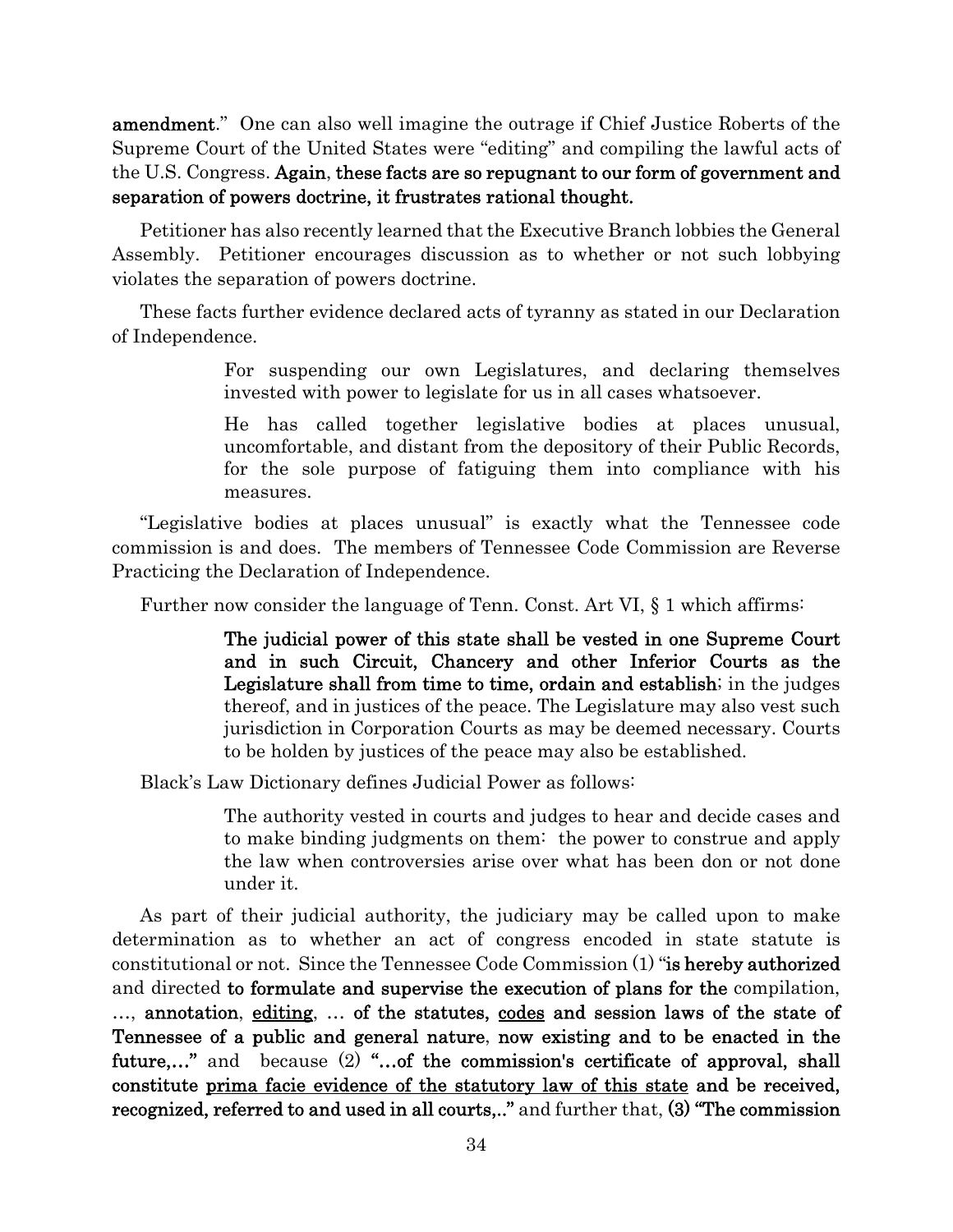may prepare and submit to succeeding sessions of the general assembly its recommendations for the revision in substance and form or the repeal or amendment of certain statutes or any portion thereof, and submit bills…" renders the Chief Justice and Attorney General incapable of one of their primary functions which is to determine or defend the constitutionality of state statutes.

T.C.A. 29-14-107, requires a person challenging statute, ordinance, etc., to serve the attorney general with a copy of the proceeding as follows:

29-14-107. Parties to proceedings.13

(a) When declaratory relief is sought, all persons shall be made parties who have or claim any interest which would be affected by the declaration, and no declaration shall prejudice the rights of persons not parties to the proceedings.

(b) In any proceeding which involves the validity of a municipal ordinance or franchise, such municipality shall be made a party, and shall be entitled to be heard, and if the statute, ordinance, or franchise is of statewide effect and is alleged to be unconstitutional, the attorney general and reporter shall also be served with a copy of the proceeding and be entitled to be heard.

Again, the Chief Justice and Attorney General are incapable of impartial constitutionality challenge of state statutes due to being members of the commission who "edit" and certify, propose bills, etc. How possibly can the Chief Justice and Attorney General provide impartial consideration as to the constitutionality of state statutes if they are the ones writing, editing and certifying the statutes? Again, this confounds rational thought.

In the case, *Peterson v. Peterson*, 320 P. 3d 1244 - Idaho: Supreme Court 2014, Justice Eismann provided a comprehensive analysis of what is code and what is law and that the "The Idaho Code is not the law. The code commission has no legislative authority."

> In 1947, the legislature created the "1947 Idaho Code Commission" to consist of three members of the Idaho State Bar who were not holders of any public office or position, were actively engaged in the practice of law, and were to be appointed by the governor from a list of seven qualified persons whose names were submitted by the board of commissioners of the state bar. Ch. 224, § 1, 1947 Idaho Sess. Laws 541, 543. The commission was "empowered, directed and authorized to cause to be

<sup>&</sup>lt;sup>13</sup> It is worth noting the deceptive title of 29-14-107 "Parties to proceedings" found under Chapter 14 Declaratory Judgments. This further evidence deceptive practices to the Tennessee Code Commission. T.C.A. 29-14-107 (b) is routinely used by corrupted courts to ignore statute "validity" or constitutionality challenges for failure to adhere to a deceptively labeled "statute" which may be one of the "codes" enacted under color of law and purported to be a statute enacted by congress.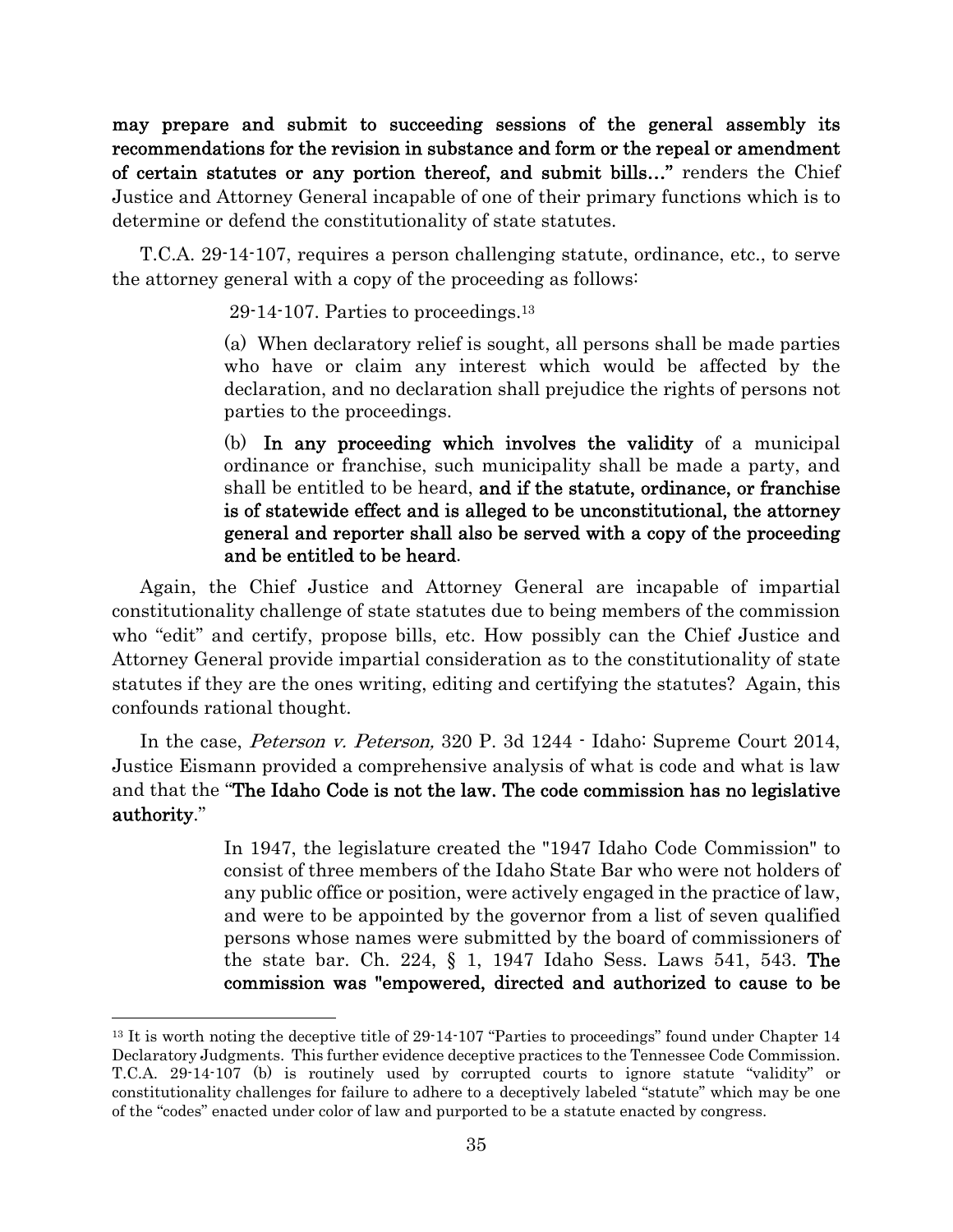edited, compiled, annotated, printed, bound (including provision for insertion of pocket supplements) and published the existing codes and statutes of the State of Idaho of permanent and general nature, including enactments of the Twenty-Ninth regular session of the Legislature." Id. Like the prior compilations, upon completion, publication, and approval of the compilation by the commission and a proclamation by the governor announcing its publication, the compilation was to be received "as evidence of the statute law of the State of Idaho." Ch. 224, § 7, 1947 Idaho Sess. Laws 541, 546 (emphasis added).

The 1947 legislation provided that the compilation completed by the 1947 Idaho Code Commission would be known "by such name as the Commission shall determine." Ch. 224, § 7, 1947 Idaho Sess. Laws. 541, 545. The Commission named the publication it produced the Idaho Code. In 1949, the legislature adopted that as the official name, Ch. 167, § 2, 1949 Idaho Sess. Laws 355, 356, and it created a "continuing code commission" to keep the Idaho Code current without the necessity of forming a commission to compile the statutes from time to time, Ch. 167, §§ 1, 3, 1949 Idaho Sess. Laws 355, 356-57. The legislation authorized the "publication of pocket parts to the volumes of the Idaho Code, or as necessary the republication of single or more volumes, or the addition of volumes, or by other devised designed and intended to maintain the Idaho Code up to date." Ch. 167, § 1, 1949 Idaho Sess. Laws 355, 356. The 1949 legislation provided that "the `Idaho Code' published pursuant to Session Laws of 1947, Chapter 224, shall be received in all courts and by all justices, judges, public officers, commission and departments of the state government and all others as evidence of the general laws of Idaho then existing and in force and effect." Ch. 167, § 9, 1949 Idaho Sess. Laws 355, 359 (emphasis added). That wording has remained. I.C. § 73-209 (2006).

The Idaho Code is a compilation of laws enacted by the legislature; it is not a codification in the sense that the legislature has enacted the contents of the current version of the Idaho Code as the laws of Idaho. "The present Idaho Code is a compilation of laws, evidentiary, but not a codification thereof." Golconda Lead Mines v. Neill, 82 Idaho 96, 102, 350 P.2d 221, 224 (1960).

Thus, the compilation of statutes in the Idaho Code is merely evidence of the laws enacted by the legislature as set forth in the session laws. The Idaho Code is not the law. The code commission has no legislative authority. Peterson v. Peterson, 320 P. 3d 1244 - Idaho: Supreme Court 2014, (at 1249).

Pursuant to Mason's Manual of Legislative Procedure, § 16, Fraud Will Invalidate Acts: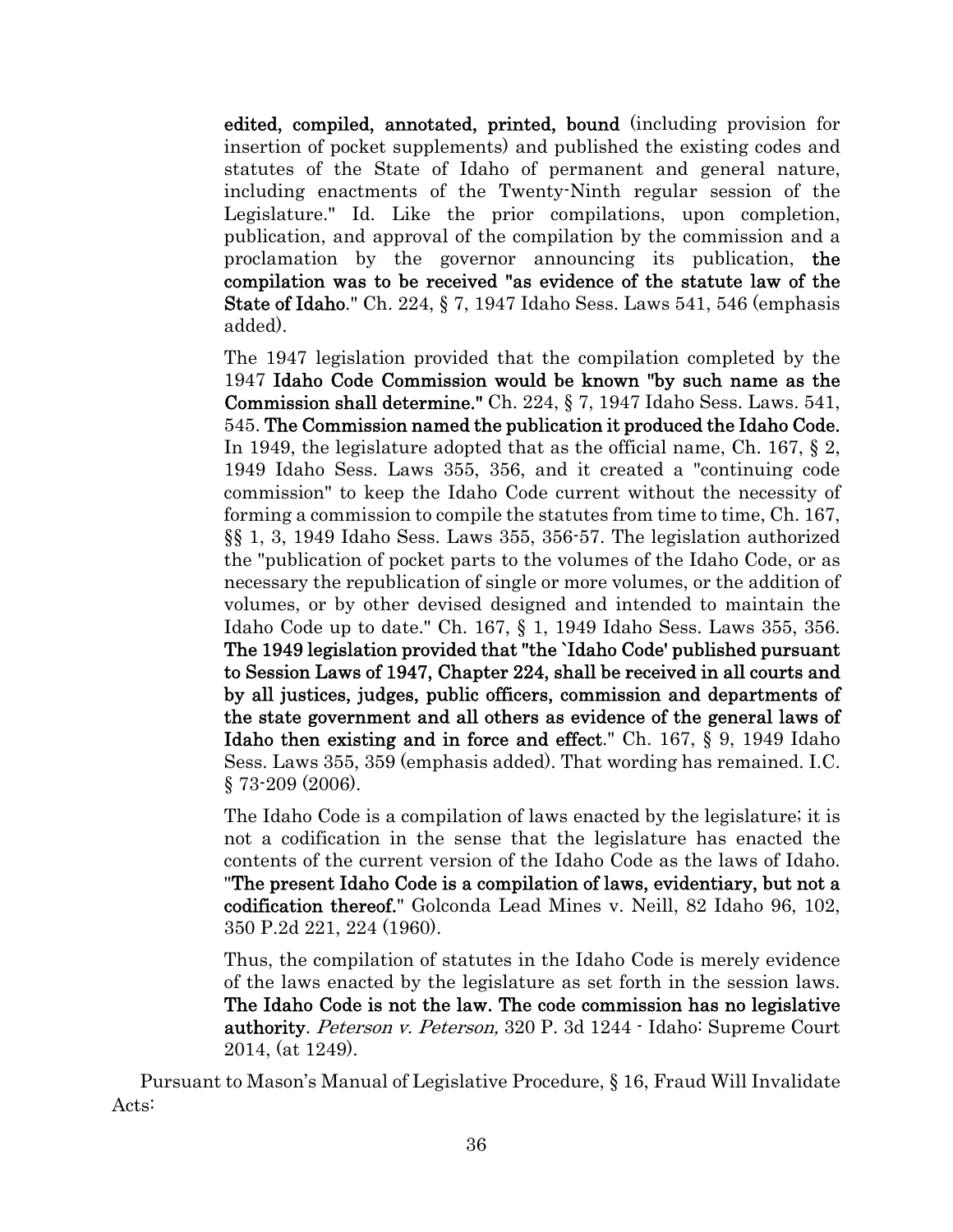Where there is more than a mere technical violation of the rules of procedure, the violation may invalidate the act, and an act will be invalidated where there is fraud or bad faith.

It is the personal observation of Petitioner, who is a Certified Public Accountant, that the Tennessee Code Annotated is compiled in such a manner for the purpose of deception. Petitioner alleges that the titles of statutes are intentionally misleading so as to deceive the public and confound the layperson. Petitioner alleges the "statutes" as detailed and compiled are not all lawful acts of Congress, but "codes" created and compiled by the commission, deceptively purported to be acts of congress.

These statutes may be void at the outset because they were enacted by a nonquorum of members of the bodies comprised of members who should have been disqualified from vote<sup>14</sup>. The statutes herein challenged as unconstitutional were enacted not through mere "technical violation" but by non-quorum legislative bodies comprised of members that should have disqualified due to a clear conflict of interest and bad faith and a commission unlawfully empowered to "edit" lawful acts of congress and the power to lobby congress without registration. Furthermore, the commission is unlawfully comprised of and chaired by the Chief Justice of the Tennessee Supreme Court, and Attorney General, both of whom are specifically excluded from seats in the General Assembly, including their present de facto seats. Therefore, regardless of whether these statutes are unconstitutional, they are invalidated by major procedural error and bad faith.

Attorney members of the body, being well educated in procedural, ethical, and statutory and constitutional provisions, know full well they should disqualify from any vote in which they have an interest. Mason's Manual of Legislative Procedure, § 502 clearly states members of the body disqualified on account of interest should not be counted in computing a quorum. Furthermore, § 522 affirms: "It is the general rule that no members can vote on a question in which they have a direct personal or pecuniary interest." In the case, Wilson v. Iowa City, 165 NW 2d 813 - Iowa: Supreme Court 1969; "We have held in several cases a vote contrary to a conflict of interest rule is void, but in each case the vote was necessary to the passage of the resolution." In the case, Williams v. State, 315 P. 2d 981 - Ariz: Supreme Court 1957: quoting Dillon on Municipal Corporations, § 444:

> "One who has power, owing to the frailty of human nature will be too readily seized with the inclination to use the opportunity for securing his own interest at the expense of that for which he is intrusted. \* \* \*

> The law will in no case permit persons who have undertaken a character or a charge to change or invert that character by leaving it and acting

<sup>&</sup>lt;sup>14</sup> This is assuming the vote would not have carried without the vote of members that should have disqualified.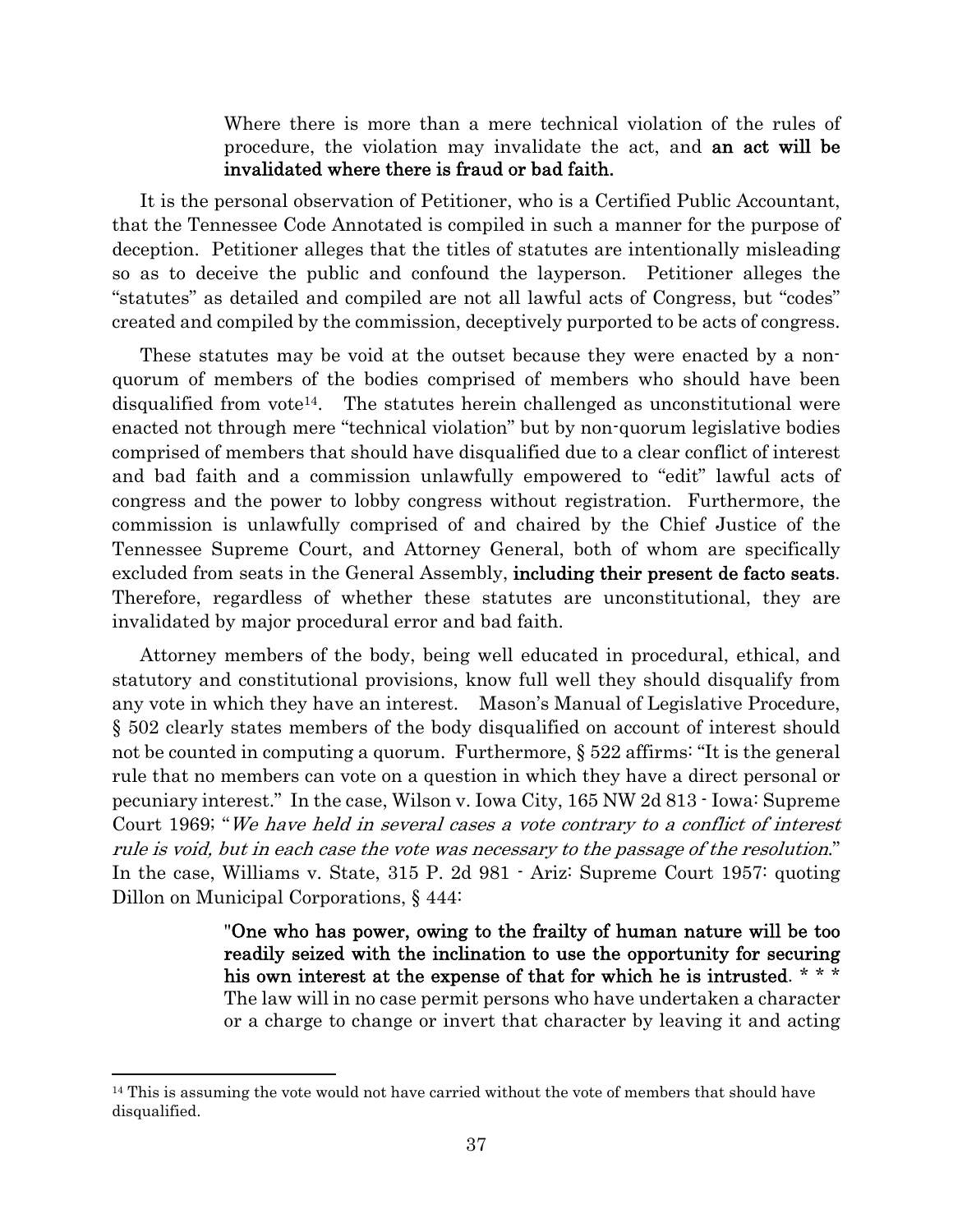for themselves in a business in which their character binds them to act for others."

One can reasonably question whether members of the BAR should be allowed to sit in legislative seats at all. Tenn. Const. Art. II, § 26 affirms:

> No judge of any court of law or equity, secretary of state, attorney general, register, clerk of any Court of Record, or person holding any office under the authority of the United States, shall have a seat in the General Assembly; nor shall any person in this state hold more than one lucrative office at the same time; provided, that no appointment in the Militia, or to the Office of Justice of the Peace, shall be considered a lucrative office, or operative as a disqualification to a seat in either House of the General Assembly.

Petitioner contends the judiciary has unlawfully taken control over the licensure of attorneys, and that control of licensure provides the judiciary control of the legal profession, and control over the licensure of attorneys who are sitting in legislative seats. Having this unlawful authority<sup>15</sup> over the licensure of attorneys, provides opportunity and power to the judiciary to coerce votes of attorney members of the houses of the General Assembly in violation of Tenn. Const. Art. II, § 26 through potentially de facto legislative seats and in further violation of the separation of powers doctrine.

In 1916, the United States Supreme Court affirmed in opinion, that **a law "must** be construed, if fairly possible, so as to avoid not only the conclusion that it is unconstitutional, but also grave doubts upon that score." United States v. Jin Fuey Moy, 241 U.S. 394, 401, Sup. Ct. (1916); see also Clark v. Martinez, 543 U.S. 371, 380–81. Sup. Ct. (2005). Here, there is no "grave doubt". The below listed state statutes are in violation of multiple constitutional provisions and principles.

In Federalist No. 43, in consideration of Article I § 9, U.S. Constitution, James Madison asked: "But who can say what experiments may be produced by the caprice of particular States, by the ambition of enterprising leaders...?" Today, we have one answer to that question... Clearly members of BAR have successfully lobbied state Congress, effectively lobbied themselves, to enact a statute granting special privilege and false immunities to themselves, in violation of state and federal constitutions.

As further stated by James Madison in Federalist 43:

''In a confederacy founded on republican principles, and composed of republican members, the superintending government ought clearly to possess authority to defend the system against aristocratic or monarchial innovations. The more intimate the nature of such a union may be, the greater interest have the members in the political

<sup>15</sup> Lawful authority further discussed below.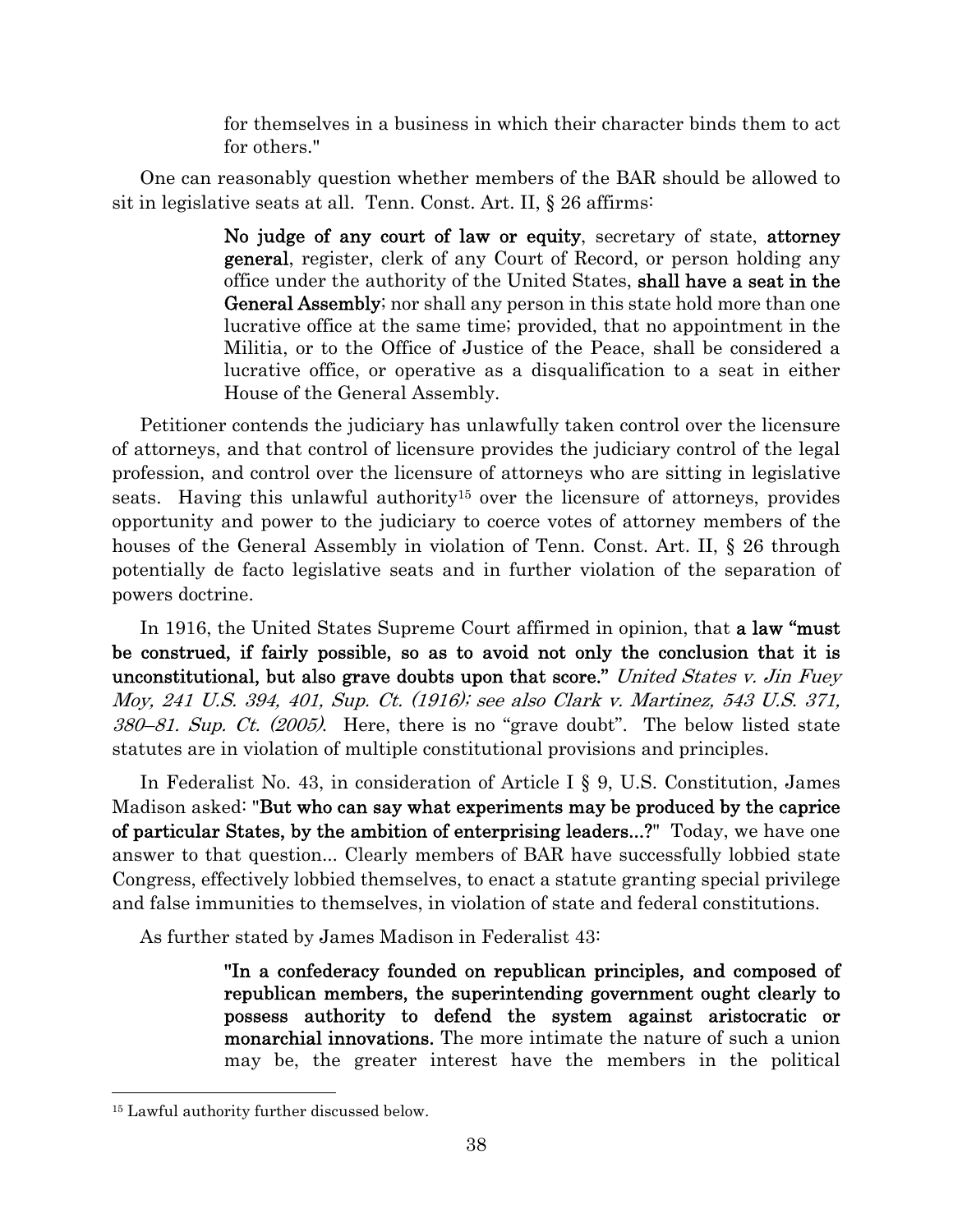institutions of each other; and the greater right to insist that the forms of government under which the compact was entered into should be SUBSTANTIALLY maintained. But a right implies a remedy; and where else could the remedy be deposited, than where it is deposited by the Constitution? Governments of dissimilar principles and forms have been found less adapted to a federal coalition of any sort, than those of a kindred nature. "As the confederate republic of Germany,'' says Montesquieu, "consists of free cities and petty states, subject to different princes, experience shows us that it is more imperfect than that of Holland and Switzerland. '' "Greece was undone,'' he adds, "as soon as the king of Macedon obtained a seat among the Amphictyons.'' In the latter case, no doubt, the disproportionate force, as well as the monarchical form, of the new confederate, had its share of influence on the events. It may possibly be asked, what need there could be of such a precaution, and whether it may not become a pretext for alterations in the State governments, without the concurrence of the States themselves.

Indeed, at the time of the founding, it was obvious to the members of our new Republic to repudiate, and guard against, a government comprised of monarchial or aristocratic rule and privileged persons. "What need there could be of such a *precaution?*" Today, we now know the need of that precaution and why Article I  $\S$  9, U.S. Constitution was included in our federal constitution and Art. I, § 30 of our state constitution. Fortunately, having suffered the grievances detailed in our Declaration of Independence, our founding fathers included in the constitution, the emoluments clause, constitutionally protected rights, and other provisions, and we need only look to our past history to know well why such privileges should be vehemently guarded.

Moreover, the conduct of the legislature is in violation of oath of office, and contrary to the well-being of the people, and in violation of both state and federal constitutions. The Const. of the State of Tenn., Art. X. § 2 states;

> Each member of the Senate and House of Representatives, shall before they proceed to business take an oath or affirmation to support the Constitution of this state, and of the United States and also the following oath: I\_\_\_\_\_\_ do solemnly swear (or affirm) that as a member of this General Assembly, I will, in all appointments, vote without favor, affection, partiality, or prejudice; and that  $I$  will not propose or assent to any bill, vote or resolution, which shall appear to me injurious to the people, or consent to any act or thing, whatever, that shall have a tendency to lessen or abridge their rights and privileges, as declared by the Constitution of this state.

Most certainly the statutes complained of herein are injurious to the people, usurping their guaranteed rights to bring suit against the state and seek redress for false arrest, malicious prosecution, civil rights violations, etc., etc. Tenn. Const. Art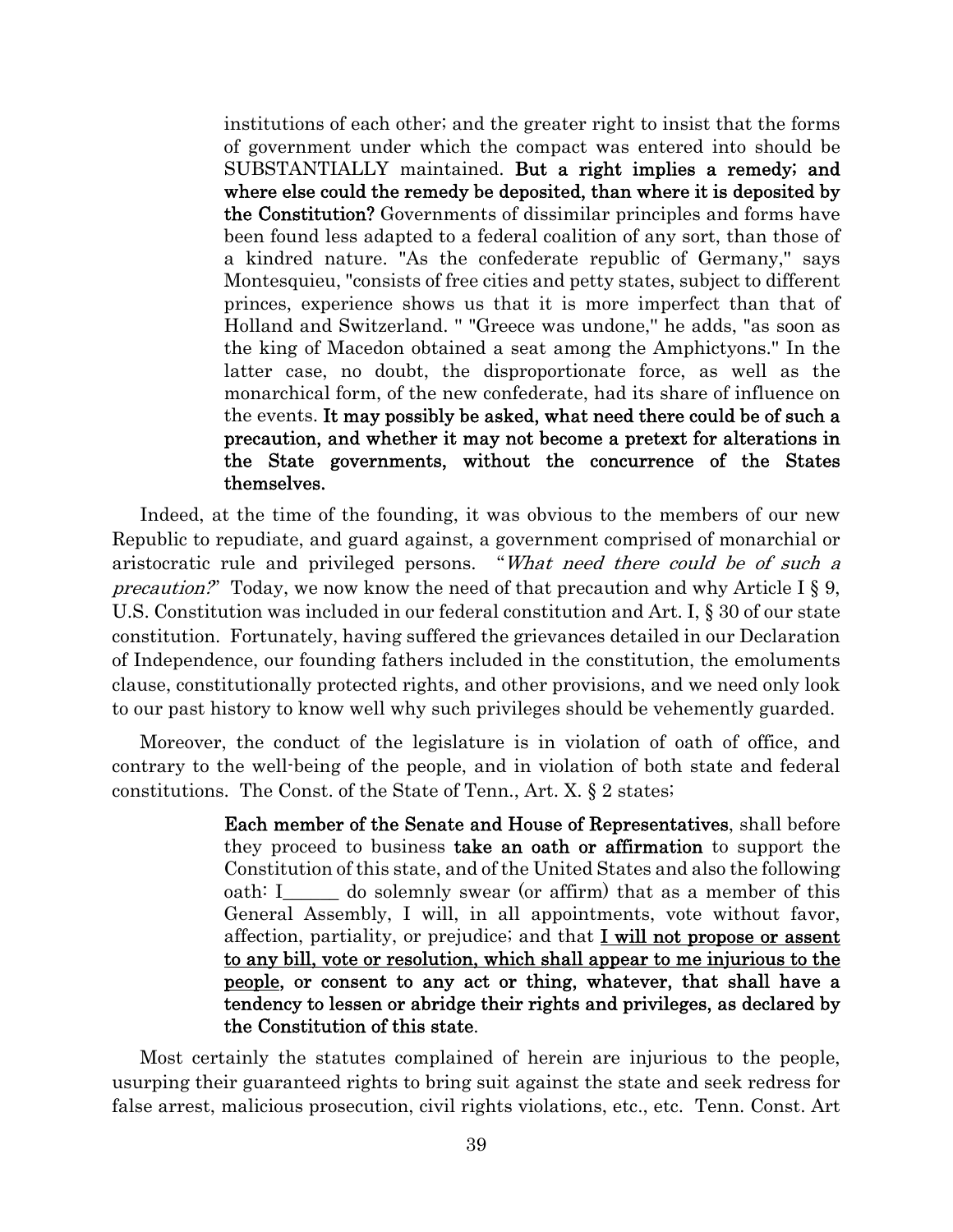I § 17, states all courts shall be open for an injury done him in his lands, goods, person, or reputation.

# I. State Statute Providing Unconstitutional Immunity – TCA 29-20-205; Governmental Tort Liability, Actus repugnans non potest in esse produci

State statute, Tennessee Code Annotated (TCA) 29-20-205, is repugnant to the principles upon which our Republic was founded. This law is self-incriminating, and prima facia evidence that the state must be required to reform. Knowing that conduct such as; "gross negligence, false imprisonment pursuant to a mittimus from a court, false arrest, malicious prosecution, intentional trespass, abuse of process, libel, slander, deceit, infliction of mental anguish, invasion of privacy, civil rights violations, and malicious prosecution without probable cause," should all be anomaly conduct by governmental entities, this begs the question: "Why would the State enact" in statute, and provide immunity for conduct that should be an anomaly..., conduct for which redress should be available?" The only answer to this question is that this conduct by state officials and "governmental entities" is not the occasional anomaly, but common occurrence, and the state seeks to protect its corrupt activities by unlawfully preventing suits against the state through the enactment of unconstitutional law. Perhaps it is further true that the Tenn. Code Comm. "edited" lawful acts of congress to circumvent the intent of congress?

The purpose of our legal system is to prevent not punish crime. By enacting TCA 29-20-205, the state removes all deterrent for such conduct. For the state to nullify deterrent law by enacting a law providing unconstitutional immunities, and then through its oversight agencies to grossly and negligently dismiss all complaints made against state court officials, demonstrates a profound necessity of reform.

Most certainly TCA 29-20-205, is injurious to the people, usurping their guaranteed right to bring suit against the state and seek redress for false arrest, malicious prosecution, civil rights violations, etc., etc. Tenn. Const. Art I § 17, states all courts shall be open for an injury done him in his lands, goods, person, or reputation. TCA 29-20-205 usurps this right for redress of harms caused by state agencies.

In 1916, the United States Supreme Court affirmed in opinion, that a law "*must* be construed, if fairly possible, so as to avoid not only the conclusion that it is unconstitutional, but also grave doubts upon that score." United States v. Jin Fuey Moy, 241 U.S. 394, 401, Sup. Ct. (1916); see also Clark v. Martinez, 543 U.S. 371,  $380-81$ . Sup. Ct. (2005). Here, TCA 29-20-205 is repugnant to state and federal constitutions. In Latin, *Actus repugnans non potest in esse produci*, translates approximately to; a repugnant act cannot be brought into being (that is, cannot be made effectual).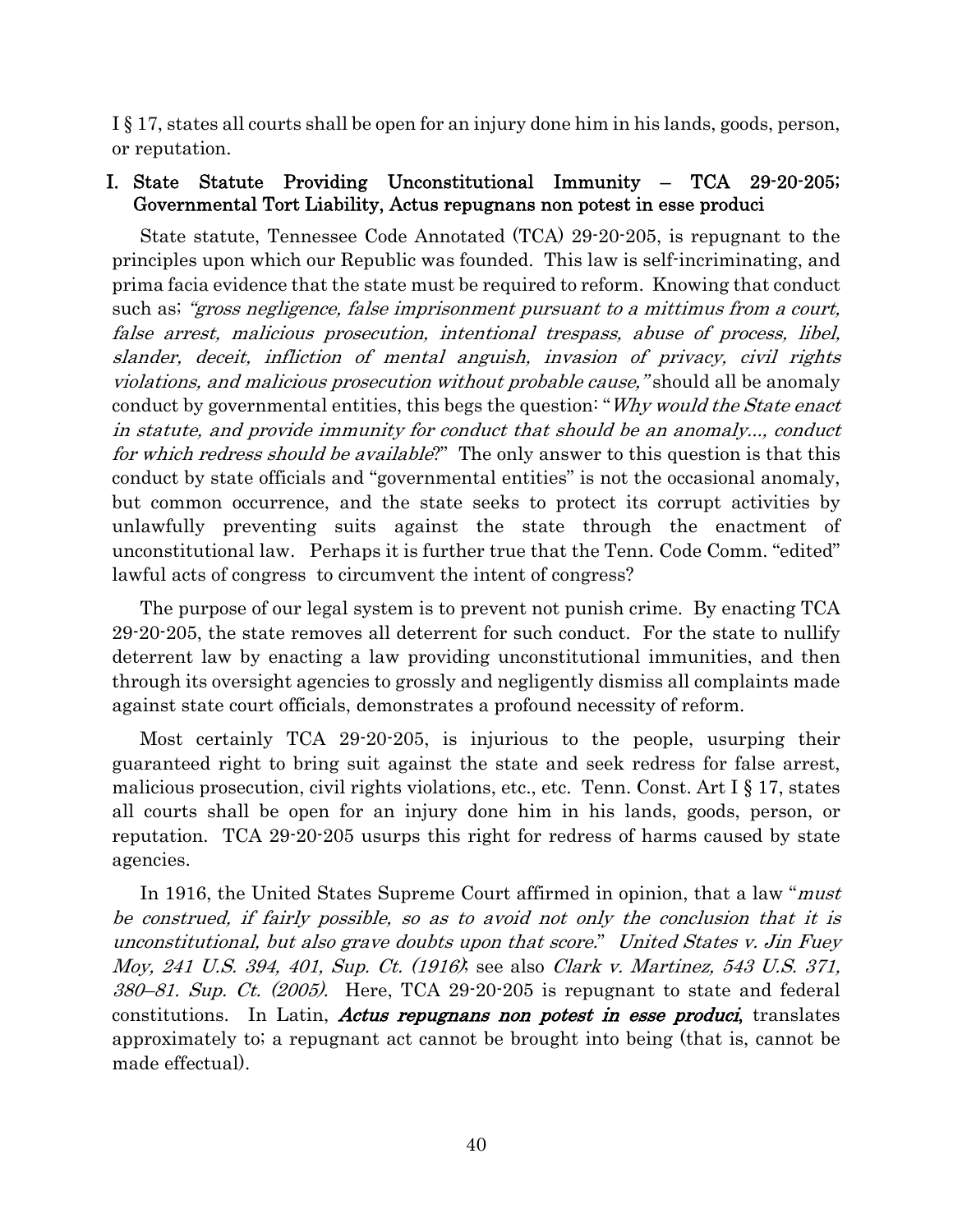### II. State Statute Corrupting Due Process – TCA 24-9-101 Deponents Exempt from Subpoena to Trial But Subject to Subpoena to Deposition

TCA 24-9-101 is a statute in violation of U.S. Const. Amend XIV, § 1, and Tenn. Const. Art. I, § 17 due process clauses. Our entire system of jurisprudence rests on the well-established procedures of direct and cross-examination of witness testimony. TCA 24-9-101 unconstitutionally provides that certain persons are exempted from testifying at trial, but subject to subpoena to a deposition.

In recent legislation, the state voted to expand the list of persons exempt from testimony through proposed legislation which makes licensed clinical social workers exempt from subpoena to trial. TCA 24-9-101 sets the stage for economically disadvantaged litigants to be subjected to one-sided deposition testimony. The likely and devastating outcomes resulting from this unconstitutional legislation are deprivation of due process, children wrongfully taken, persons wrongfully declared mentally unfit, etc. Such outcomes are the clear intent and purpose of this unconstitutional statute.

Judges and juries should not be deprived the opportunity to gauge for themselves and credibility of witnesses and litigants should not be deprived an element of due process to confront adverse witness testimony.

The final clause of TCA 24-9-101, grants the state trial courts authority to award attorney fees to a party successfully defending against a subpoena to trial, which is nothing more than an unjust punishment, and seizure of property without jury, inflicted upon a party seeking fair due process.

TCA 24-9-101 is also in violation of Tenn. Const., Art. I, § 30; "That no privileges shall ever be granted or conferred in this state. It is most certainly a special privilege to be exempt from subpoena to trial further establishing the unconstitutionality of TCA 24-9-101.

TCA 24-9-101 is also in violation of Tenn. Const., Art. I, § 9

That in all criminal prosecutions, the accused hath the right to be heard by himself and his counsel; to demand the nature and cause of the accusation against him, and to have a copy thereof, to meet the witnesses face to face, to have compulsory process for obtaining witnesses in his favor, and in prosecutions by indictment or presentment, a speedy public trial, by an impartial jury of the county in which the crime shall have been committed, and shall not be compelled to give evidence against himself.

### III. TCA 28-3-104 Personal Tort Actions: Actions against Certain Professionals is Unconstitutional Under Both State and Federal Constitutions

"Congress surely did not intend to assign to state courts and legislatures a conclusive role in the formative function of defining and characterizing the essential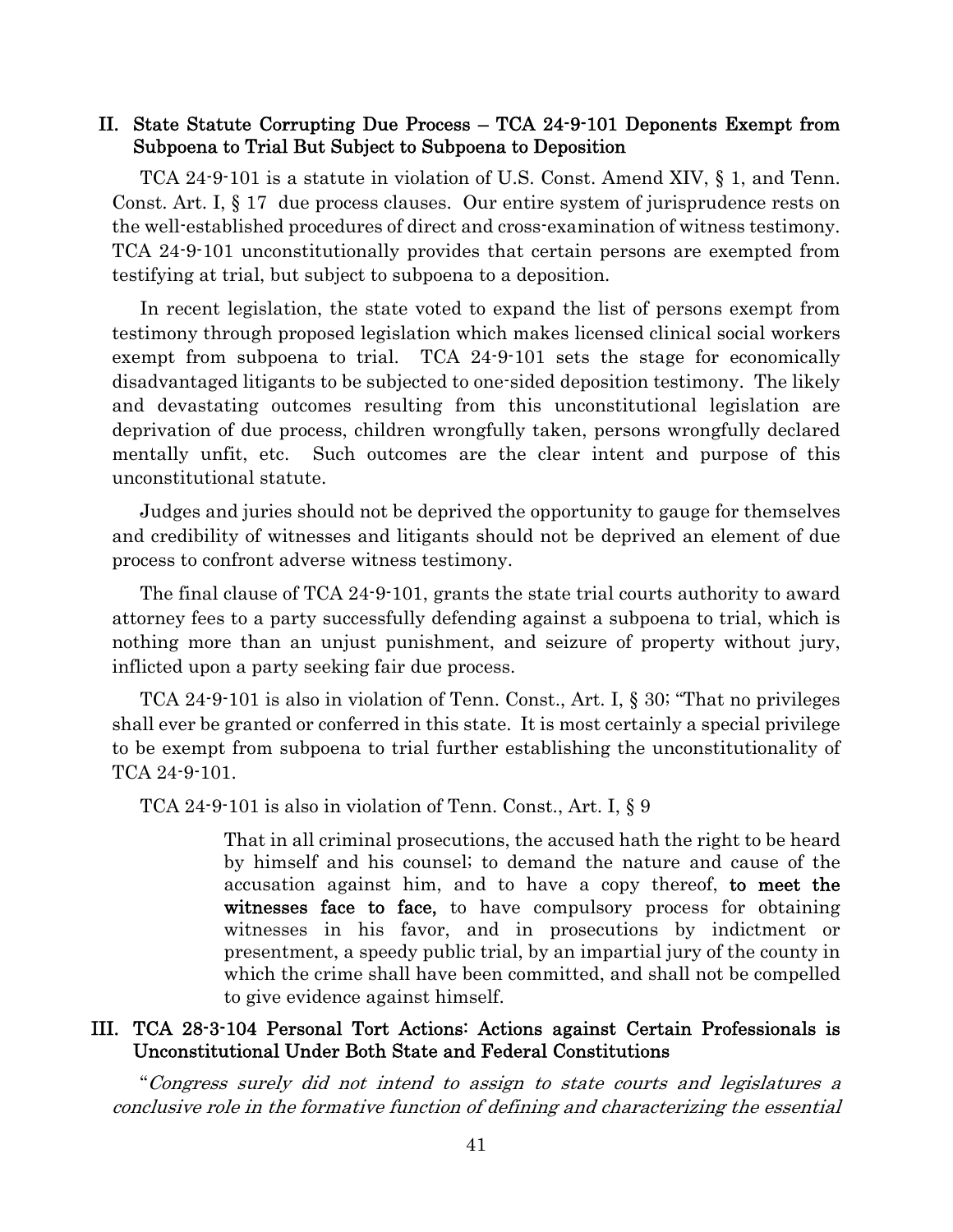elements of a federal cause of action." Wilson v. Garcia, 471 US 261 - Supreme Court 1985, 471 US 261, 105, 1938, 85 L. Ed. 2d 254 - Supreme Court, 1985. "The relative scarcity of statutory claims when  $\S$  1983 was enacted makes it unlikely that Congress would have intended to apply the catchall periods of limitations for statutory claims that were **later enacted by many States**." (at  $278$ ).

"Thus, in considering whether all  $\S$  1983 claims should be characterized in the same way for limitations purposes, it is useful to recall that  $\S$  1983 provides "a uniquely federal remedy against incursions under the claimed authority of state law upon rights secured by the Constitution and laws of the Nation." Mitchum v. Foster, 407 US 225, 92 S. Ct. 2151, 32 L. Ed. 2d 705 - Supreme Court, 1972.

TCA 28-3-104(a)(1)(B) affirms: "…the following actions shall be commenced within one (1) year after the cause of action accrued: Civil actions for compensatory or punitive damages, or both, brought under the federal civil rights statutes"

Suits brought under the federal rights statutes are brought in federal court, not state courts. Yes, it is accepted (perhaps falsely) that state legislatures have authority to enact statutes setting time limitations for civil suit for state statute violations and torts. Yes, if the U.S.C. does not define a statute of limitations, federal courts turn to state statutes for time limitations in "like-kind" causes of action. Regardless, states do not have authority to create statutes of limitations on federal statutes. Due to the fact that this law explicitly affirms: "Civil actions... brought forth under the federal civil rights statutes": (1) this subsection of statute does not set time limitations on state suits brought in state courts under state statute, (2) this statute is expressly directed at federal suits, brought in federal courts, under federal statutes, which makes this law unconstitutional. Congress has never granted power to the various states to set time limit bars on suits in federal courts under federal laws, and TCA 28-3-104 does exactly that – and TCA 28-3-104 is therefore unconstitutional.

In truth, Tennessee does not have authority to legislate any statute of limitation for any injury caused to a person's land, goods, person, or reputation. Tenn. Const., Art. I,  $\S 17$  affirms: "That all courts shall be open; and every man, for an injury done him in his lands, goods, person or reputation, shall have remedy by due course of law, and right and justice administered without sale, denial, or delay."

"WITHOUT SALE, DENIAL, OR DELAY", means exactly as it reads – "WITHOUT DENIAL". Indeed, any and every "statute of limitation" is an unconstitutional denial of justice. All statutes of limitations are to say: "Sorry…, you waited too long, so you are DENIED JUSTICE" or, "Sorry…, too bad you didn't know at the time, but now it is too late to seek redress, so you are DENIED JUSTICE". Justice and due course of law are not for sale. Justice and due course of law is not to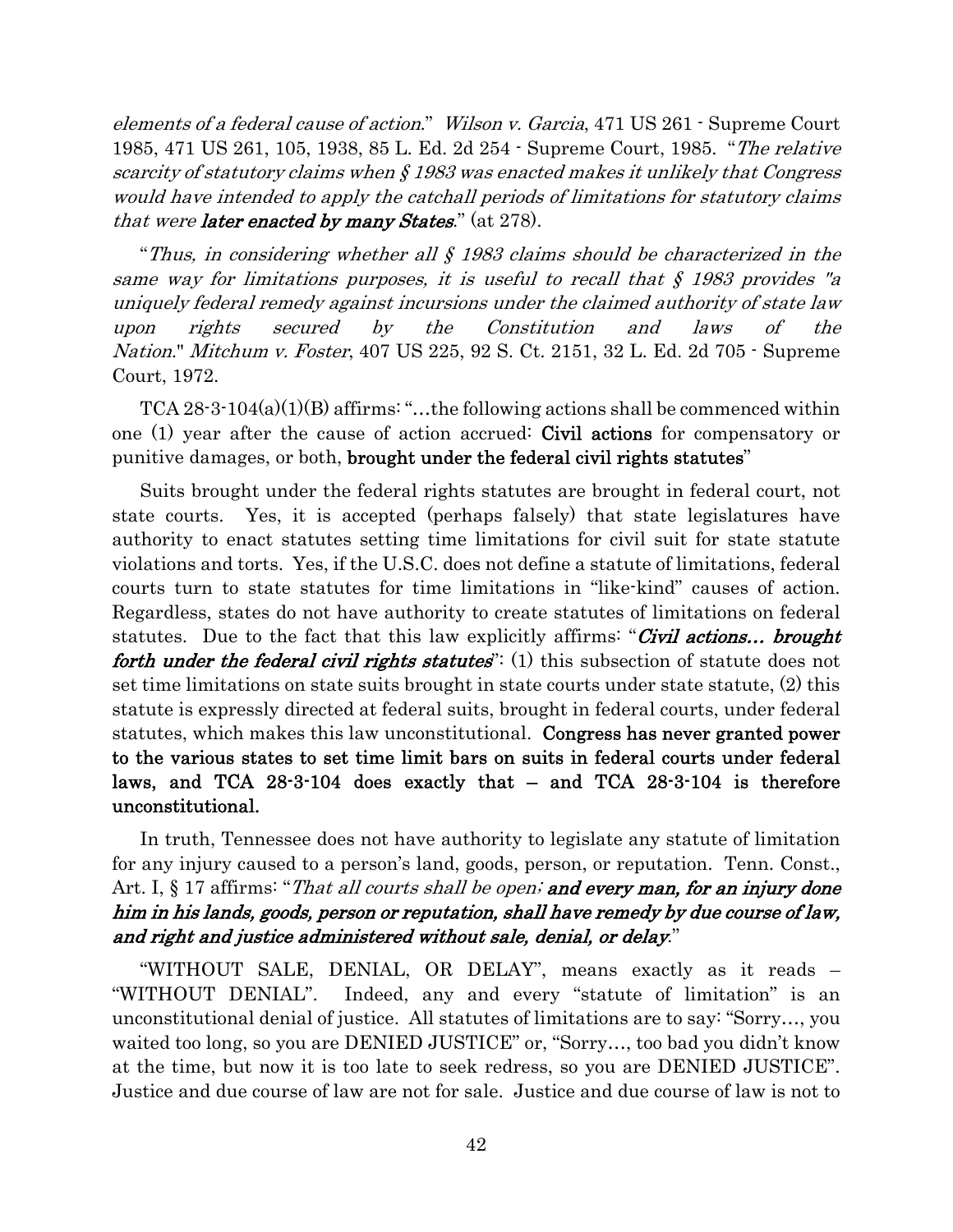be denied. Justice and due course of law is not to be delayed. These facts could not have been stated clearer in our state constitution.

Again, State of Tenn. Const., art. X. § 2 affirms:

I do solemnly swear (or affirm) that as a member of this General Assembly, I will, in all appointments, vote without favor, affection, partiality, or prejudice; and that I will not propose or assent to any bill, vote or resolution, which shall appear to me injurious to the people, or consent to any act or thing, whatever, that shall have a tendency to lessen or abridge their rights and privileges, as declared by the Constitution of this state.The state constitution explicitly states that legislators are to swear oath to not propose or assent to any bill, or consent to any act or thing, whatever, that shall have a tendency to "lessen or abridge their rights and privileges", as declared by the Constitution of this state."

Clearly TCA 28-3-104 unjustly lessons and abridges remedy by due course of law, and administration of justice, and the legislators enacting TCA 28-3-104 are in violation of their oath of office, and therefore TCA 28-3-104 is unconstitutional under the State's constitutional provisions. It must be obvious that in enacting TCA 28-3- 104, the state is circumventing the intent of U.S. Congress's enactment of federal civil rights statutes and lessoning the right of its people to seek redress of harm caused by rights violations and discriminatorily privileged "certain professionals". Perhaps too, the Tenn. Code Comm. "edited" the intent of Congress.

TCA 28-3-104 is also in violation of the equal protection clause of U.S. Const. Amend. XIV § 1, Tenn. Const., art. I. § 30, and U.S. Const. Art. I § 9. TCA 28-3-104(c) clearly grants special privilege to persons of "trust"; attorneys and CPA professionals, while denying that same "privilege" to medical professionals. The title alone of TCA 28-3-104 "Personal tort actions; actions against certain professionals" tells us TCA 28-3-104 is unconstitutional. "Certain Professionals"? What about other professionals? Why aren't other professionals provided equal protection of the law as required by U.S. Const. Amend. XIV § 1? TCA 28-3-104 is nothing more than a "special privilege" granted in violation of federal and state constitution emolument clauses.

TCA 28-3-104 is in violation of U.S. Const. Amendment XIV, equal protection clause. TCA  $28-3-104$  (c)(1) affirms: "Actions and suits against licensed public accountants, certified public accountants, or attorneys for malpractice shall be commenced within one (1) year after the cause of action accrued..." Conversely, there is a larger deadline for medical malpractice lawsuits encoded in TCA 29-26-116: "In no event shall any such action be brought more than three years after the date on which the negligent act or omission occurred..." Considering that the professions of accountancy, medicine, and law are professions that are self-regulated, provide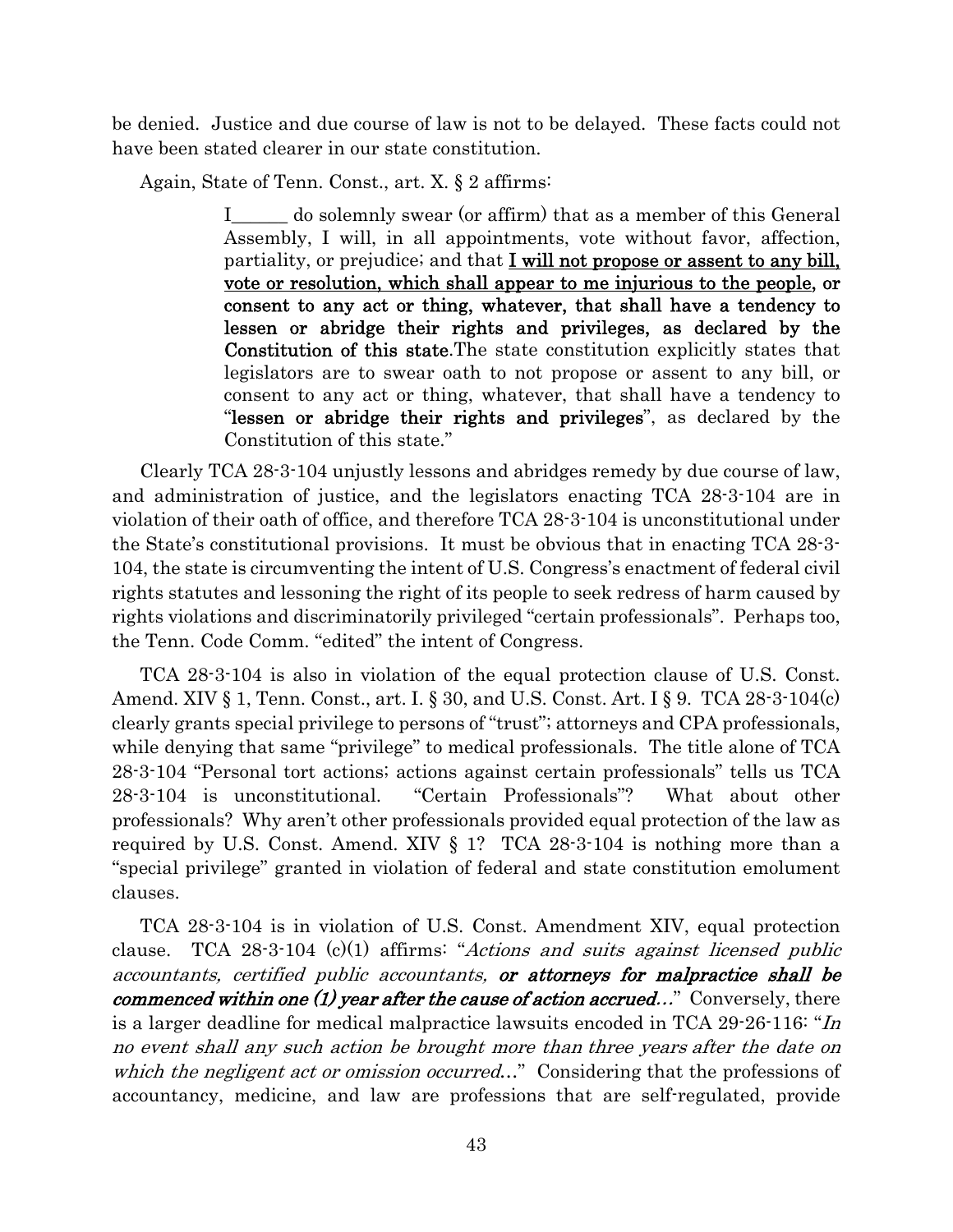service to society, and require formal education and qualification, the statute of limitations provided in the law should be equal for these professions. Obviously, this law was enacted to eliminate legal malpractice suits, while preserving revenue streams to the legal profession from medical malpractice suits.

The unconstitutional immunities and shorter statute of limitations provided for in TCA 29-20-205 and 28-3-104, are also in violation of the emoluments clause, U.S. Const. art I  $\S$  9, in that persons holding office, and or, trust under them are granted special privilege and emolument, as well as Tenn. Const., Art. I, § 30; "That no privileges shall ever be granted or conferred in this state.

TCA 29-20-205 is also in contradiction of TCA 28-3-104 which provides a one-year statute of limitations for false imprisonment, and malicious prosecution, etc. False imprisonment and malicious prosecution are most often tortious actions perpetrated by the state through its "governmental entities" (agents). To provide a statute of limitations in TCA 28-3-104 for false imprisonment and malicious prosecution, and then provide immunity from these torts in TCA 29-20-205 is contradictory statute.

# IV. TCA 23-2-102 Attorney Lien on Right of Action is Unconstitutional Under Both State and Federal Constitutions

# Tenn. Code Annotated § 23-2-102. Lien on right of action.

Attorneys and solicitors of record who begin a suit shall have a lien upon the plaintiff's or complainant's right of action from the date of the filing of this suit.

U.S. Constitution, Art. I § 9 Clause 8 affirms:

No title of nobility shall be granted by the United Affirms: and no person holding any office of profit or trust under them, shall, without the consent of the Congress, accept of any present, emolument, office, or title, of any kind whatever, from any king, prince, or foreign state.

The Constitution of the State of Tennessee, Art. I, § 30 affirms:

## That no hereditary emoluments, privileges, or honors, shall ever be granted or conferred in this state.

There can be no doubt, Tenn. Code Ann. § 23-2-102 is an emolument and privilege granted to persons in public trust - Attorneys. Clearly this statute was enacted in violation of State Constitution and U.S. Constitution. Clearly attorneys are a distinct class of persons. There is no doubt Tenn. Code Ann. § 23-2-102 provides an extra protection to a "set of men" in collecting fees not provided to other professions. Therefore, Tenn. Code Ann. § 23-2-102 is not only in violation of emoluments clauses, Tenn. Code Ann. § 23-2-102, was also enacted in violation of Amend XIV, U.S. Const.

Considering enactment of Tenn. Code Ann. § 23-2-102, it becomes apparent that Tennessee has forgotten lessons of the past, and the grievances that caused our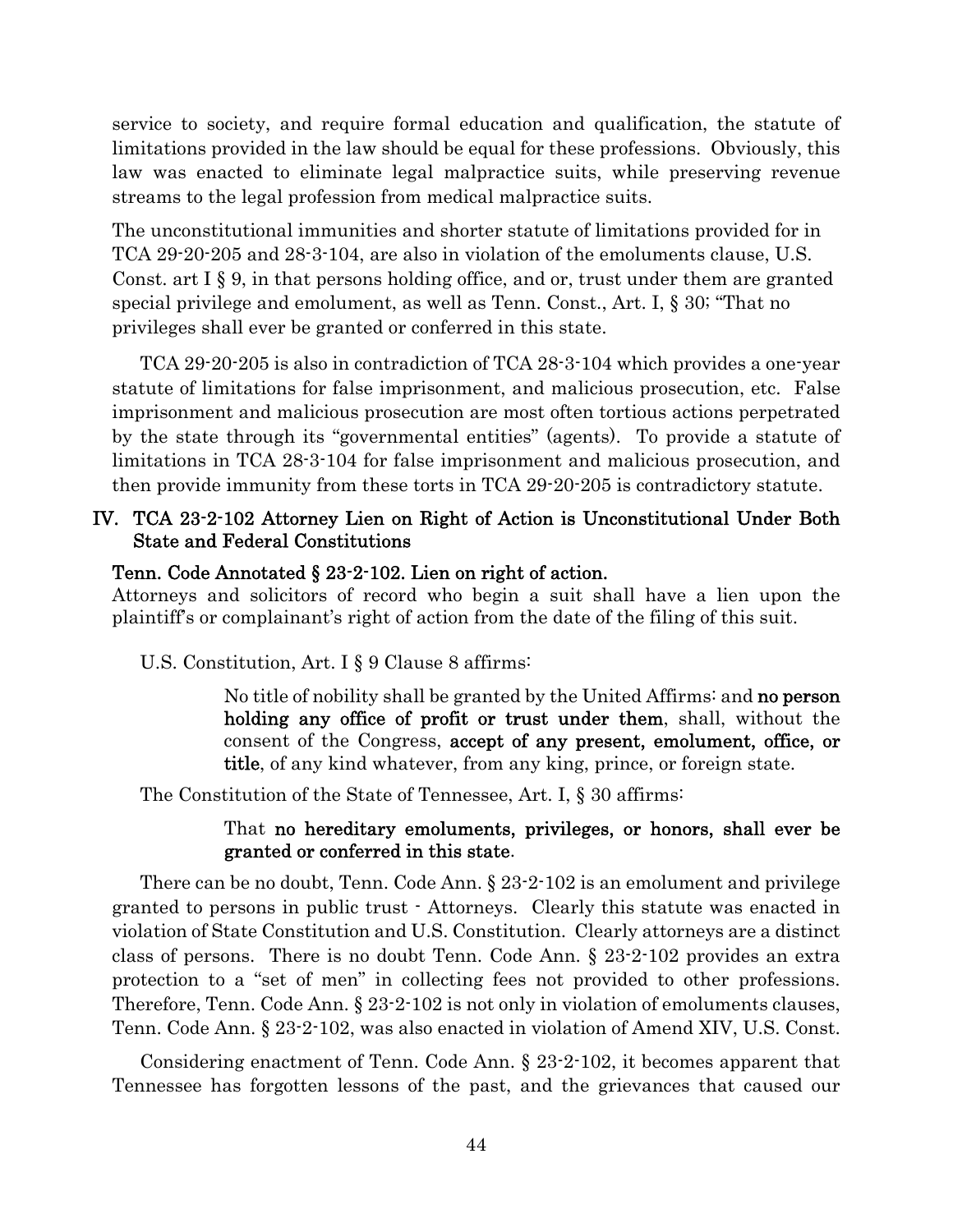nation to declare independence from Great Britain. It is apparent the legislators who enacted Tenn. Code Ann. § 23-2-102 did not consider Art. I, § 30 of the state's constitution. Perhaps too, the Tenn. Code Comm. "edited" the intent of Congress.

Like any profession, the legal profession should rely on good customer service and a process that does not bankrupt one or both of the parties. This begs the question: "If attorneys are providing good customer service, why should there be need for enactment of a statute such as Tenn. Code Ann.  $\S 23-2$ -102?" Enactment of such a statute is prima facie evidence of a breakdown in the legal system, and attorney clients are either not satisfied with services received, or they are left unable to pay by the process, or both, "*necessitating*" such statute.

In his book, "THE FRATERNITY, Lawyers and Judges in Collusion", The Honorable Judge John Fitzgerald Molloy, details how the legal profession had transformed over the last several decades. Judge Molloy details the most profound transformation occurred as a result of billing practices of the legal profession. Around the year 1947, Judge Molloy's firm billed based on the following factors: "1) what we had achieved for the client, 2) what was the client able to pay, and 3) what the client expected to pay." id p. 3. By the year 1969, all top-rated lawyers began billing on the "time-is-money" concept and thus came into effect today's billing standard of sixminute increments. Judge Molloy stated:

> "And, as this time-is-money concept became gospel, the time necessary to get things done extended wondrously — oh, yes! — wondrously!"  $p. 5$

Judge Molloy then went on to explain how this new "time-is-money" concept, incentivized the legal profession to create new procedural rules, complicating the legal process, "to make less, what lay persons could do for themselves." (establishment of a monopoly).

Not only is TCA 23-2-102 unconstitutional under the state and federal constitutions, TCA 23-2-102 encourages collusion between judges and attorneys to extort unearned attorney's fees under color of law. Appendix Q is a transcript evidencing collusion to extort under color of law and provides a perfect example. In that case, the litigant was extorted more than one-hundred thousand dollars (\$100,000) while being denied due process, denied trial by jury, and through criminal threat of force under color of law perpetrated by the judge.

Let us be honest together and recognize glaring facts. The number one complaint filed with the Tennessee Board of Professional Conduct is for exorbitant and fraudulent attorney's fees. Perhaps hereto the Tennessee Code Commission, "enacted" their own legislation, compiling their own "code" into the lawful acts of congress under color of law.

### V. TCA 23-3-103 Unauthorized Practice of Law is Unconstitutional Under Both State and Federal Constitutions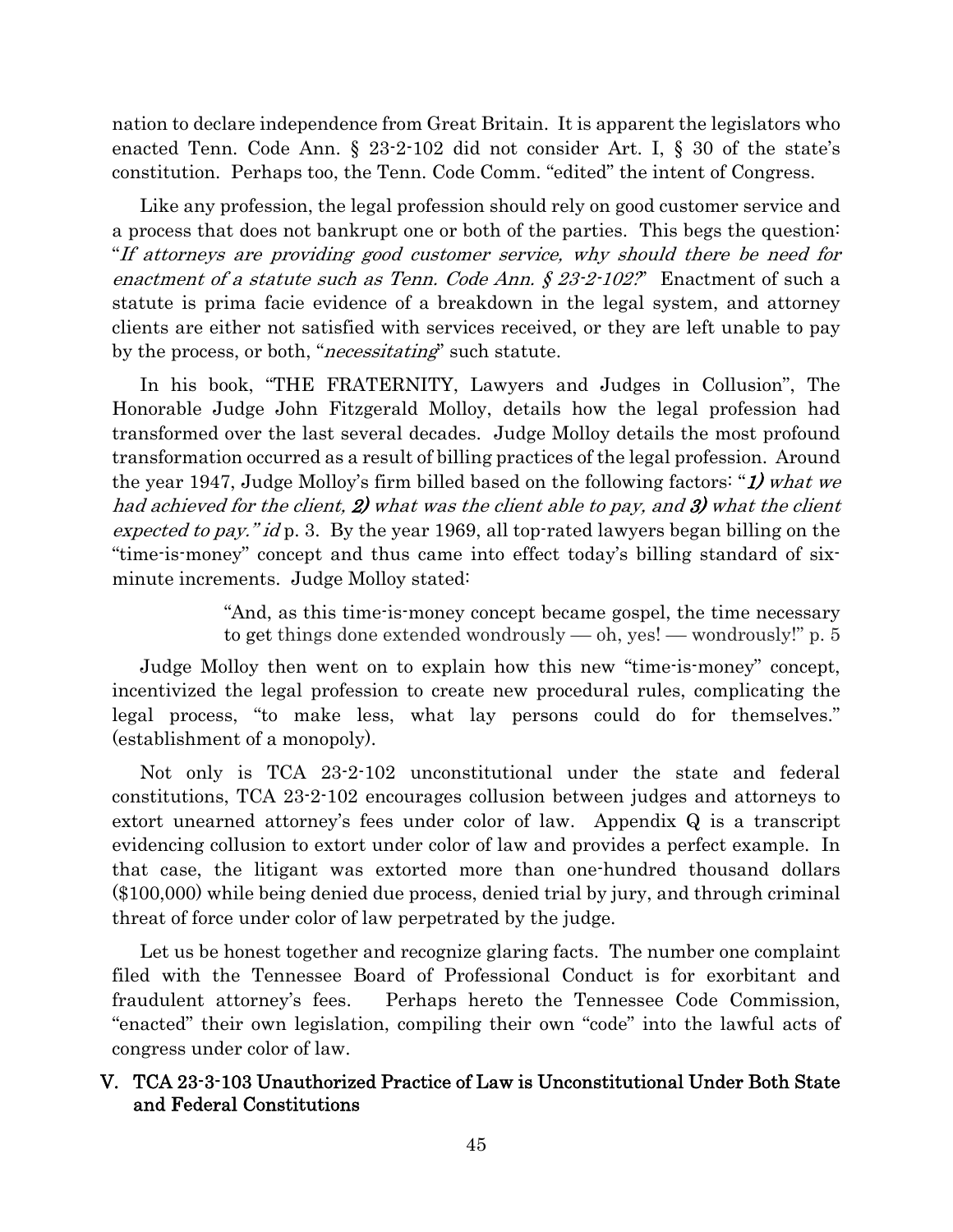Petitioner asserts T.C.A. 23-3-103 is unconstitutional in that it unlawfully establishes a monopoly, and deprives protected rights of due process and remedy by due course of law, provided for in U.S. Const. Amend., XIV, § 1, and Tenn. Const. Art I, § 17. Moreover, as discussed above, the validity of this "statute" is challenged as discussed above, and may very well be one of the "codes" compiled into T.C.A. and not an actual act of congress.

 The language of this statute is so restrictive, it too is the equivalent of requiring a medical license to sell aspirin.

23-3-101. Chapter definitions.

As used in this chapter, unless the context otherwise requires:

(3) "Practice of law" means the appearance as an advocate in a representative capacity or the drawing of papers, pleadings or documents or the performance of any act in such capacity in connection with proceedings pending or prospective before any court, commissioner, referee or any body, board, committee or commission constituted by law or having authority to settle controversies, or the soliciting of clients directly or indirectly to provide such services.

 Since the language of T.C.A. 23-3-101 and 23-3-103 is so restrictive, the statute effectively establishes a monopoly in violation of Tenn. Const. Art. I, § 22, "That perpetuities and monopolies are contrary to the genius of a free state, and shall not be allowed."

It is a well-known fact, and the proof will show, that attorneys routinely conspire against their own clients for the purposes of; (1) vexatious litigation to generate unnecessary billable hours, and (2) civil conspiracy for various reasons. It is a further well-known fact, and the proof will show, that attorneys refuse to provide representation to any person seeking to bring a cause of action against another attorney or member of the BAR, or a member of the judiciary for; (1) tortious acts such as abuse of process, mal-practice, etc., (2) rights violations, or (3) crimes perpetrated under color of law.

It is well-established in Tennessee that litigants have a right of selfrepresentation in Tennessee courts, and Tenn. Const., Art I, § 17 guarantees that all persons, "for an injury done him in his lands, goods, person, or reputation, shall have remedy by due course of law, and right and justice administered without sale, denial, or delay."

In the case, *Meyer v. Nebraska*, 262 US 390  $\cdot$  Supreme Court 1923, it was affirmed:

> The established doctrine is that this liberty may not be interfered with, under the guise of protecting the public interest, by legislative action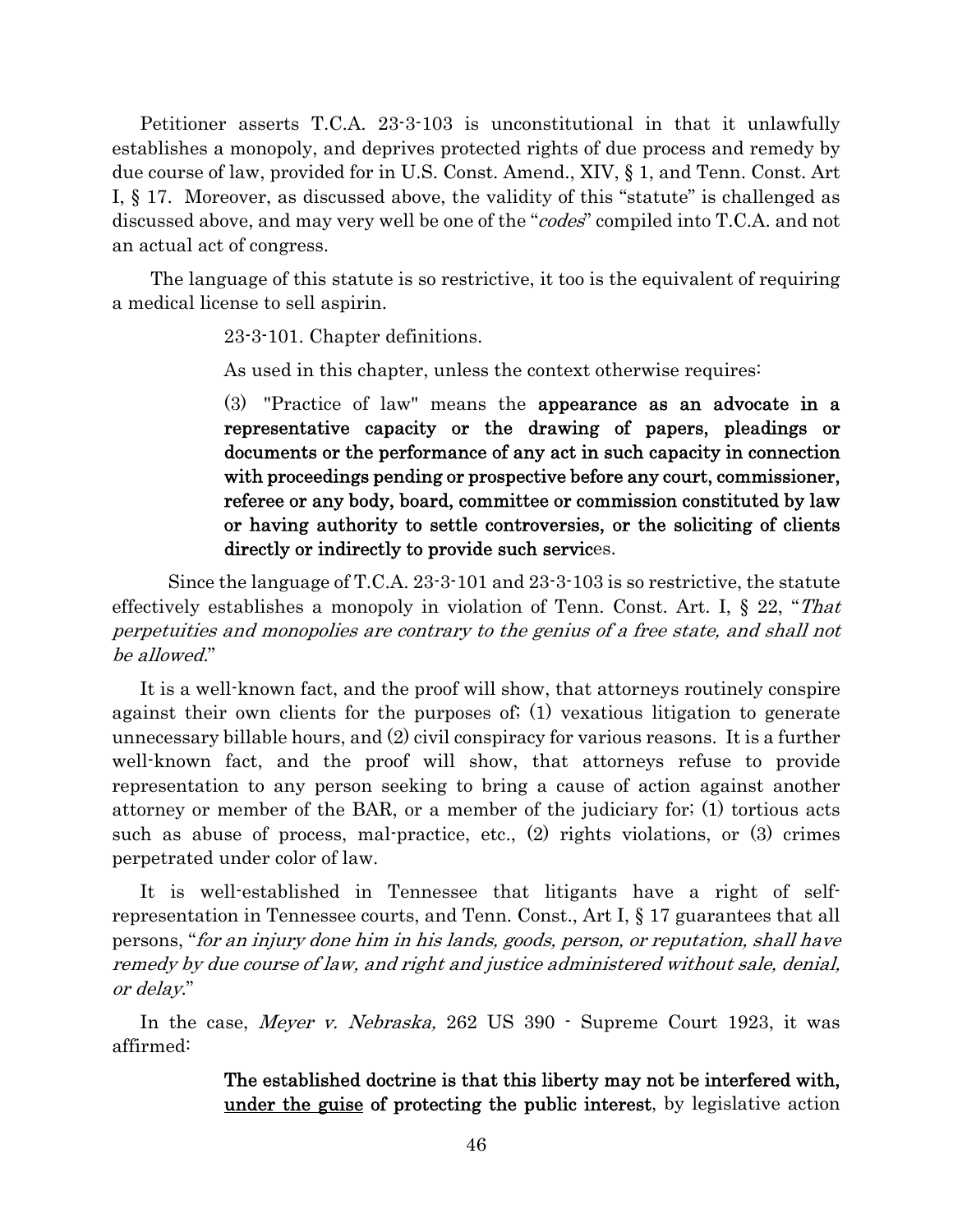which is arbitrary or without reasonable relation to some purpose within the competency of the State to effect.

In the case, Schware v. Board of Bar Examiners of NM, 353 US 232 - Supreme Court 1957

# A State cannot exclude a person from the practice of law or from any other occupation in a manner or for reasons that contravene the Due Process or Equal Protection Clause of the Fourteenth Amendment.

The end result is attorneys and judges who have lobbied for these special emolument privileges, now arrogantly claim they are the only ones entitled to them which is monopoly leveraging. Members of the BAR use this unconstitutional statute as defense mechanism to protect corrupted proceedings.

> The case law of the United States Supreme Court "reflect the obvious concern that there be no sanction or penalty imposed upon one because of his exercise of constitutional rights." Gray v. Commonwealth, Pa: Commonwealth Court 2017

The facts of (1) the unconstitutional conduct of the Tennessee Code Commission "editing" acts of congress, and compiling "codes" purported to be statute, (2) attorneys refusal to represent persons bringing causes of action against attorneys and judges, (3) the lack of objective oversight of the legal profession and judiciary, (4) conspiratorial conduct of members of the judiciary and legal profession in collusion to deprive rights and extort property under color of law through vexatious litigation designed to perpetuate unnecessary billable hours at monopolistic rates, renders THE PEOPLE effectively incapable of defending fundamental rights when the courts have been weaponized against them.

Compound these facts with the purported enactment of T.C.A. 23-3-103, further deprives Citizens and THE PEOPLE, from assistance of counsel outside the membership of the BAR who are the very ones causing them harm. Therefore, T.C.A. 23-3-103 deprives fundamental rights rendering the statute unconstitutional.

# UNCONSTITUTIONAL COURT RULES MUST BE RENDERED VOID

Tennessee Rules of Civil Procedure, Rule 38.02: Demand, is unconstitutional and limits an inviolate right to trial by jury. Rule 38.02 states:

> Any party may demand a trial by jury of any issue triable of right by jury by demanding the same in any pleading specified in Rule 7.01 or by endorsing the demand upon such pleading when it is filed, or by written demand filed with the clerk, with notice to all parties, within fifteen (15) days after the service of the last pleading raising an issue of fact.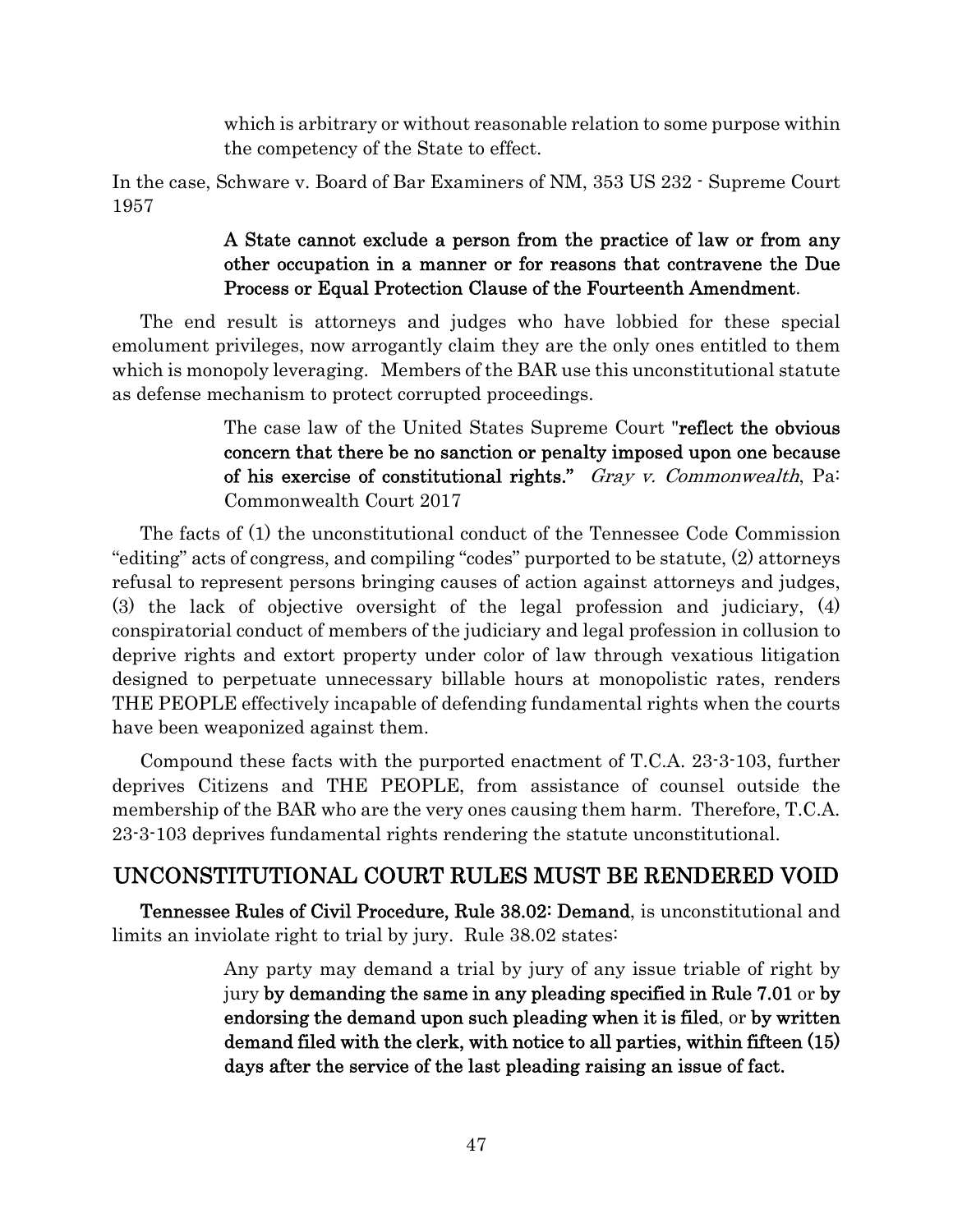Tennessee Const. Art. I,  $\S$  6 affirms: "That the right of trial by jury shall remain inviolate, and no religious or political test shall ever be required as a qualification for jurors." Black's Law Dictionary defines Inviolate as: "Intact; not violated; free from substantial impairment. In the case, Lakin v. Senco Products, Inc., 987 P. 2d 463 - Or: Supreme Court 1999, the Supreme Court of Oregon determined "Inviolate" means the same thing today as it did in the 1800's when the Tennessee Constitution was ratified.

> In 1828, the word "inviolate" meant "unhurt; uninjured; unprofaned, unpolluted; unbroken." Noah Webster, American Dictionary of the English Language, Vol. 1, p. 113 (1828). Although it post-dates adoption of Article I, section 17, in 1889 "inviolate" meant "not violated; free from violation or hurt of any kind; secure against violation or impairment." The Century Dictionary, Vol. III, p. 3174 (1889). **Thus, for purposes of** this case, whatever the right to a jury trial in a civil case meant in 1857, it has the same meaning today. The plain wording of Article I, section 17, does not answer the question whether the right to a jury trial then meant, and, therefore, now means, that the legislature may not adopt a statute imposing a cap on the amount of noneconomic damages recoverable in a civil case. (at 468)

Tennessee Rules of Civil Procedure, Rule 38 limits demand for trial by jury unconstitutionally. Just as state congresses cannot adopt a statute imposing a cap that limits a right to trial by jury, neither can the courts impose limits requiring demand in writing or at specified times.

Furthermore, the same conclusions of law stated in Miranda v. Arizona, 384 US 436 - Supreme Court 1966, prove that THE PEOPLE are deprived their inviolate right trial to by jury by never being informed of their right for the purpose of depriving them of their fair due process, and to perpetuate unnecessary billable hours through vexatious litigation. In the Miranda opinion, the Supreme court made clear that the (1) "accused must be adequately and effectively apprised of his rights and the exercise of those rights must be fully honored, (2) The warning of the right to remain silent must be accompanied by the explanation that anything said can and will be used against the individual in court. This warning is needed in order to make him aware not only of the privilege, but also of the consequences of forgoing it, and (3) Only through such a warning is there ascertainable assurance that the accused was aware of this right.

> Today, then, there can be no doubt that the Fifth Amendment privilege is available outside of criminal court proceedings and serves to protect persons in all settings in which their freedom of action is curtailed in any significant way from being compelled to incriminate themselves. We have concluded that without proper safeguards the process of in-custody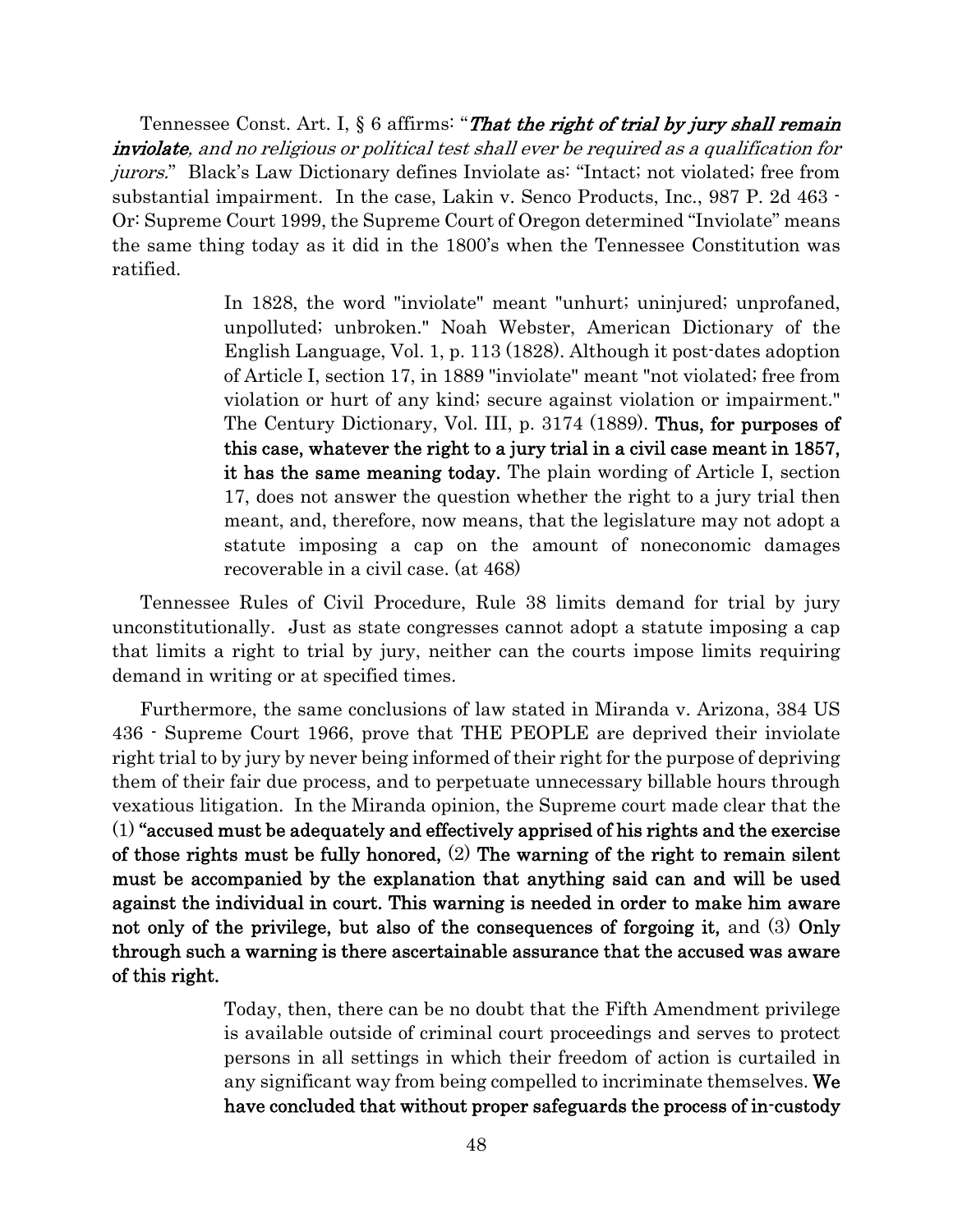interrogation of persons suspected or accused of crime contains inherently compelling pressures which work to undermine the individual's will to resist and to compel him to speak where he would not otherwise do so freely. In order to combat these pressures and to permit a full opportunity to exercise the privilege against selfincrimination, the accused must be adequately and effectively apprised of his rights and the exercise of those rights must be fully honored. Miranda v. Arizona, 384 US 436 - Supreme Court 1966 (at 467)

The warning of the right to remain silent must be accompanied by the explanation that anything said can and will be used against the individual in court. This warning is needed in order to make him aware not only of the privilege, but also of the consequences of forgoing it. It is only through an awareness of these consequences that there can be any assurance of real understanding and intelligent exercise of the privilege. Moreover, this warning may serve to make the individual more acutely aware that he is faced with a phase of the adversary system—that he is not in the presence of persons acting solely in his interest. (*id* at 469)

Accordingly, we hold that an individual held for interrogation must be clearly informed that he has the right to consult with a lawyer and to have the lawyer with him during interrogation under the system for protecting the privilege we delineate today. As with the warnings of the right to remain silent and that anything stated can be used in evidence against him, this warning is an absolute prerequisite to interrogation. No amount of circumstantial evidence that the person may have been aware of this right will suffice to stand in its stead: Only through such a warning is there ascertainable assurance that the accused was aware of this right.  $(id \text{ at } 472)$ .

The exact same argument is true regarding the right of due process and right to trial by jury but THE PEOPLE are never warned, never advised of their rights in "courts of law', and are then so deprived for corrupt purpose, and subjected to the confidence schemes of attorney and judges in collusion.

> Although the confidence man is sometimes classed with professional thieves, pickpockets, and gamblers, he is really not a thief at all because he does no actual stealing. The trusting victim literally thrusts a fat bank roll into his hands. It is a point of pride with him that he does not have to steal.

> Confidence men are not "crooks" in the ordinary sense of the word. They are suave, slick and capable. Their depredations are very much on the genteel side. Because of their high intelligence, their solid organization,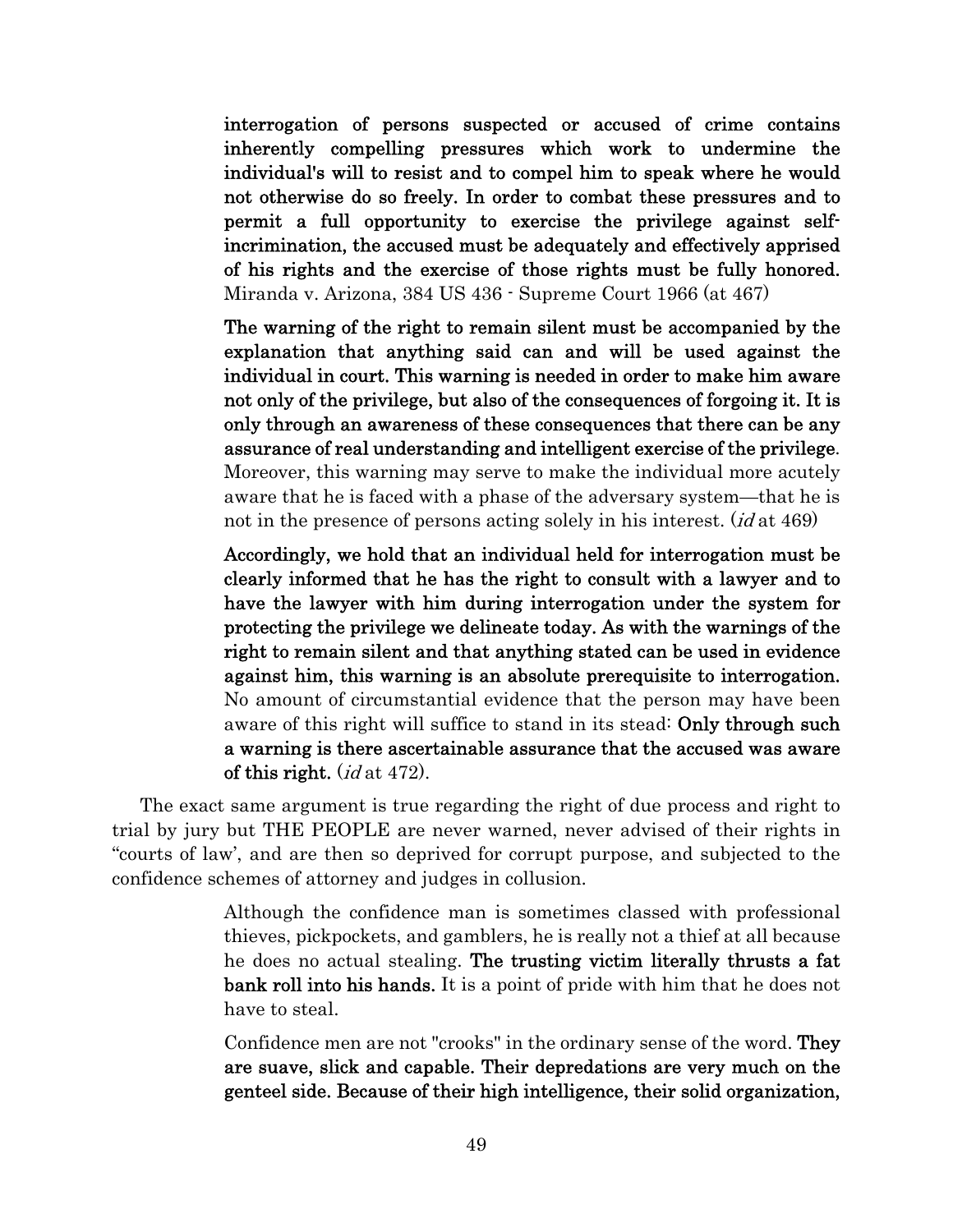the widespread convenience of the law, and the fact that the victim [sometimes] must admit criminal intentions if he wishes to prosecute, society has been neither willing nor able to avenge itself affectively. (Scamming: The Misunderstood Confidence Man, Yale Journal of Law

& the Humanities p.250)

As an example, here is a common scam perpetrated by attorneys and judges in collusion. First the targeted victim is identified, and in family court cases, it is typically the high earner, or the person least at fault for the divorce. The first information attorneys require before accepting a divorce case is a detailed listing of assets and liabilities, so they will know exactly how much money can be extracted from the trusting victim(s). The parties, uninformed of the corruption of our courts, and through FALSE PUBLIC TRUST, assume they will be provided fair and impartial proceedings and adherence to the "law". They are never advised of their rights of due process, right to trial by jury, and right to remonstrate grievance of wrongdoing by government officials. As in Miranda, this is a clear deprivation of constitutionally protected rights.

In coordination with opposing counsel, the opposing party makes false and unsupported allegations, often suborned perjury encouraged by an attorney, and upon which the judge in collusion then bases unjust decision. These unjust rulings are made knowing that the falsely accused party will expend all their emotional and financial resources disproving false and unsupported allegations.

> "No official with an IQ greater than room temperature in Alaska could claim that he or she did not know that the conduct at the center of this case violated both state and federal law. (perjury statutes)" Hardwick *v. County of Orange*, 844 F. 3d 1112  $\cdot$  Ct of App, 9th Cir., 2017 (at 1119).

Continuing in FALSE PUBLIC TRUST, the wrongfully accused, continues to believe that when further evidence is provided to the court, the court (corrupted judge), will then render justice. Typically, it takes as much as one-year passage of time, exposed to corrupted and vexatious litigation, for the wrongfully accused, to finally understand and recognize that no matter what evidence they present, no matter what proper legal argument is made, they will never be provided fair due process, and they will always be denied justice. It is then that they begin to seek redress of grievance by petition to oversight agencies, or suits in federal courts, only to further find all the agencies and courts have been corrupted. It is common sense, that these corrupted practices of the legal profession and judiciary in the trial courts would not be engaged in, except for knowing they can do so with impunity. See Appendix F, for expanded argument.

The first step to combat this corruption of our courts is to advise persons of their rights, including their inviolate right to trial by jury (if necessary).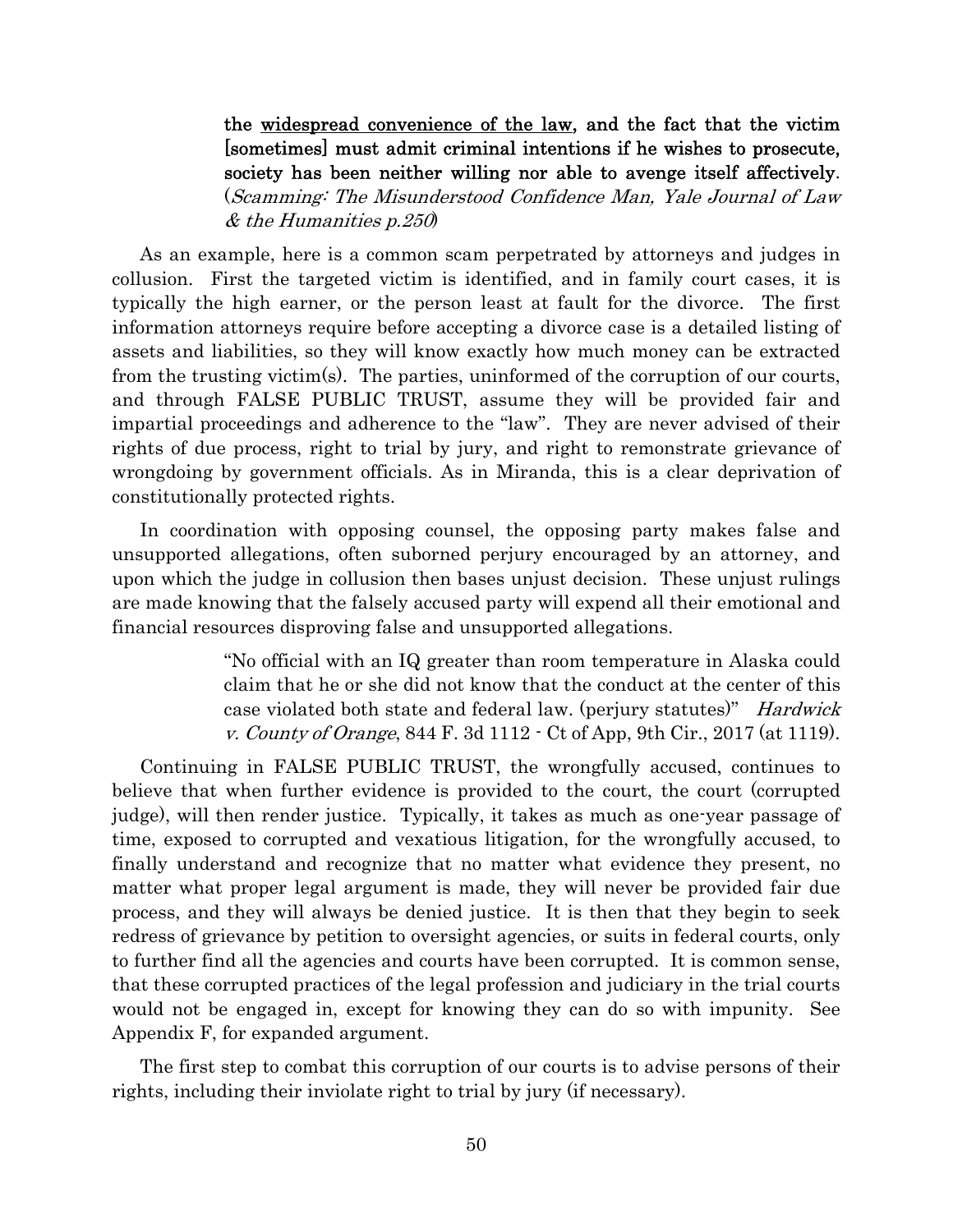# THE TENNESSEE BOARD OF JUDICIAL CONDUCT IS UNCONSTITUTIONAL TRANSFER OF POWER

The Tennessee Board of Judicial Conduct (TBJC), is a governmental entity that never should have come into being and is repugnant to our Constitution. The TBJC is an unconstitutional transfer of power from the legislature to the judiciary to oversee the judiciary. Article V, § 2 of the Tennessee Constitution affirms: "The House of Representatives shall have the sole power of impeachment.", and  $\S 3$  of the same Art. further affirms: "The House of Representatives shall elect from their own body three members, whose duty it shall be to prosecute impeachments."

The phrases "shall have **sole power** of impeachment", "**shall elect** from their own body", and "whose duty it shall be to prosecute impeachments" could not be clearer. It is the DUTY of the House to prosecute impeachment, and the House is required and "SHALL ELECT" three members to prosecute impeachment.

It is for good reason our Constitution set forth these duties of the House. The House is representative of the people, elected to office, with the solemn responsibility to protect the welfare of their constituents. Conversely, the TBJC's officers and members are appointed and comprised primarily of judges performing duties clearly mandated to the legislature in our constitution, and in violation of Separation of Powers doctrine. Astoundingly, Tenn. Const. Art. II, § 26 affirms: "No judge of any court of law or equity, shall have a seat in the General Assembly…" and yet here we have judges in de facto legislative seats clearly performing the duties of the House, in clear violation of our Constitution. THIS MUST STOP.

Our Constitution states that "All courts shall be open" and while legislative proceedings are conducted in the open and under scrutiny of livestream and recorded video, review of complaints against judges are concealed from public view and the TBJC unconstitutionally operates in the dark so as to preserve FALSE PUBLIC TRUST. Indeed, even the record retention policy of the TBJC, suggests intent to conceal judicial misconduct.

Despite it being the House's responsibility to prosecute impeachments and hear complaints, one can well expect that the judiciary, through the TBJC, will defy the General Assembly and refuse to provide copies of complaints and evidence filed with the TBJC. Petitioner challenges this body to demand review of complaints. The judiciary will likely and falsely assert their contorted view of "separation of powers"

According to Petitioner's research, and the SUMMARY of OVERSIGHT OF JUDICIAL CONDUCT IN TENNESSEE 1971 TO 2011, prepared by the Administrative Office of the Courts, the last time a judge was impeached by the General Assembly was 1958, and prior to the creation of the Judicial Standards Commission (JSC) in 1971, now the TBJC. This is not surprising, since we have the fox watching the hen house, and no judge will take action against another judge,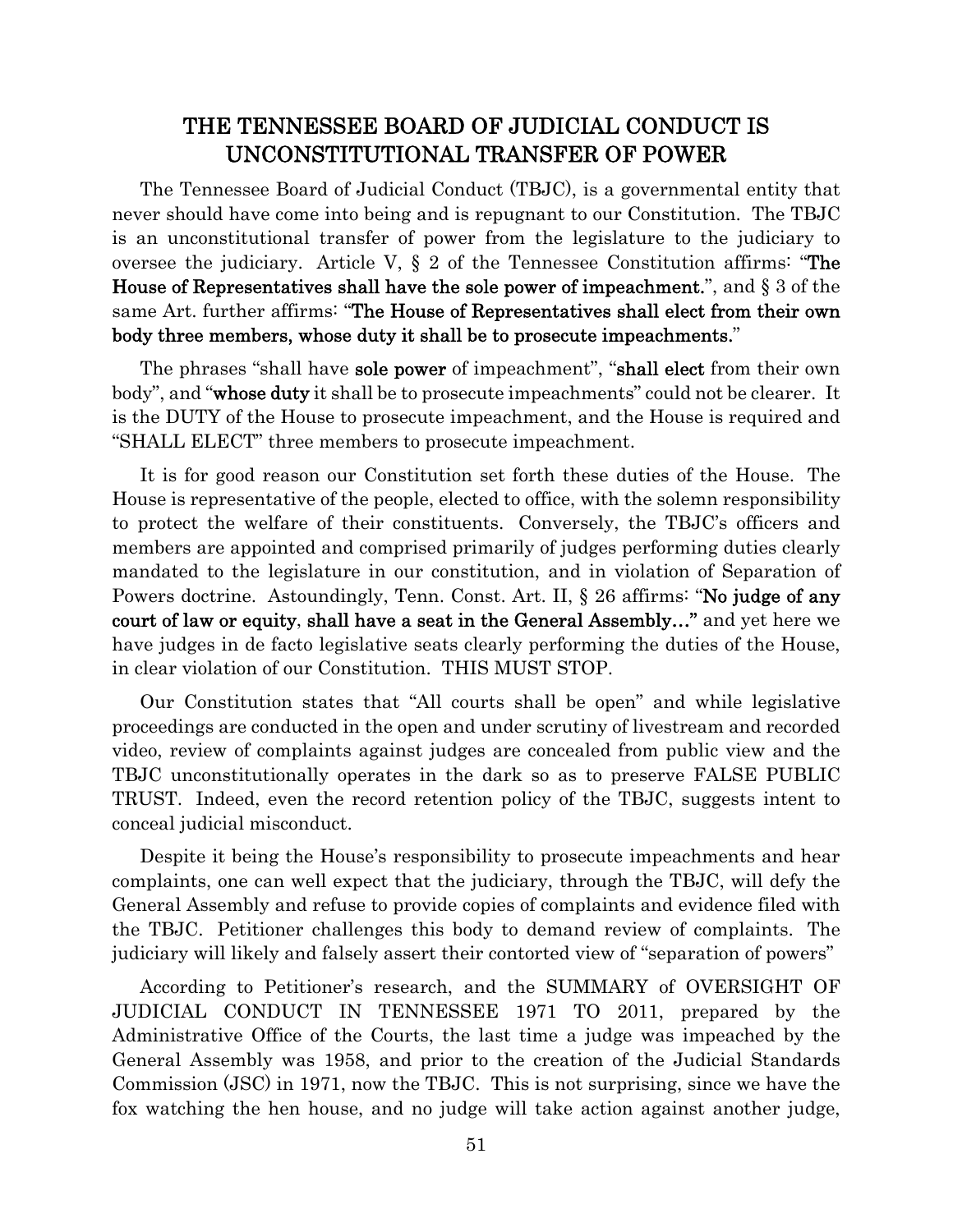except in corrupted interest, or where there is infighting. Indeed, Supreme Court Justice Gorsuch stated: ""any criticism of his brothers and sisters of the robe is an attack or a criticism on everybody wearing the robe as a judge."

Your people are suffering greatly. Corrupted judicial proceedings conducted by judges who have no objective oversight are causing great harm. The travesties of our judiciary perpetrated upon our fellow Americans, very often leads to substance abuse to dull the pain of injustice, and all too often leads to suicide and sometimes even vigilante justice. THIS TOO MUST STOP.

In considering proper legislation and quorum to establish the TBJC (or abolish), further consideration should be given to the conduct of the TBJC. I would direct the General Assembly's attention to the fact that the TBJC has not once recommended impeachment, and has dismissed 100% of complaints filed by non-legal professionals. It is a statistical impossibility that 100% of complaints are without merit. See attached Auditor's Compilation proving this fact based on the TBJC's own annual reports (previously provided to US Congress in requested brief and emailed to this General Assembly). That Auditor's Report is not a statistical analysis, but simple addition and subtraction: Complaints received, minus complaints acted upon, equals complaints dismissed.

Tennessee judge, Casey Moreland was arrested by federal authorities and recently sentenced in federal court. Judge Moreland had been on the bench since 1998, and the TBJC admitted to the media, that multiple complaints to the board, against Judge Moreland had been received and dismissed. A USA Today reporter stated in her article: "Documents suggest Moreland had continued control in those cases, and that may be symptom of a larger problem." Further in that article is a quote of David Cook, a former member of the TBJC: "It could just be a bureaucratic mix-up, but it certainly has every appearance of a conflict and does not inspire confidence in the judicial system."

In a Tennessean news article, it was reported Moreland kept a list of 13 people on his iPhone labeled "witnesses" and he paid more than \$6,000 so a woman would recant her allegations against Moreland and he plotted to have drugs planted in her car to be "discovered" in a staged traffic stop. Judge Moreland's wife testified he moved out of their home due to infidelity allegations, was diagnosed with a depressive disorder in 2009, and struggled with mental illness and alcohol abuse. The fact that the TBJC received and dismissed multiple complaints against a judge of such character, evidences the TBJC provides no objective oversight of the judiciary. It is common sense logic that judges would not engage in that type of conduct except for the fact that they know they can do so with impunity, and that the TBJC is not functioning as intended.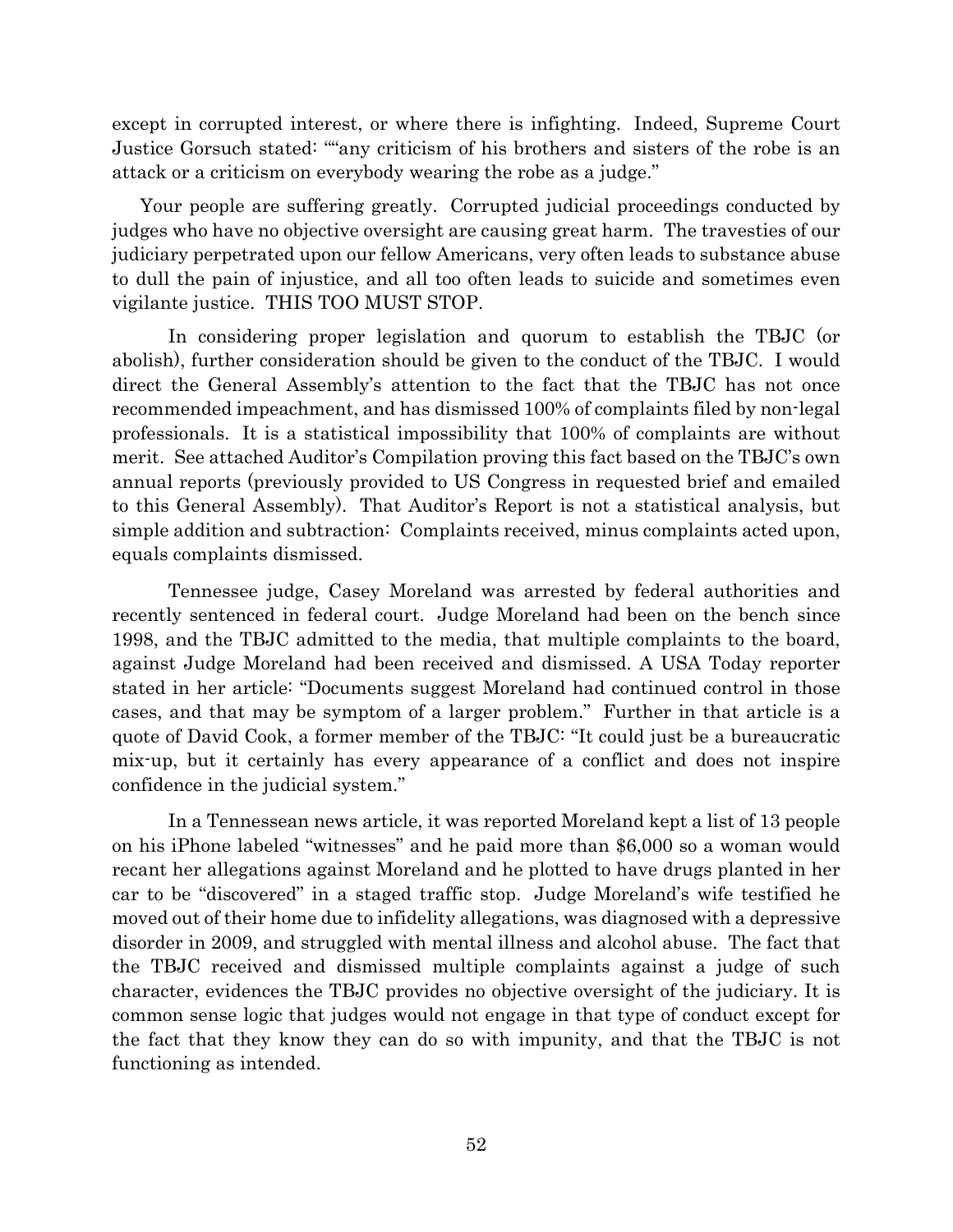It is further suggested to the General Assembly to consider the "return on investment" and work product of the TBJC, and whether the services they provide merit the expense to the state and its citizens. Very likely the caseload of 1.4 complaints per day is manageable by the House. Respectfully, if a few judges are impeached, such as the ones presented herein, it is very probable the rest of the judiciary will begin to conduct themselves with honor, and within the confines of the constitution, and complaints against the judiciary will decrease dramatically.

During preparation of this Petition of Remonstrance, it has come to Petitioner's attention, through members of the bodies, that the General Assembly intends to "sunset" the TBJC, and perhaps transfer that authority to the Supreme Court of Tennessee. Perhaps, this is for the purpose of circumventing this Remonstrance and declaring the issue "moot" as court's often do when forced to adhere to the law of the land and constitutional provisions. Petitioner strongly cautions members of the Senate and House from transferring the authority of the TBJC to the Supreme court as THE PEOPLE can expect more of the same lack of objective oversight in the judiciary having oversight of the judiciary. The Tenn. Const. Art. V, clearly states the House has the sole power of impeachment and it is the duty of the House to oversee the conduct of the judiciary.

# THE TENNESSEE BOARD OF PROFESSIONAL RESPONSIBILITY IS UNCONSTITUTIONAL TRANSFER OF POWER

The Tennessee Board of Professional Responsibility is but yet another unconstitutional mechanism of the BAR and judiciary in collusion, to protect corrupted court proceedings. If an attorney complains about the conduct of a judge, very often that attorney is brought before the discipline counsel under false, and unsupported allegations. The Tenn. Bd. of Prof. Resp. is used by the judiciary to hold the licensure of attorneys hostage when a well-minded attorney calls into question the conduct or integrity of a member of the judiciary, or when an attorney advocates a position "unpopular" to the judiciary.

In subsequent hearings, members of the BAR will present testimony to this General Assembly that they have been retaliated against by members of the judiciary for the purpose of protecting corrupted court proceedings, and or, for taking a position "unpopular" or contrary to judiciary.

In addition to the normal privilege tax imposed by the state, the judiciary also imposes a tax used to fund the Tenn. Bd. of Prof. Resp. This is of course unconstitutional due to the fact that the judiciary does not have lawful authority to impose taxes. It is further alleged that pursuant to lawful act of congress, court rules must be approved by congress, and that Tenn. Sup. Ct. Rule 9: Disciplinary Enforcement, has never been approved by congress, and that the Tennessee Supreme Court is acting outside their jurisdiction and authority.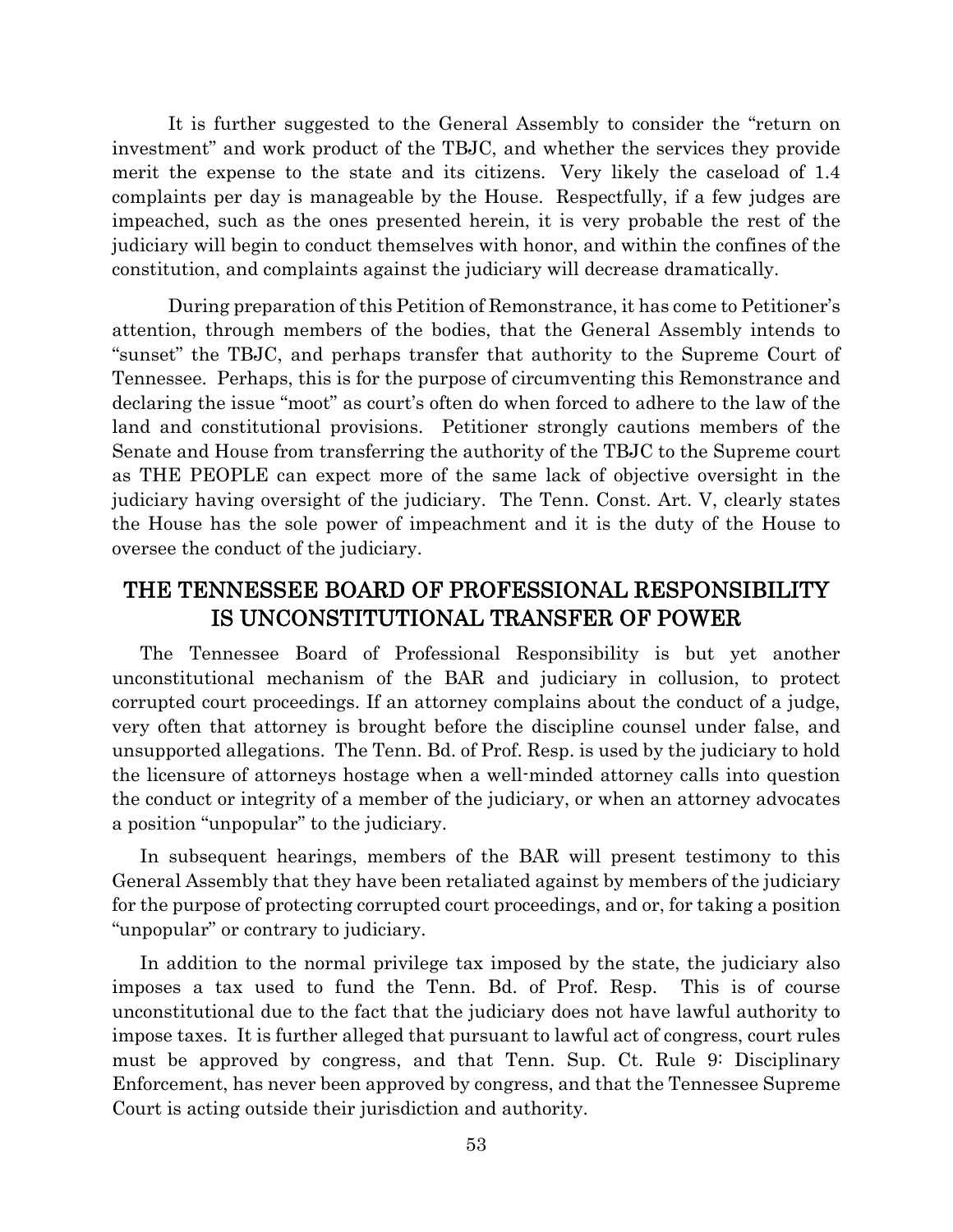Again, as referenced above, Tenn. Const. Art VI, § 1 which affirms:

The judicial power of this state shall be vested in one Supreme Court and in such Circuit, Chancery and other Inferior Courts as the Legislature shall from time to time, ordain and establish; in the judges thereof, and in justices of the peace. The Legislature may also vest such jurisdiction in Corporation Courts as may be deemed necessary. Courts to be holden by justices of the peace may also be established.

Also, as referenced above, Black's Law Dictionary defines Judicial Power as follows:

> The authority vested in courts and judges to hear and decide cases and to make binding judgments on them: the power to construe and apply the law when controversies arise over what has been done or not done under it.

It is the state that licenses attorneys to practice law, not the judiciary or BAR. The constitution does not grant lawful authority to the judiciary to legislate or oversee licensure of any profession, including the "profession of law". Only judicial power is granted to the judiciary and no other powers.

In the words of an undisclosed member of the BAR:

"The third is about the **intimidation of attorneys**. So Attorney's not only have to pay a privilege tax just like everybody else who has a license which goes to the state treasury, attorneys have to pay the supreme court an additional fee to operate the Board of professional responsibility and then if they are disciplined they have to pay attorney's fees on top of that.

And then if they put him on probation the attorney has to pay another attorney to supervise them.

The power and control that the supreme court has over attorneys is greater than you even understand.

I challenge the constitutionality of the attorney discipline system and of course the supreme court found that it was constitutional."

This General Assembly should take pause and carefully consider the words of an attorney and member of the BAR: "The power and control that the supreme court has over attorneys is greater than you even understand."

The repugnancy of this concept of the judiciary having power over attorneys who appear before them, is yet another unconstitutional concept that frustrates rational thought and is repugnant to our form of government and in violation of constitutional provisions.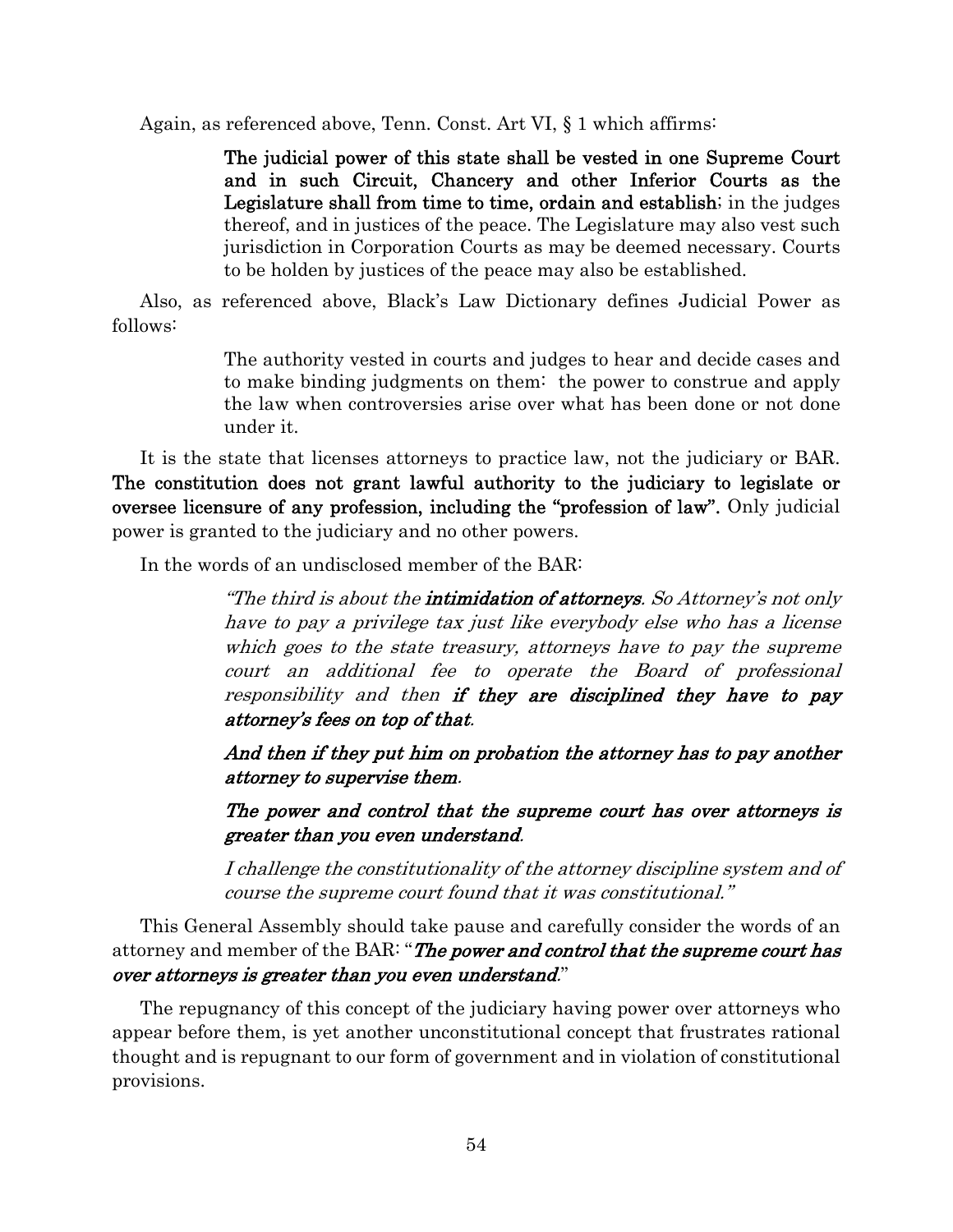## Consider the words of this attorney… "if they are disciplined, they have to pay attorney's fees on top of that…, And then if they put him on probation the attorney has to pay another attorney to supervise them.

Very obviously, the judiciary does not have power to legislate. The judiciary only has judicial power (defined above). The judiciary cannot force payment of attorney fees, nor does the judiciary have power to coerce payment to another attorney for supervising them. Effectively, this amounts to extortion under color of law.

Pursuant to Tenn. Const. Art. I, § 8, "**That no man shall be** taken or imprisoned, or disseized of his freehold, liberties or privileges, or outlawed, or exiled, or in any manner destroyed or deprived of his life, liberty or property, but by the judgment of his peers, or the law of the land." It is an incontrovertible fact that attorneys are deprived trial by jury in Bd of Prof. Responsibility proceedings. This begs the further question: "Under what lawful authority, and under what law of the land are attorneys subject to in paying attorney's fees, and fees for another attorney to supervise them?" Perhaps one of the "codes" compiled by the Tennessee Code Commission without lawful act of congress?

Having licensure of attorneys subject to the "oversight" of the judiciary and BAR, through an agency controlled by the judiciary, unconstitutionally sets the stage for coercive oversight of well-minded attorneys. Premises considered, the Tennessee Board of Professional Responsibility should be abolished, power returned to the THE PEOPLE inherent in their representation in the House.

Just has the House has the sole power of impeachment, the House and the legislature have oversight of the licensure of all professions, including the profession of law. Also, as stated above:

> Petitioner contends the judiciary has unlawfully taken control over the licensure of attorneys, and that control of licensure provides the judiciary control of the legal profession, and control over the licensure of attorneys who are sitting in legislative seats. Having this unlawful authority over the licensure of attorneys, provides opportunity and power to the judiciary to coerce votes of attorney members of the houses of the General Assembly in violation of Tenn. Const. Art. II, § 26 through potentially de facto legislative seats and in further violation of the separation of powers doctrine.

# PROPOSED ARTICLES OF IMPEACHMENT AND/OR REMOVAL FROM OFFICE

Pursuant to Tennessee Constitution, Article V, § 1, the House of Representatives shall have the sole power of impeachment. Pursuant to Article V,  $\S$  4, judges shall be liable to impeachment, whenever they may commit any crime in their official capacity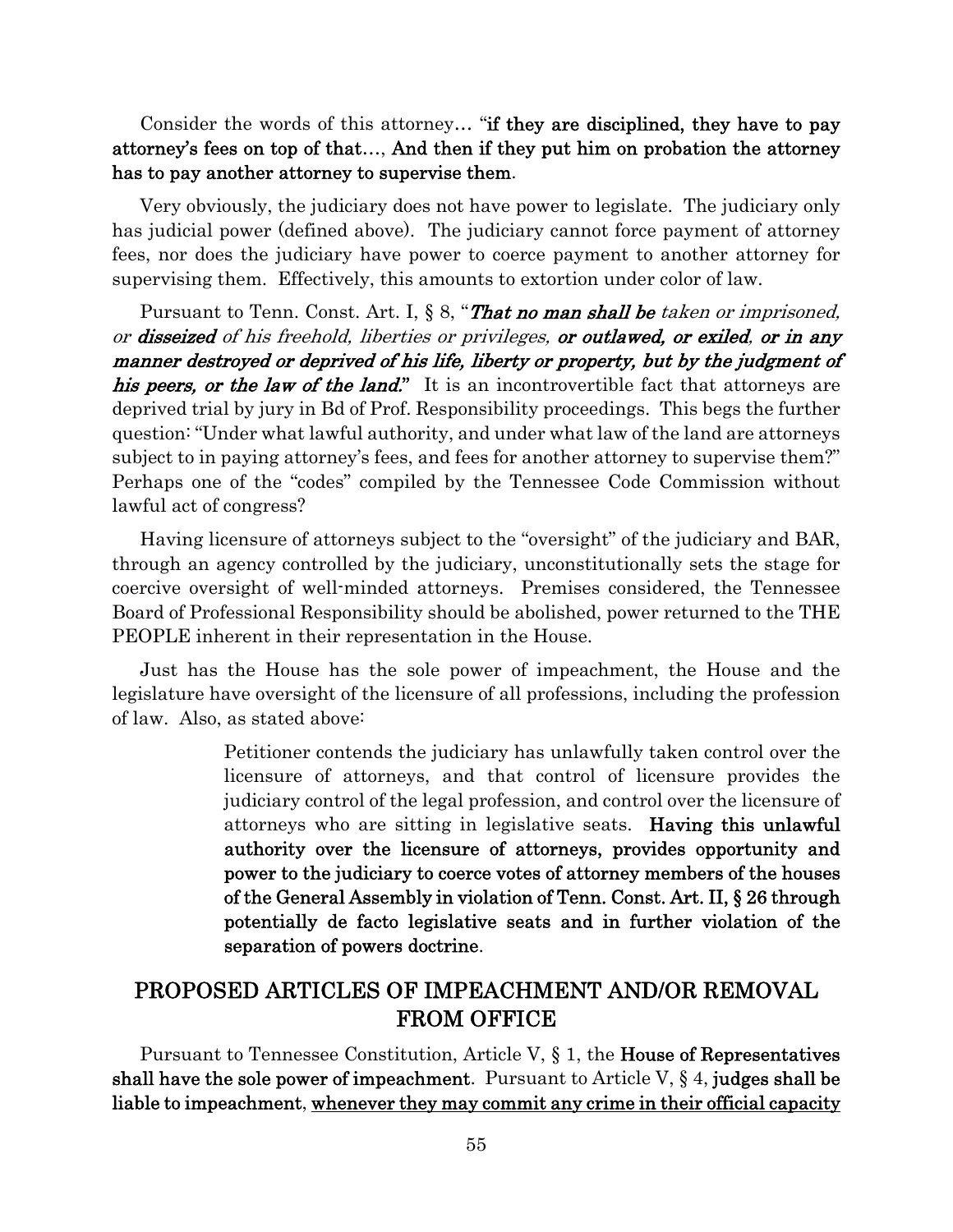which may require disqualification but judgment shall only extend to removal from office, and disqualification to fill any office thereafter.

Further pursuant to Tennessee Constitution, Article VI, § 6;

Judges and attorneys for the state may be removed from office by a concurrent vote of both Houses of the General Assembly, each House voting separately; but two-thirds of the members to which each House may be entitled must concur in such vote. The vote shall be determined by ayes and noes, and the names of the members voting for or against the judge or attorney for the state together with the cause or causes of removal, shall be entered on the journals of each House respectively. The judge or attorney for the state, against whom the Legislature may be about to proceed, shall receive notice thereof accompanied with a copy of the causes alleged for his removal, at least ten days before the day on which either House of the General Assembly shall act thereupon.

Tennessee Code Ann. § 17-1-104. Oath of office, states as follows:

Before entering upon the duties of office, every judge and chancellor in this state is required to take an oath or affirmation to support the constitutions of the United States and that of this state, and to administer justice without respect of persons, and impartially to discharge all the duties incumbent on a judge or chancellor, to the best of the judge's or chancellor's skill and ability. The oath shall be administered in accordance with title 8 or any other applicable law.

18 U.S.C § 241 – Conspiracy against rights; If two or more persons conspire to injure, oppress, threaten, or intimidate any person in any in the free exercise or enjoyment of any right or privilege secured to him by the Constitution or laws of the United States, or because of his having so exercised the same; They shall be fined under this title or imprisoned not more than ten years, or both;

18 U.S. Code § 242 - Deprivation of rights under color of law Whoever, under color of any law, …, willfully subjects any person in any State, … to the deprivation of any rights, privileges, or immunities secured or protected by the Constitution or laws of the United States, …shall be fined under this title or imprisoned not more than one year

**Tenn. Code Ann. § 39-14-112 - Extortion;** (a) A person commits extortion who uses coercion upon another person with the intent to: (1) Obtain property, services, any advantage or immunity;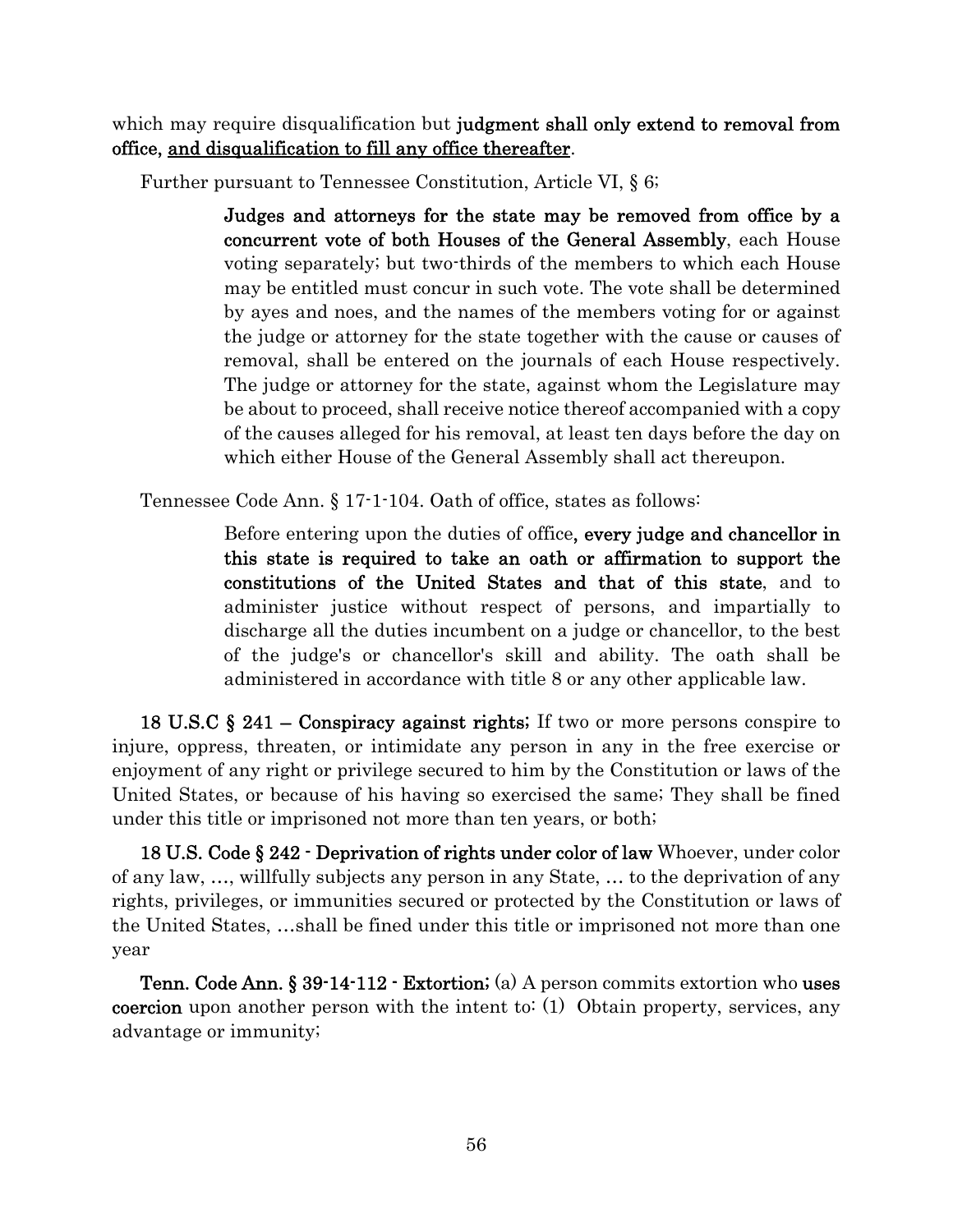IN MAINTENANCE AND SUPPORT OF IMPEACHMENT AGAINST THE FOLLOWING FOR CRIMES AND MISDEMEANOURS AND CONDUCT IN VIOLATION OF OATH OF OFFICE.

#### I. Judge Joe H. Thompson, Circuit Court Judge, Sumner County

Judge Joe H. Thompson, is Circuit Court Judge for Sumner County at Gallatin, with office located at: 105 Public Square, Gallatin, TN 37066, Phone 615-452-6771.

Incident to his position as a circuit court judge, Joe H. Thompson engaged in criminal and unconstitutional conduct with respect to a litigant that is incompatible with the trust and confidence placed in him as a judge as follows:

#### Article I

Petitioner John A Gentry was a litigant in a divorce case appearing before Judge Joe H. Thompson.

On numerous occasions, during court proceedings, Judge Thompson repeatedly and grossly deprived Mr. Gentry fair due process, which included deprivation of: right to be heard, right to present evidence, right to confront adverse witness testimony, right to present argument orally. Such conduct is in violation of 18 U.S. Code § 242 and commission of crime while in office.

Wherefore, Judge Joe H. Thompson is guilty of crime and should be removed from office.

#### Article II

Petitioner John A Gentry was a litigant in a divorce case appearing before Judge Joe H. Thompson.

On two occasions, during court proceedings, Judge Thompson conspired to injure, oppress, threaten, and intimidate free exercise of fair due process. Such conduct is in violation of 18 U.S. Code § 241 and commission of crime while in office.

Wherefore, Judge Joe H. Thompson is guilty of crimes and should be removed from office.

#### Article III

Petitioner John A Gentry was a litigant in a divorce case appearing before Judge Joe H. Thompson.

On several occasions, during court proceedings, Judge Thompson conspired to extort money under color of law. Such conduct is in violation of Tenn. Code Ann. §  $39-14-112$  – Extortion, 18 USC § 1951(b)(2), and commission of crime while in office.

Wherefore, Judge Joe H. Thompson is guilty of crimes and should be removed from office.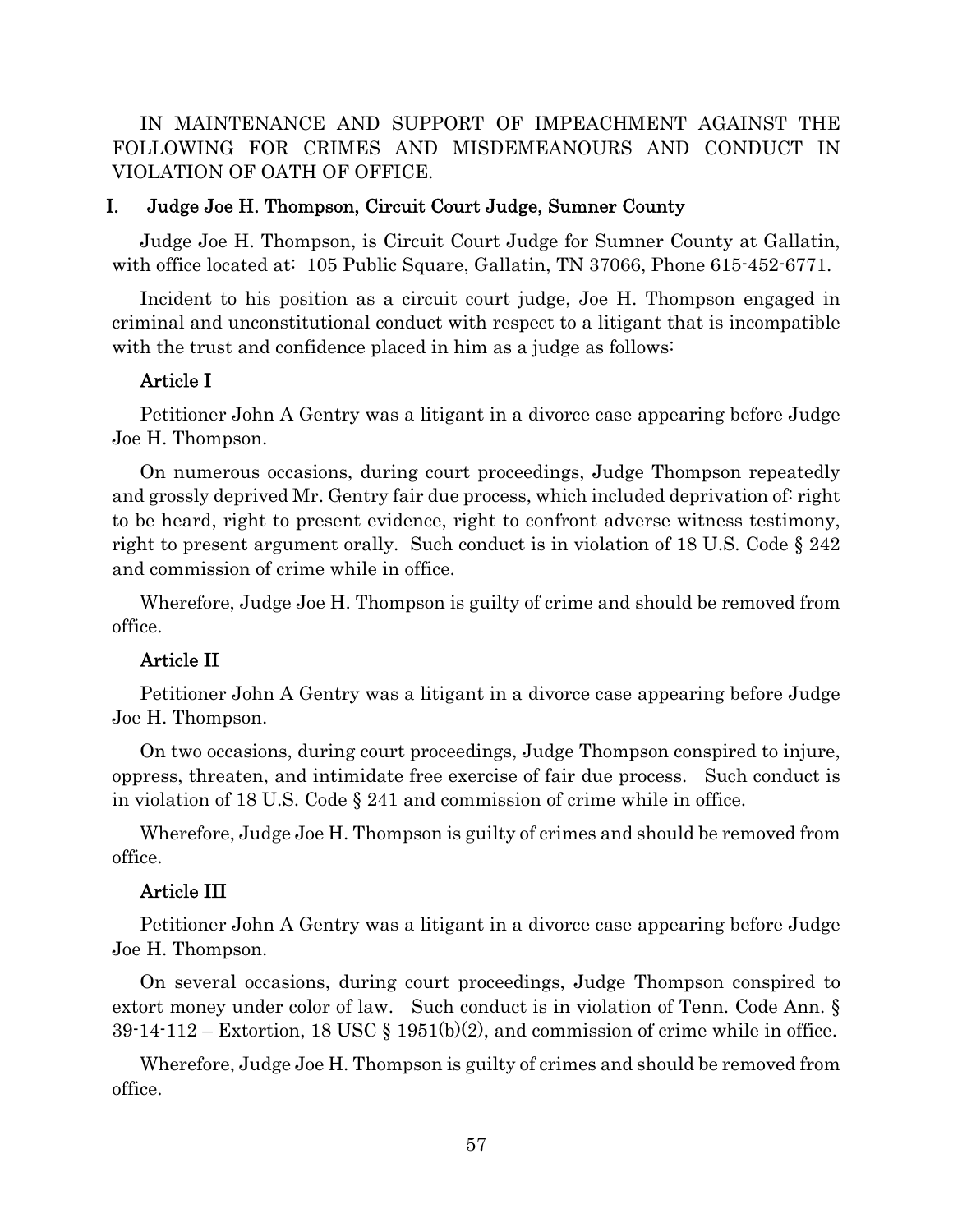#### Article IV

Petitioner John A Gentry was a litigant in a divorce case appearing before Judge Joe H. Thompson.

During court proceedings, Judge Thompson conspired to evade subpoenaed evidence and testimony. Such conduct is in violation 18 USC § 1512 and commission of crime while in office.

Wherefore, Judge Joe H. Thompson is guilty of crimes and should be removed from office.

#### II. Judge Joseph A. Woodruff

Judge Joseph A. Woodruff is Circuit Court Judge in the Chancery Court For The 21st Judicial District at Williamson County, with office located at: 135 4th Avenue South, Suite 286 Franklin, TN 37064, Phone 615-425-4009.

Incident to his position as a circuit court judge, Joseph A. Woodruff engaged in criminal and unconstitutional conduct with respect to a litigant that is incompatible with the trust and confidence placed in him as a judge as follows:

#### Article I

Petitioner Ronna Lyn Ueber was a litigant in a divorce case and ancillary separate cause of action to obtain judgment for collection of attorney fees appearing before Judge Joseph A. Woodruff.

On numerous occasions, during court proceedings, Judge Joseph A. Woodruff repeatedly and grossly deprived Ronna Lyn Ueber fair due process, which included deprivation of: right to be heard, right to present evidence, right to confront adverse witness testimony, right to present argument orally. Such conduct is in violation of 18 U.S. Code § 242 and commission of crime while in office.

Wherefore, Judge Joseph A. Woodruff is guilty of crime and should be removed from office.

#### Article II

Petitioner Ronna Lyn Ueber was a litigant in a divorce case and ancillary separate cause of action to obtain judgment for collection of attorney fees appearing before Judge Joseph A. Woodruff.

During court proceedings, Judge Joseph A. Woodruff conspired to injure, oppress, threaten, and intimidate free exercise of fair due process. Such conduct is in violation of 18 U.S. Code § 241 and commission of crime while in office.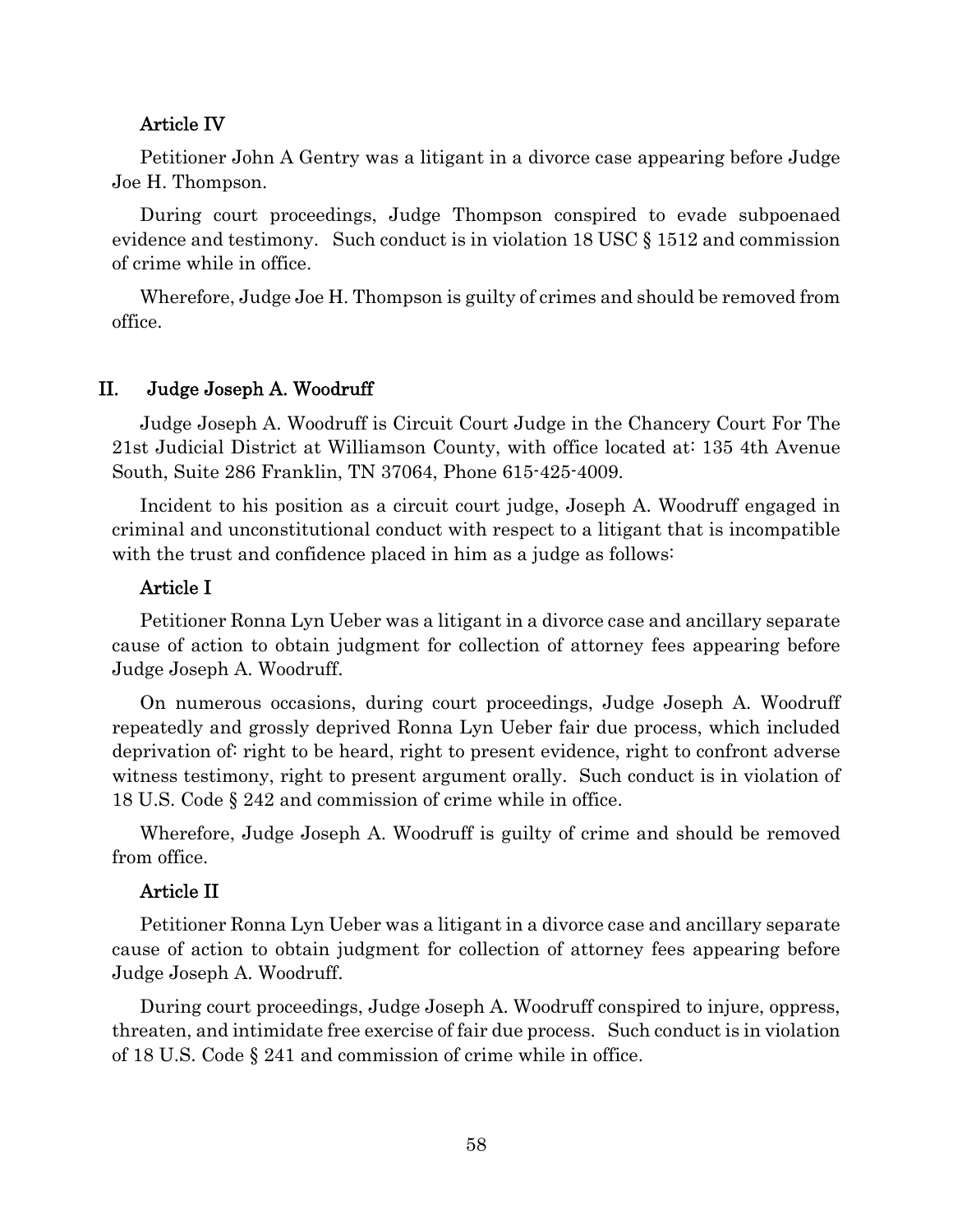Wherefore, Judge Joseph A. Woodruff is guilty of crimes and should be removed from office.

# Article III

Petitioner Ronna Lyn Ueber was a litigant in a divorce case and ancillary separate cause of action to obtain judgment for collection of attorney fees appearing before Judge Joseph A. Woodruff.

During ancillary case court proceedings, Judge Joseph A. Woodruff conspired to extort money under color of law. Such conduct is in violation of Tenn. Code Ann. §  $39-14-112$  – Extortion, 18 USC § 1951(b)(2), and commission of crime while in office.

Wherefore, Judge Joseph A. Woodruff is guilty of crimes and should be removed from office.

# Article IV

Petitioner Ronna Lyn Ueber was a litigant in a divorce case and ancillary separate cause of action to obtain judgment for collection of attorney fees appearing before Judge Joseph A. Woodruff.

During court proceedings, Joseph A. Woodruff conspired to accept illegally obtained subpoenaed documents including personal banking information. Such conduct amounts to aiding and abetting criminal conduct and he is guilty as principal of commission of crime while in office.

Wherefore, Judge Joseph A. Woodruff is guilty of crimes and should be removed from office.

# Article V

Petitioner Ronna Lyn Ueber was a litigant in a divorce case and ancillary separate cause of action to obtain judgment for collection of attorney fees appearing before Judge Joseph A. Woodruff.

During court proceedings, Joseph A. Woodruff conspired to take jurisdiction in a case where he had none, and then conspired to "create jurisdiction" for the purpose of perpetrating crimes listed in Articles I through IV above, and also to extort through unlawful attorney's fees from both parties.

Wherefore, Judge Joseph A. Woodruff is guilty of crimes and should be removed from office.

# Article VI

Petitioner Ronna Lyn Ueber was a litigant in a divorce case and ancillary separate cause of action to obtain judgment for collection of attorney fees appearing before Judge Joseph A. Woodruff.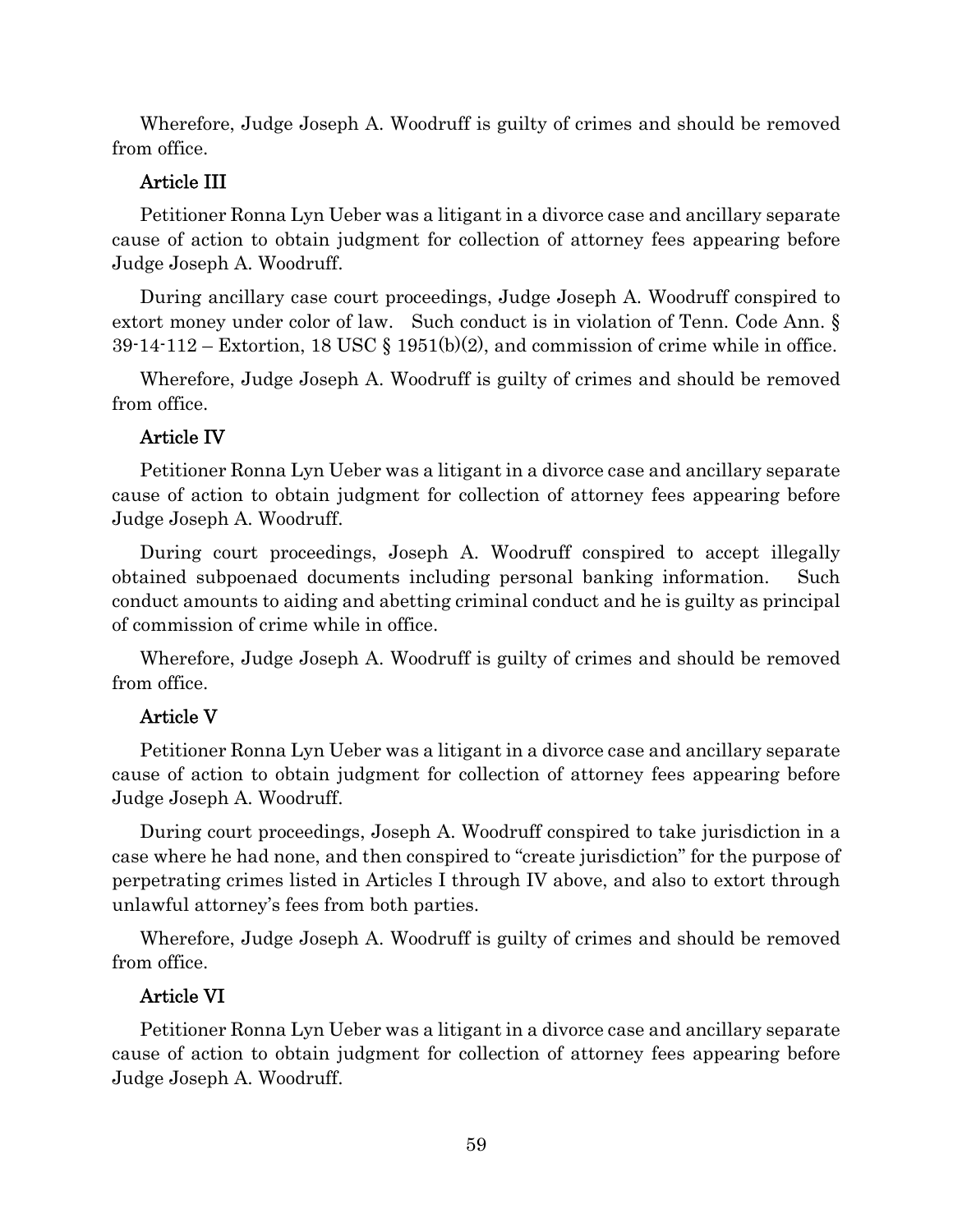During court proceedings, Joseph A. Woodruff conspired to issue unlawful arrest warrant, and set excessive bail on an out of state person. Such conduct is in violation of 18 U.S. Code § 241, 242 and commission of crime while in office.

Wherefore, Judge Joseph A. Woodruff is guilty of crimes and should be removed from office.

#### III. Judge Amanda McClendon

Judge Amanda McClendon is Circuit Court Judge in the Second Circuit for Davidson Country, Tennessee, Twentieth Judicial District, with office located at: 1 Public Square, Suite 506, Nashville, TN 37201, Phone 615-862-5905

Incident to her position as a circuit court judge, Amanda McClendon engaged in criminal and unconstitutional conduct with respect to a litigant that is incompatible with the trust and confidence placed in him as a judge as follows:

#### Article I

Petitioner John A Gentry was a Plaintiff in a fraud and abuse case appearing before Judge Amanda McClendon.

Judge Amanda McClendon repeatedly and grossly deprived Mr. Gentry fair due process, which included deprivation of: right to be heard, right to present evidence, right to confront adverse witness testimony, right to present argument orally. Such conduct is in violation of 18 U.S. Code § 242 and commission of crime while in office.

Wherefore, Judge Amanda McClendon is guilty of crime and should be removed from office.

### Article II

Petitioner John A Gentry was a Plaintiff in a fraud and abuse case appearing before Judge Amanda McClendon.

Judge Amanda McClendon refused equal protection of the law. Such conduct is in violation of 18 U.S. Code § 241, 242 and commission of crime while in office.

Wherefore, Judge Amanda McClendon is guilty of crime and should be removed from office.

### Article III

Petitioner John A Gentry was a Plaintiff in a fraud and abuse case appearing before Judge Amanda McClendon.

During court proceedings, Judge Amanda McClendon conspired to injure, oppress, threaten, and intimidate free exercise of fair due process. Such conduct is in violation of 18 U.S. Code § 241 and commission of crime while in office.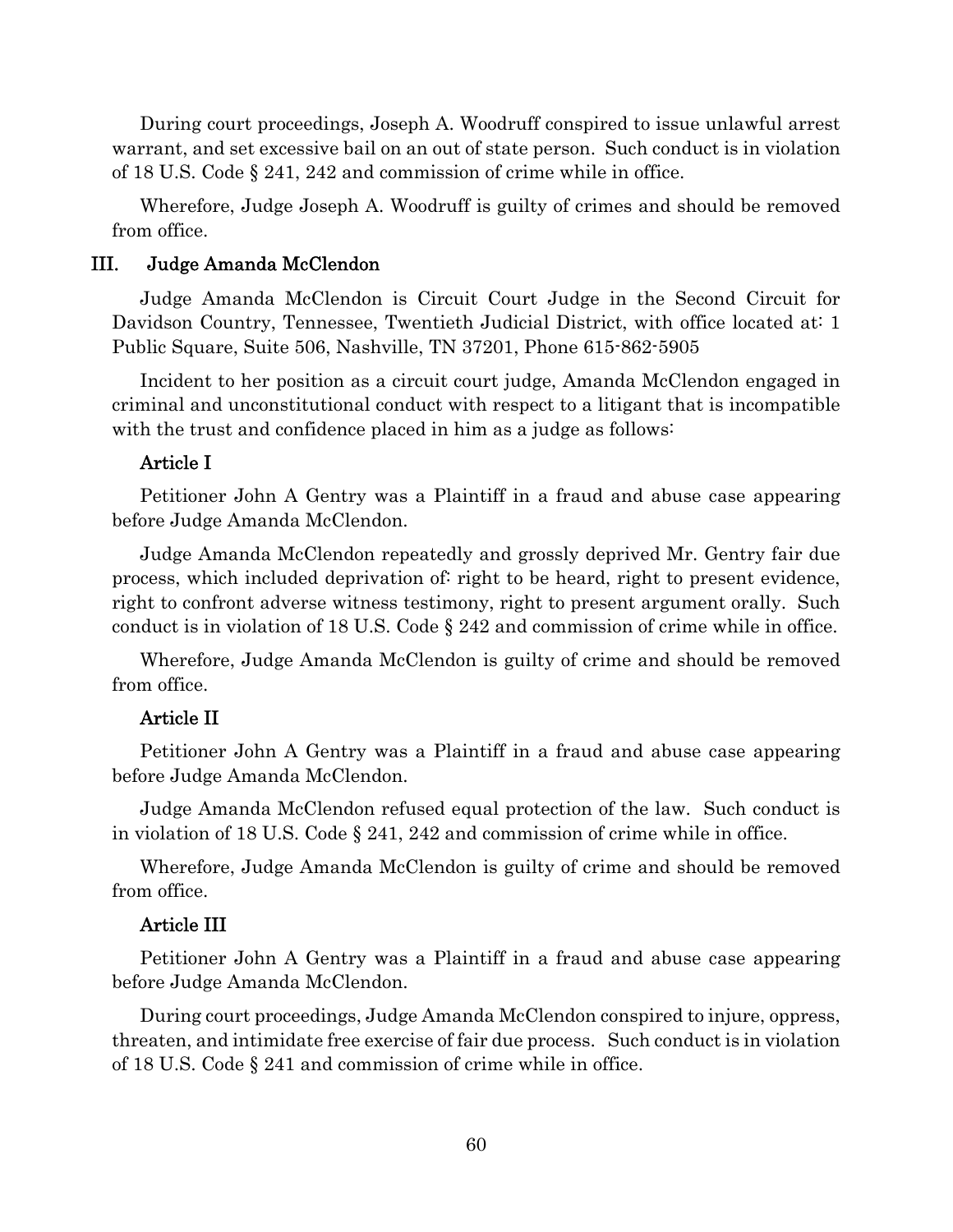Wherefore, Judge Amanda McClendon is guilty of crime and should be removed from office.

### Article IV

Petitioner John A Gentry was a Plaintiff in a fraud and abuse case appearing before Judge Amanda McClendon.

During court proceedings, Judge Amanda McClendon committed fraud upon the court through intentional false application of res judicata and litigation privilege doctrines. Such conduct is commission of crime while in office.

Wherefore, Judge Amanda McClendon is guilty of crime and should be removed from office.

# IV. Tennessee Court of Appeals at Nashville, Appellate Court Judges

Incident to their position as appellate court judges, the Tennessee Court of Appeals judges have engaged in criminal and unconstitutional conduct with respect to all appellate court litigants that is incompatible with the trust and confidence placed in them as a judge as follows:

## Article I

The Tennessee Court of Appeals aides and abets rights violations and refuses to enforce perjury statutes and refuses to report judicial misconduct. It is true and incontestable that crimes and rights violations occurring in the lower courts would not occur, except for the intentional gross negligence, and fraud upon the court of the appellate court judges.

Wherefore, all Appellate Court judges are guilty of crimes and should be removed from office.

# Article II

The Tennessee Court of Appeals conspired to deprive a litigant fair due process of appellate court proceedings in violation of 18 U.S.C. §§ 241 and 242. See Appendix E Third Cause of Action.

Wherefore, Appellate Court judges are guilty of crimes and should be removed from office.

### Article III

The Tennessee Court of Appeals previously issued invoices for "State Litigation Tax" in the amount of \$13.75. The bottom of each invoice reads in part: "*Failure to* pay the litigation tax within 15 days from the date of this invoice will subject your appeal to dismissal". Clerks in the Appellate Court Clerk's Office have stated that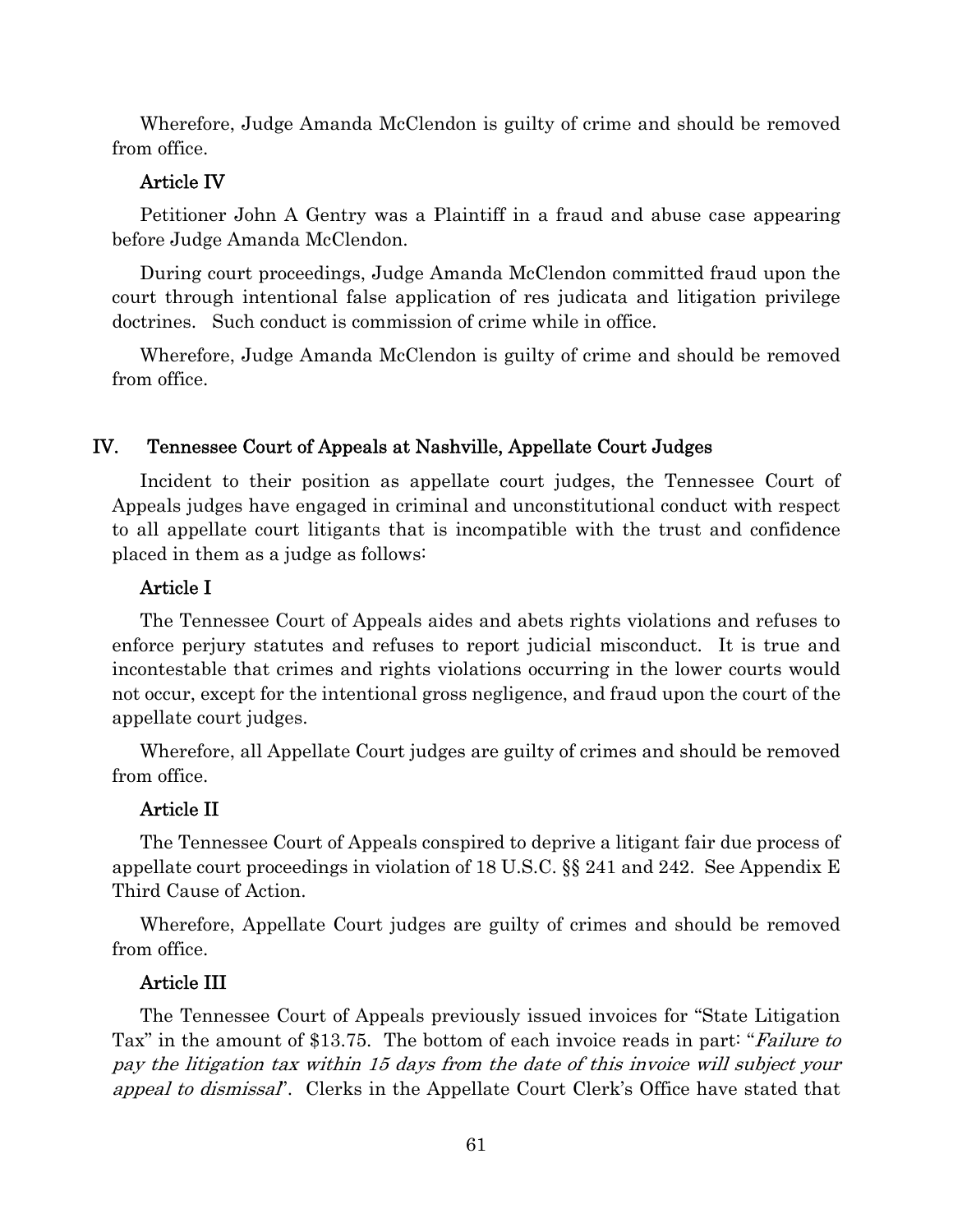cases are often dismissed for failure to pay a \$13.75 invoice. More recently, the Ct of Appeals has accelerated the pay by date from 15 days to 7 days. There can be no valid business purpose in accelerating payment for "State Litigation Tax" for such a small amount. The fact that cases are dismissed under such circumstance is clear evidence of a confidence scheme and intentional deprivation of constitutionally protected rights in violation of 18 U.S.C. §§ 241 and 242.

Wherefore, Appellate Court judges are guilty of crimes and should be removed from office.

#### V. Chief Justice of the Tennessee Supreme Court

Justice Jeffrey S. Bivins is Chief Justice of the Supreme Court of Tennessee and Chair of the Tennessee Code Commission, with office located at: Supreme Court Building, Suite 321, 401 7th Avenue North, Nashville, TN 37219.

Incident to his position as Chief Justice, he has engaged in declared acts of tyranny and violation of our most sacred separation of powers doctrine:

#### Article I

He has called together legislative bodies at places unusual, uncomfortable, and distant from the depository of their Public Records, for the sole purpose of fatiguing them into compliance with his measures.

#### Article II

He has dissolved Representative Houses repeatedly, for opposing with manly firmness his invasions on the rights of the people.

#### Article III

He has combined with others to subject us to a jurisdiction foreign to our constitution, and unacknowledged by our laws; giving his Assent to their Acts of pretended Legislation.

#### Article IV

For protecting them, by a mock Trial from punishment for any crimes which they should commit on the Inhabitants of this state.

#### VI. Attorney General for the State of Tennessee

Attorney General Herbert H. Slatery III is Attorney General & Reporter for the State of Tennessee with office located

Justice Jeffrey S. Bivins is Chief Justice of the Supreme Court of Tennessee and Chair of the Tennessee Code Commission, with office located in Nashville, TN 37202.

Incident to his position as Attorney General, he has engaged in declared acts of tyranny and violation of our most sacred separation of powers doctrine: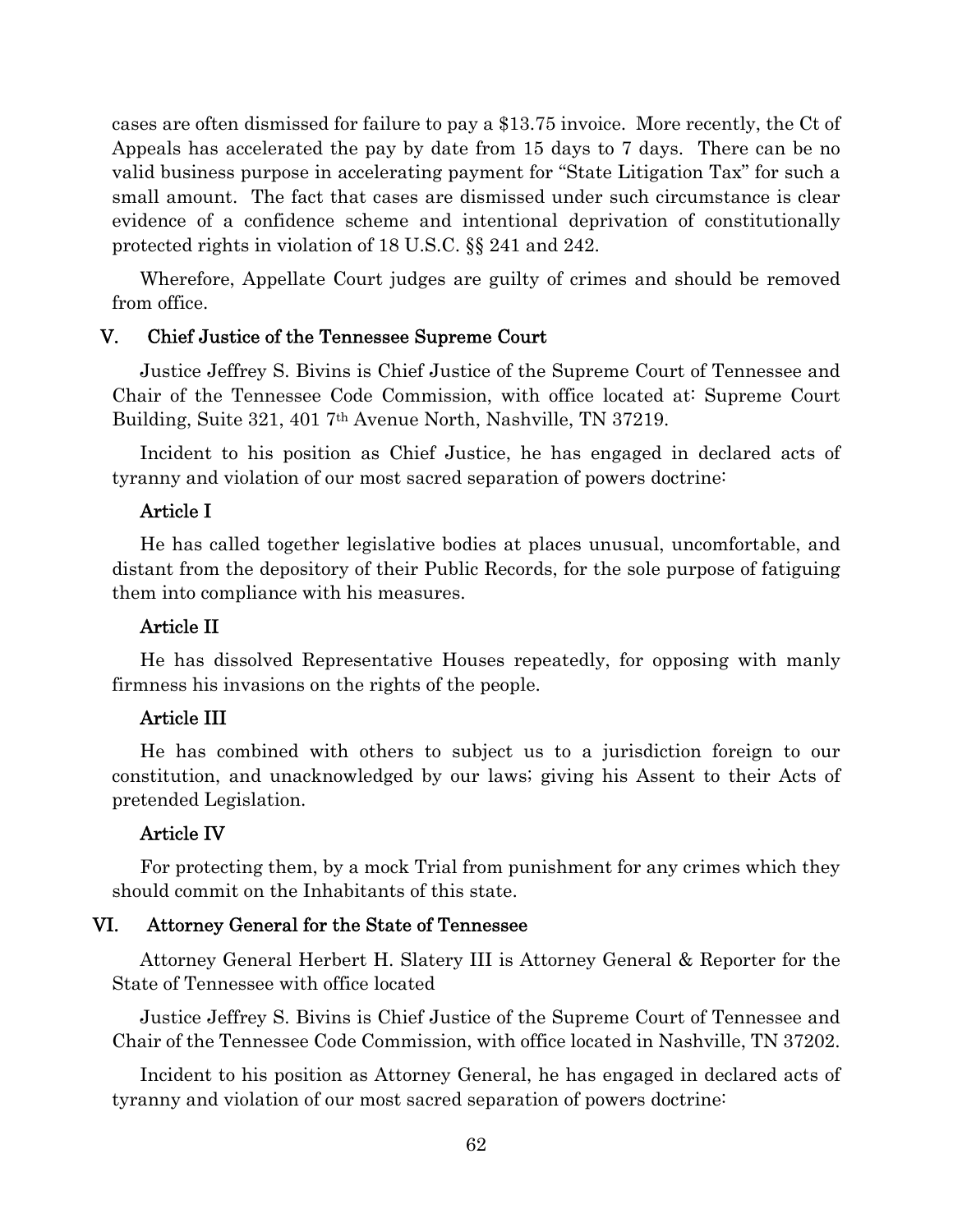#### Article I

He has called together legislative bodies at places unusual, uncomfortable, and distant from the depository of their Public Records, for the sole purpose of fatiguing them into compliance with his measures.

### Article II

He has dissolved Representative Houses repeatedly, for opposing with manly firmness his invasions on the rights of the people.

#### Article III

He has combined with others to subject us to a jurisdiction foreign to our constitution, and unacknowledged by our laws; giving his Assent to their Acts of pretended Legislation.

#### Article IV

For protecting them, by a mock Trial from punishment for any crimes which they should commit on the Inhabitants of this state.

#### Article V

For holding himself above the law and above review by any court.

### MISCELLANEOUS GRIEVANCE

On or about November 14, 2018, Petitioner visited the office of the Chief Clerk of the House of Representatives, Tammy Letzler, inquiring about in which office a Petition of Remonstrance should filed. Ms. Letzler, informed me that she was unaware of what a Remonstrance was but that she would research and follow up with me at a later time.

On November 15, 2018, Petitioner sent a follow-up thank you email to which no response was received. On November 26, 2018, Petitioner sent another follow-up email, and again, no response was received.

On or about November 28, 2018, having received no communication from Chief Clerk Tammy Letzler, Petitioner again visited her office, and met with her briefly in the corridor outside her office. During a brief conversation in the corridor, Chief Clerk Letzler informed Petitioner that the last time a remonstrance was filed in the State of Tennessee was in the year 1850. Chief Clerk Letzler suggested to Petitioner that he should introduce a bill to the legislature, apparently suggesting a remonstrance was not the proper way to seek redress of grievances against government policy or government officials.

As evidenced above, it is most certain that a right to redress of grievance by address of remonstrance is a constitutionally provided right. As evidenced above, it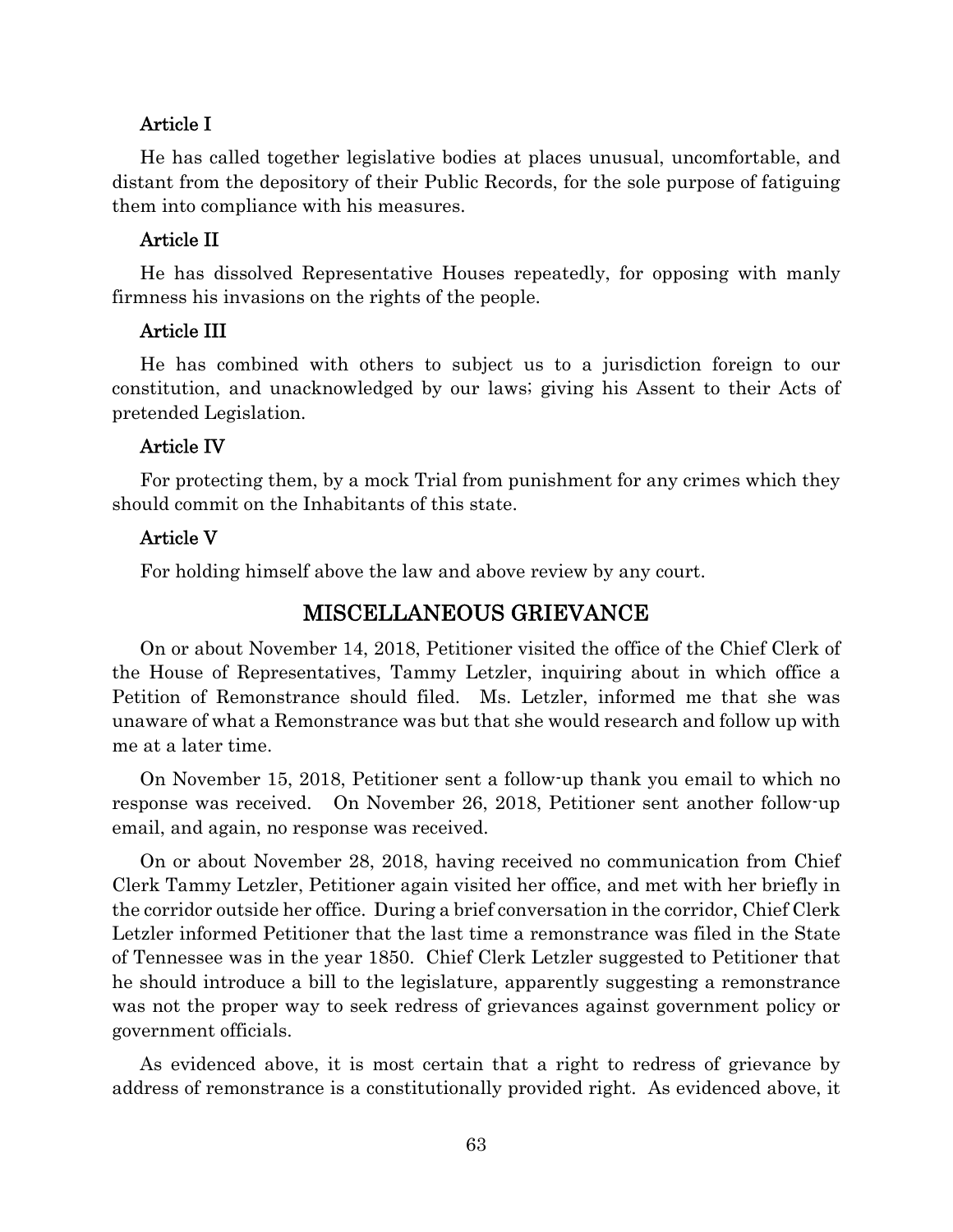is beyond doubt that inherent in the republican character of a state, is the right to petition the government for redress of grievances. This right is fundamental to our form of government and guaranteed in both state and federal constitutions.

The conduct of Chief Clerk Letzler, in ignoring email communication, suggesting Petitioner introduce a bill to the legislature, failing to provide instruction on where to file a remonstrance, strongly suggests intent to deprive a constitutionally guaranteed right of remonstrance, possibly in violation of criminal codes 18 U.S. Code § 241, and 242.

At best, the conduct of Chief Clerk Letzler is in violation of oath, and evidences lack of competence in performance of duty. Petitioner respectfully DEMANDS that Chief Clerk Letzler be informed of her duty to preserve rights guaranteed in our constitution, and be responsive to THE PEOPLE to whom she serves.

# REFORMS DEMANDED & REDRESS OF GRIEVANCES

# I. Impeachment of Those Found Guilty of Crimes Committed While in Office.

Pursuant to Tenn. Const. Art. V, § 1, The House of Representatives shall have the sole power of impeachment. Pursuant to Tenn. Const. Art. V, § 4, judges of the Supreme Court, judges of the inferior courts, and attorneys for the state, shall be liable to impeachment, whenever they may, in the opinion of the House of Representatives, commit any crime in their official capacity which may require disqualification.

The above Proposed Articles of Impeachment allege crimes, declared acts of tyranny, violation of oath of office. The attached appendixes and proof to be further presented prove beyond reasonable doubt, that those accused are guilty of crimes and declared acts of tyranny inflicted upon the inhabitants, Citizens, and PEOPLE of the State of Tennessee.

For their crimes and acts of tyranny, they should be impeached so as to never again hold office in public trust. For the House to discharge or ignore its duty in this regard, is to further subject the inhabitants, Citizens, and PEOPLE of the State of Tennessee to despotism and oppression, thus forsaking the state's republican character in violation of THE CONSTITUTION OF THE UNITED STATES.

Tenn. Const. Art. VI, § 6 further provides the House authority to remove from office, judges and attorneys of the state by concurrent vote of both houses, should they be found to have engaged in conduct incompatible with the trust and confidence placed in them.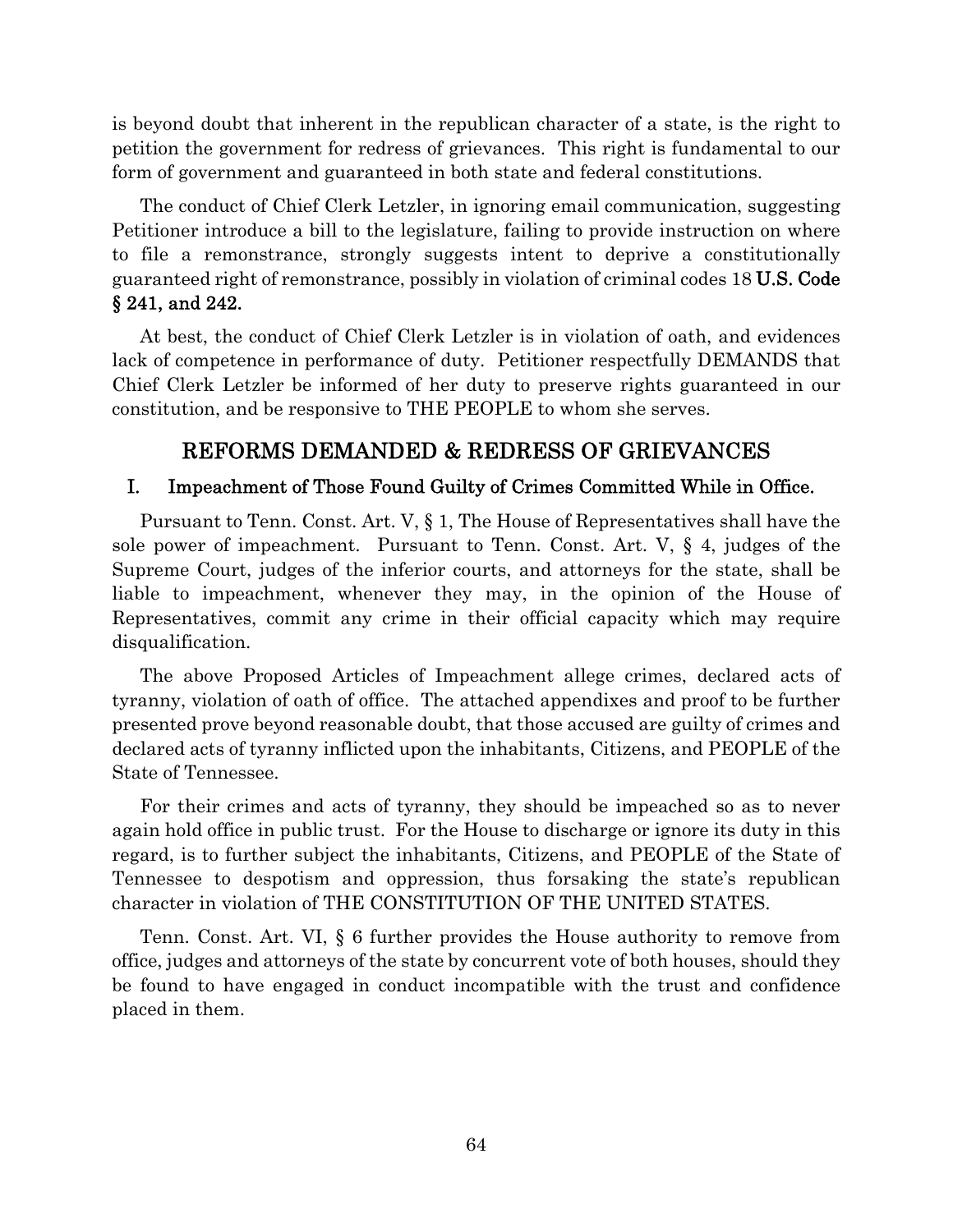#### II. Drug Testing of Judges & Attorneys

Many professions require drug testing as a prerequisite to employment for good reason. For attorneys and especially judges, mandatory drug tests before taking office, and for attorneys when being licensed to practice must be required. It is further suggested that judges from the pool of the judiciary be randomly selected and tested for illegal substances.

THE PEOPLE should not be subjected to try their cases before judges who may be drug dependent of use illegal substances for obvious reasons.

Since members of the judiciary more commonly come from a more economically privileged class, those members of the judiciary who may use illegal substance recreationally or habitually, are more likely to utilize more expensive illegal substances. An expensive drug habit will likely predispose them to engage in corruption as a means to finance expensive illegal substance use or abuse. Random drug testing will minimize or eliminate the potential for criminal or unconstitutional conduct.

### III. Live Stream and Recorded Court Proceedings Must Be Made Available To The Public

Tenn. Const. Art. I, § 17 affirms: "That all courts shall be open". It is for good reason our founders included this protection in our constitution. As stated by U.S. Supreme Court Justice Burger in opinion in the case *Richmond Newspapers, Inc. v.* Virginia:

> The crucial prophylactic aspects of the administration of justice cannot function in the dark; no community catharsis can occur if justice is "done in a corner [or] in any covert manner." Supra, at 567. It is not enough to say that results alone will satiate the natural community desire for "satisfaction." A result considered untoward may undermine public confidence, and where the trial has been concealed from public view an unexpected outcome can cause a reaction that the system at best has failed and at worst has been corrupted. (at 571 - 572).

"Star Chambers", "In Chamber Proceedings", and any and all closed-door sessions of the courts with less than both parties and both counsels present (including pro se litigants), must be declared by session statute unlawful and prohibited. Since our constitution states that all courts shall be open, any and all "In Chamber" and similar closed-door sessions of court are in violation of Tenn. Const. Art. I, § 17 and must be declared so by this General Assembly.

All Court proceedings must be made available to the public via audio visual recorded proceedings, and made available online through the court's website(s). It is a false statement to assert "it costs too much" considering the 2018-2019 budget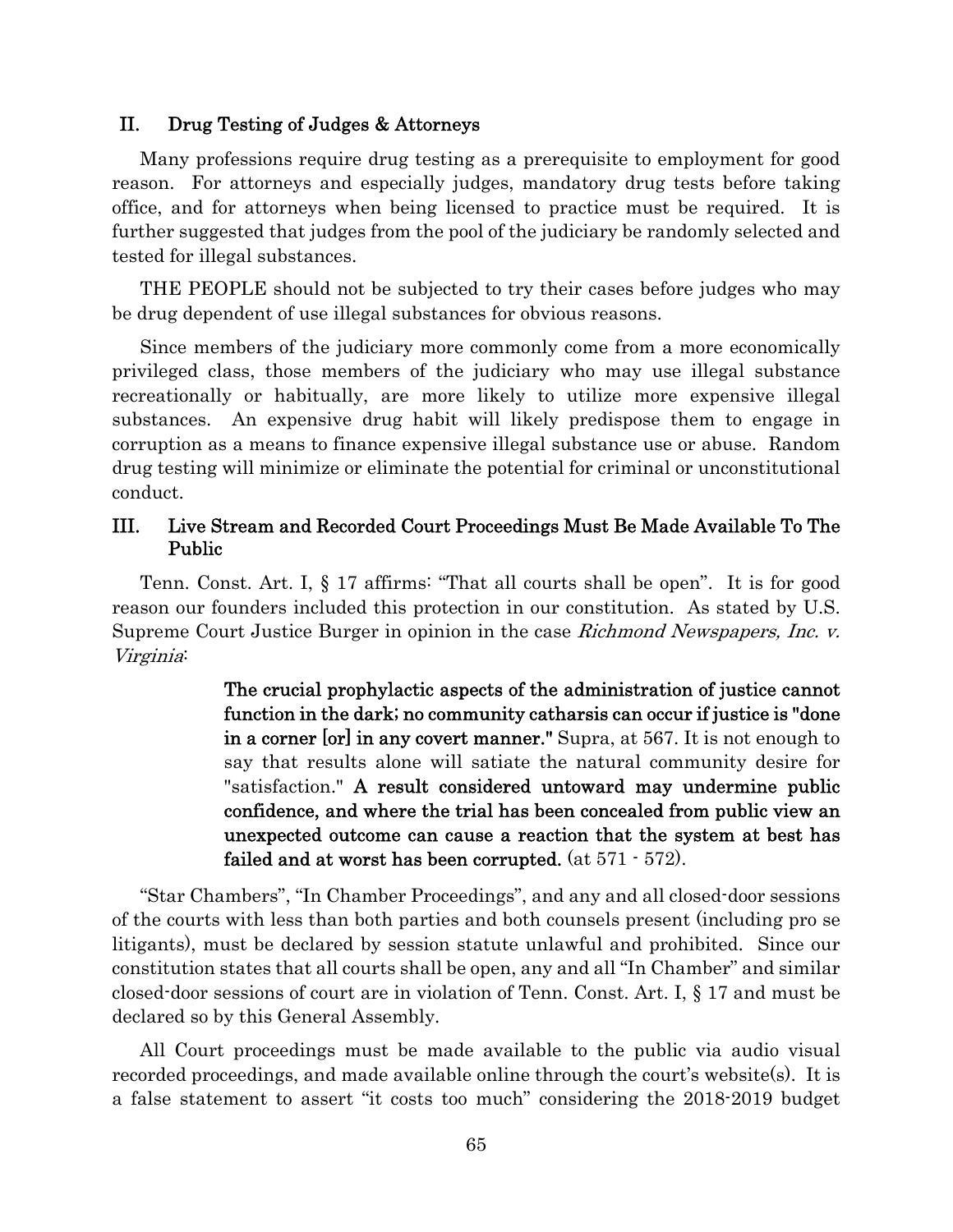includes \$1,000,000 for the single purpose of "Courtroom Security: To provide nonrecurring funding for grants to counties to implement or improve security systems in courtrooms." What better way to improve courtroom security than to ensure justice is served fairly through truly open courts, thus minimizing the need for courtroom security?

Further false arguments of protecting victims, juveniles, etc. can be addressed through the use of aliases and other similar measures.

On July 9, 2018, Senator Grassley, chairman of the Senate Judiciary Committee, made the case in a video address for increasing transparency and confidence in the federal judiciary by allowing cameras in federal courtrooms.

https://www.facebook.com/grassley/videos/10156439972170797/UzpfSTEwMDAwO DI5NTAwNzg0NjoyMjc5NTEzODg5MDAxNzU2/

In his video address, Senator Grassley states:

"… it brings transparency, it brings an educational opportunity, so I think it is about time we have rules mandating cameras in the courtroom, including the Supreme Court here so people can see how the judicial branch of government functions, so they can be educated about it, but the more important thing is to have respect for the judicial branch and in turn greater respect for rule of law."

If somehow the state does not desire to makes its courts safe for the people by installing audio/visual equipment, the legislature must declare it illegal in session statute, to prohibit litigants from providing their own audio-visual equipment. Many courthouses in Tennessee, post rules that cameras and recording equipment are not permitted. Some courthouses require permission of the court to record court proceedings in violation of Tenn. Const. Art. I, § 17.

The General Assembly must declare in session statute that it is unconstitutional to prohibit or require permission to record court proceedings. The General Assembly must take action to begin outfitting all courtrooms with audio-visual equipment and make recorded proceedings available to the public online.

## IV. All Courts Shall be open, and the Tennessee Court of Appeals Should Not Conceal The Record from Public Access.

The Tennessee Court of Appeals is operating unconstitutionally by concealing the record from public view. On the Court of Appeals website, at the court's "discretion", many documents are concealed, and not made available to the public for viewing or download. Many documents are not made available so as to hide the misconduct of attorneys and judges that occurs in the lower courts.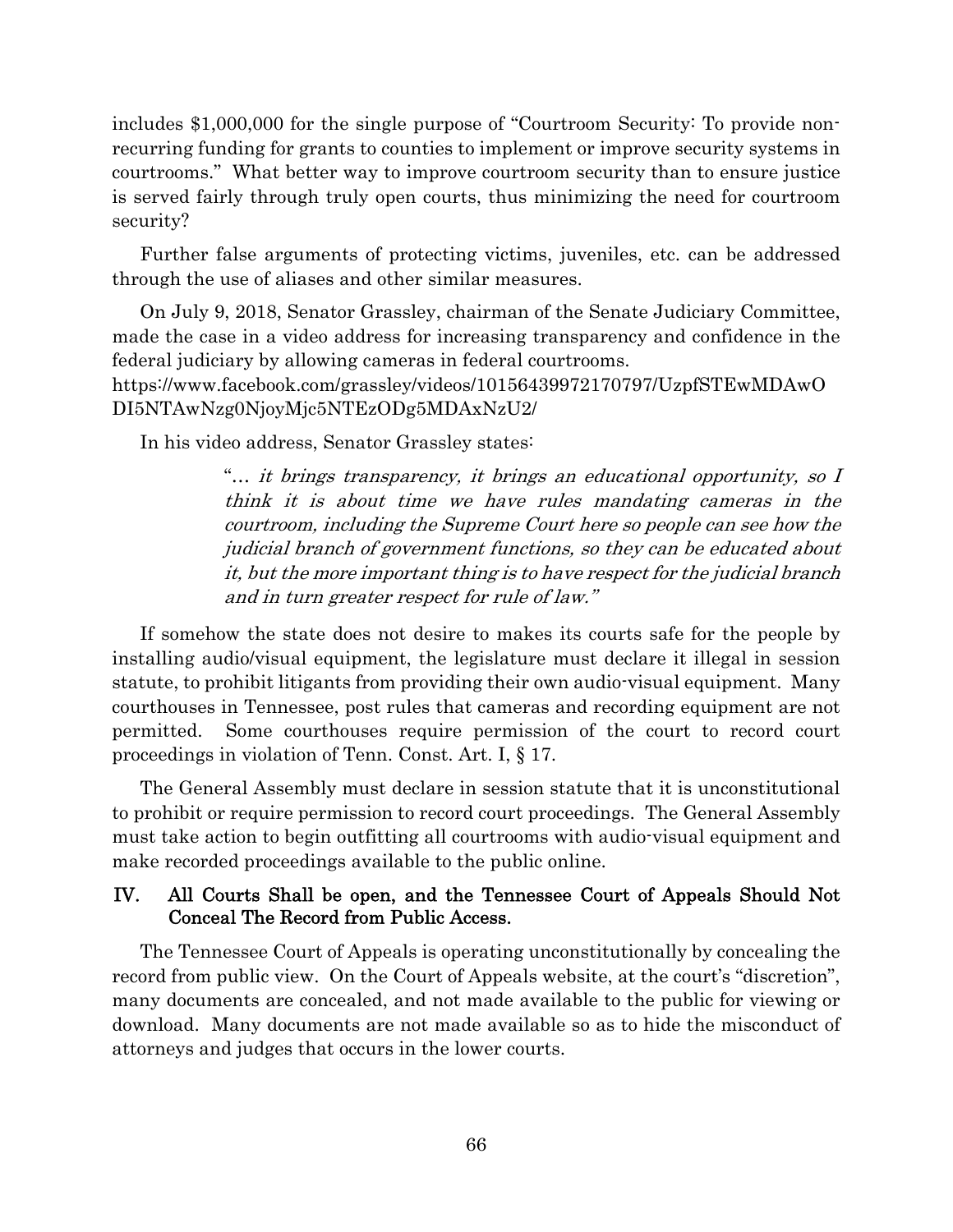Recently Petitioner was notified that the record in his own personal case was to be destroyed but that he could withdraw the record if desired. Petitioner notified the appellate court of his desire to withdraw the record.

While standing at the counter in the Clerk's Office of the Court of Appeals at Nashville, to withdraw the record, the clerks removed all the motions, briefs, and orders from the record, prior to turning over the record to Petitioner. Petitioner inquired if he could also have the motions, briefs, and orders since those documents too were part of the record. The clerk responded, that those documents were the property of the court and would not be released. Inquiring further if those documents were to be retained by court, Petitioner was informed that the documents would be destroyed. This fact renders the Tennessee Court of Appeals as NOT a COURT OF RECORD due to the facts that certain documents are excluded from the online record at the "discretion" of the court and clerk's office, and that those documents excluded from the electronic record are ultimately destroyed, thus rendering the Court of Appeals NOT A COURT OF RECORD.

The General Assembly must declare in session statute that the Tennessee Court of Appeals is to make ALL DOCUMENTS (Appellant/Appellee Briefs, Motions, Memorandums, Orders, etc.) available online for public viewing and download and maintain a complete permanent record electronically available to the pubic. Our federal courts already do this via the Public Access To Court Electronic Records (PACER) website and database.

#### V. Litigants Must Be Advised Of Their Right Of Due Process

Respectfully stated, this DEMAND, cannot rightfully be denied by the General Assembly, and must be put into effect immediately. Upon presentation of Remonstrance, Petitioner moves for a vote of the joint houses of the Senate and House.

As stated above: In the Miranda opinion, the Supreme court made clear that the (1) "accused must be adequately and effectively be apprised of his rights and the exercise of those rights must be fully honored, (2) The warning of the right to remain silent must be accompanied by the explanation that anything said can and will be used against the individual in court. This warning is needed in order to make him aware not only of the privilege, but also of the consequences of forgoing it, and (3) Only through such a warning is there ascertainable assurance that the accused was aware of this right.

In the same basis as stated in opinion of the Supreme Court of the United states in Miranda, litigants must be advised of their right of due process which includes: (1) Right to be heard, (2) Right to Present Evidence, (3) Right to confront adverse witness testimony, (4) Right to fair and impartial court, (5) Right to trial by jury in civil cases and at any time the impartiality of the court is questioned.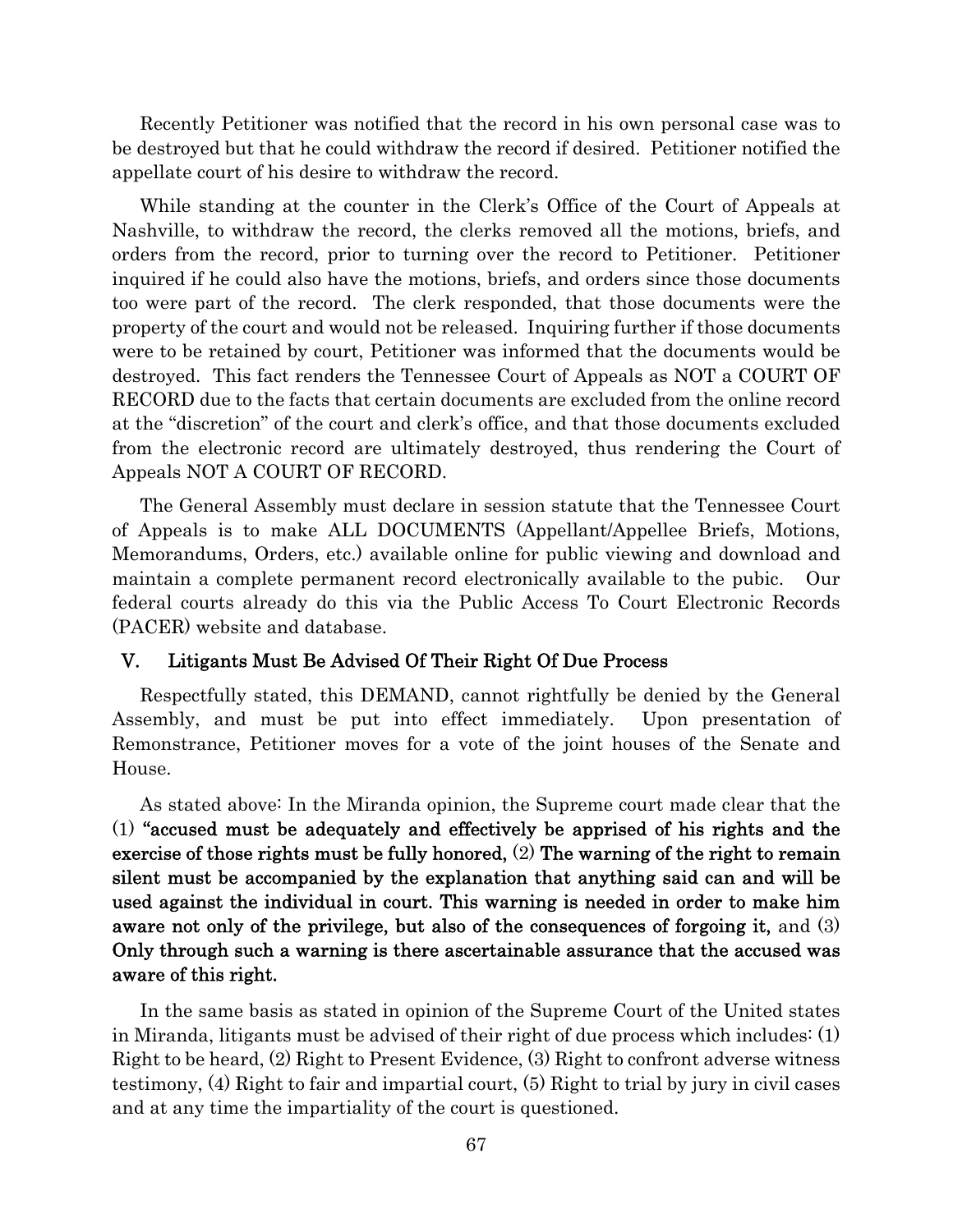## CONSTRUCT & PROCESS

Upon commencement of any and all litigation, both civil and criminal, all parties to any case, both Defendant(s) and Plaintiff(s) must be advised and acknowledge advisement and understanding, in writing, of their constitutionally protected rights. This writing is to be evidenced by their signature and witnessed by a member of the court, and recorded permanently into the court of record.

## BEGIN DOCUMENT

# Rights retained by THE PEOPLE in all courts.

Tenn. Const. Art. I, § 17: That all courts shall be open; and every man, for an injury done him in his lands, goods, person or reputation, shall have remedy by due course of law, and right and justice administered without sale, denial, or delay.

Due course of law means you have a right of DUE PROCESS. Essential elements of DUE PROCESS as determined by the Supreme Court of the United States include the following:

- You have a right to be heard;
- You have a right to present evidence according to the rules of evidence;
- You have a right to present your evidence orally;
- You have a right to confront adverse witness testimony of ANY person(s) face to face;
- You have an inviolate right to trial by jury in both civil and criminal cases;
- You have a right to a fair and impartial court;
- You have a right to record proceedings with audio/visual equipment if not provided by the court;
- If in your own opinion, and at any time, if you feel you are being deprived a fair and impartial court (JUDGE), you have a right to stop proceedings and STAY ALL ORDERS, and DEMAND TRIAL BY JURY;
- It is a federal crime to violate constitutionally protected rights under 18 U.S.C. §§ 241 and 242.
- If you have evidence beyond doubt that a member of the judiciary has violated any of these rights, you have a right to Petition of Remonstrance to seek impeachment of any judge to be filed with the Clerk's Office of the House of Representatives.

Do you understand these rights? If you understand your rights presented above, acknowledged so by your signature.

Litigant Name Printed:

Litigant Signature:

Witness Name Printed: \_\_\_\_\_\_\_\_\_\_\_\_\_\_\_\_\_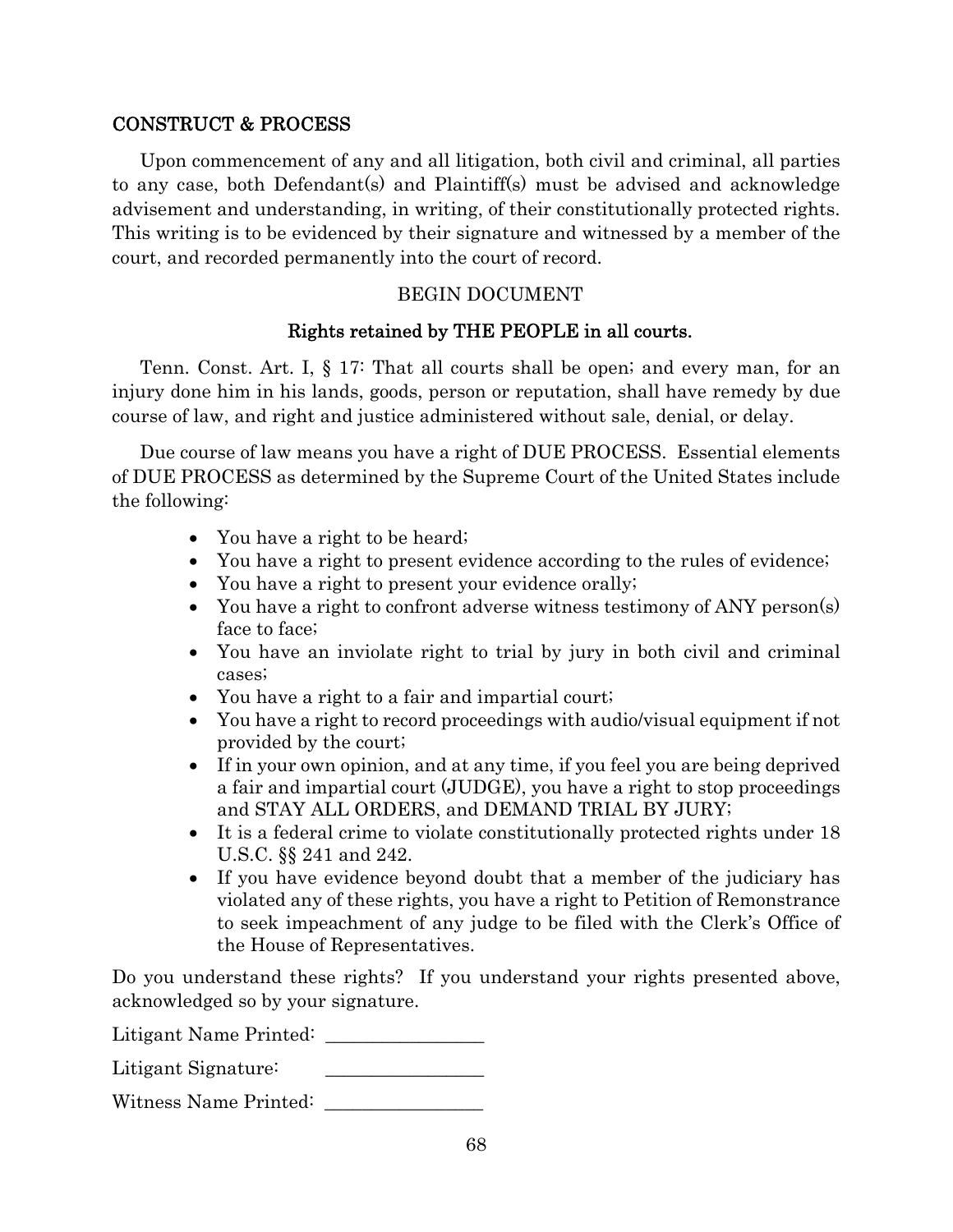Witness Signature:

# END DOCUMENT

# VI. Unconstitutional Statutes Granting Emolument, Providing False Immunities, and Usurping Rights Are Void

As discussed above, statutes challenged must be made void or repealed. When the constitutionality of a state statute is challenged, the challenge is presented first to the state Supreme Court. Due to the fact that the Chief Justice of the Tennessee Supreme Court is a member of the Tennessee Code Commission, who edits, compiles, and organizes the Tennessee Code Annotated, and certifies acts of state congress placing them if force, the Tennessee Supreme Court is incapable of impartial review. Therefore, it will fall to the Supreme Court of the United States to review and make determination, should the General Assembly decide not to void/repeal.

# VII. Oversight of the Judiciary Must Be Restored to the House

ARTICLE V. Impeachments. § 1. The House of Representatives shall have the sole power of impeachment. The process of Remonstrance and Demand for Impeachment for crimes should be put in place and streamlined.

This process should include the following:

- Complaint is to be accepted by the House of Representatives. It is suggested committee(s) be put in place by the House to review complaints.
- The "voting members" of the committee(s) should never include a member who is an attorney due to clear conflict of interest. An attorney may be a part of the committee to provide advisement.
- Petitioners have a right to attend proceedings and present orally.
- If the committee determines a complaint is without merit, the complainant has a right to petition either the full House, or request review by a jury of twelve (12) from the jury pool, with proceedings to be conducted in the House Hearing Rooms, with House member oversight. If the jury concurs that the complaint has merit, the petition is presented to the House for vote.
- If crimes are evidenced and the House concurs that crimes are evidenced, impeachment proceedings should commence under Art. V.
- If the conduct complained of is such that it is incompatible with the trust and confidence placed, then removal proceedings should commence under Art. IV, § 6.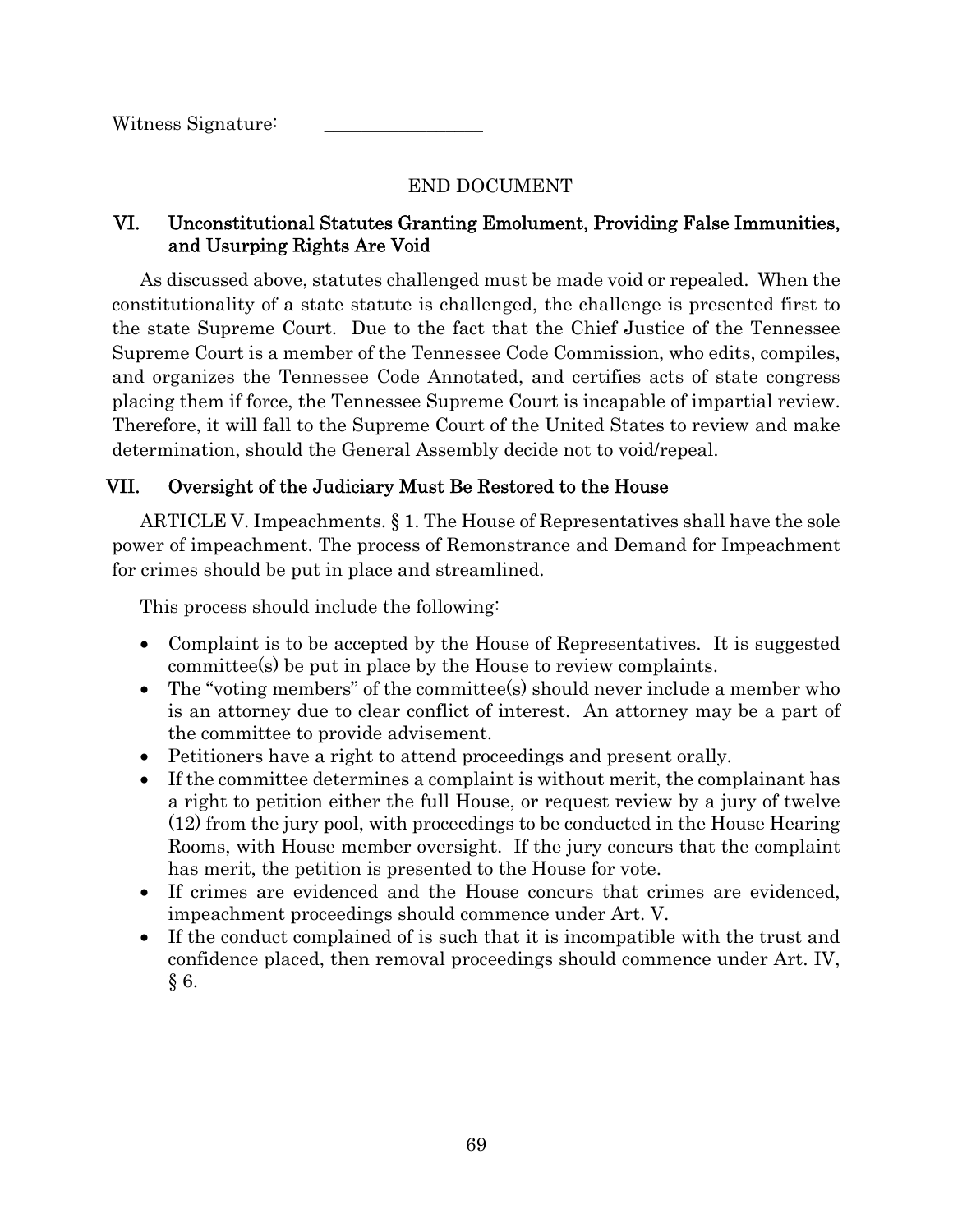### VIII. Licensure of Attorneys Must Be Restored To the Legislature & Tenn. Bd. of Prof. Resp. Abolished

For reasons stated above, the Tennessee Board of Professional Responsibility must be abolished. The state must create a new agency with oversight and/or controlled by the House.

### IX. The Tennessee Code Commission Must Be Abolished

For obvious reasons stated above, the Tennessee Code Commission must be abolished. The entire Tennessee Code must be reviewed to ensure the Code reflects the lawful acts of congress. Repealed statutes must be reviewed to make determination of lawful repeal. The compilation, structure, etc. of the Tennessee Code must be restored to the General Assembly, or Secretary of State. It is respectfully suggested to follow the process used in publishing of the United States Code.

### X. Performance Measurements of Judges Must Be Put In Place

Blind surveys mandatory by litigants, court workers, attorneys, members of juries should be put in place. There is a common phrase of varying sorts by different groups. In business the phrase might be; "What gets measured, gets managed" or "Measure what you treasure"

Perhaps law students attend court proceedings and complete survey. Perhaps CPE credits for attorneys who court watch and complete surveys.

The results of surveys should be made available to the public online and reviewed on a regular basis by the House.

### XI. Personal Redress of Grievance Demanded

Your petitioner John Anthony Gentry has suffered grievous loss due to the failure of the state to provide him fair and impartial courts, and due to the repeated and gross violations of his protected rights by state officials. Petitioner therefore, respectfully and humbly requests the state to reimburse him all of his litigation and court costs (including attorney fees paid), incurred in both state and federal courts. As a Certified Public Accountant, Petitioner is well capable of providing detailed listing of costs and fees incurred, supported by credit card and bank statements and receipts. Petitioner anticipates this reimbursement to total less than Fifty-thousand dollars (\$50,000). Considering the emotional and financial devastation caused by state officials, and countless hours spent over several years, researching, writing complaints, memorandums, motions, appeals, this should be considered a very humbly sought redress.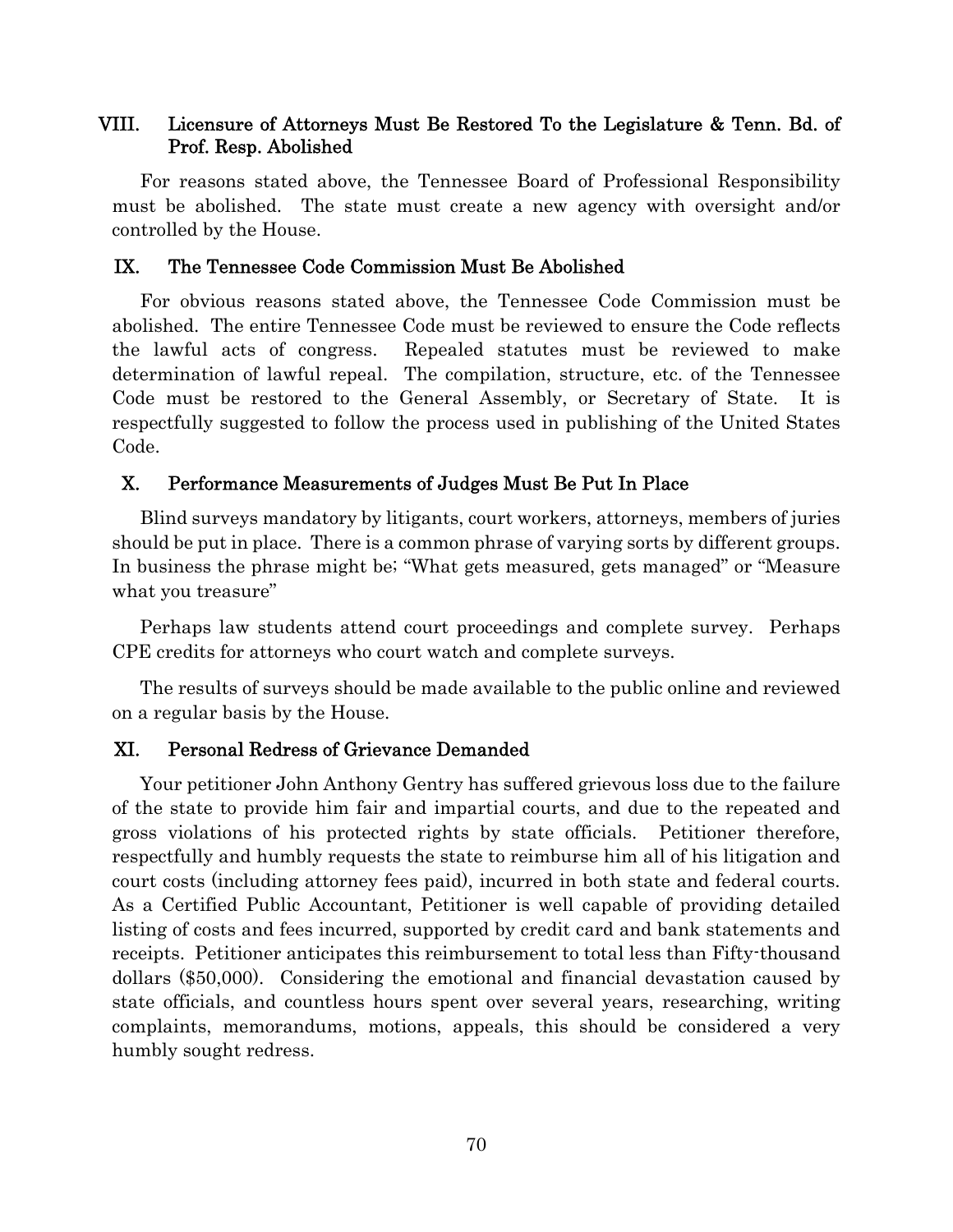Petitioner further requests the General Assembly to declare the judgments of Judge Amanda McClendon, in Case No. 16C2615, void for fraud on the court and false application of law, and civil conspiracy to deprive equal protection and due process of law. Petitioner seeks this redress so that he may bring suit once again, before a jury of peers and a fair and impartial court to seek redress for fraud, constructive fraud, civil conspiracy, deprivation of rights, abuse of process, and intentional infliction of emotional anguish against the perpetrators Pamela Anderson Taylor and Brenton Hall Lankford. It is due to the criminal and tortious conduct of Pamela Anderson Taylor and Brenton Hall Lankford, that this matter is now brought before this Honorable General Assembly.

Respectfully Submitted,

John Anthony Gentry, CPA 208 Navajo Court Goodlettsville, TN 37072 johng@wethepeoplev50.com (615) 351-2649

 $\overline{\phantom{a}}$  , where  $\overline{\phantom{a}}$  , where  $\overline{\phantom{a}}$  , where  $\overline{\phantom{a}}$  , where  $\overline{\phantom{a}}$